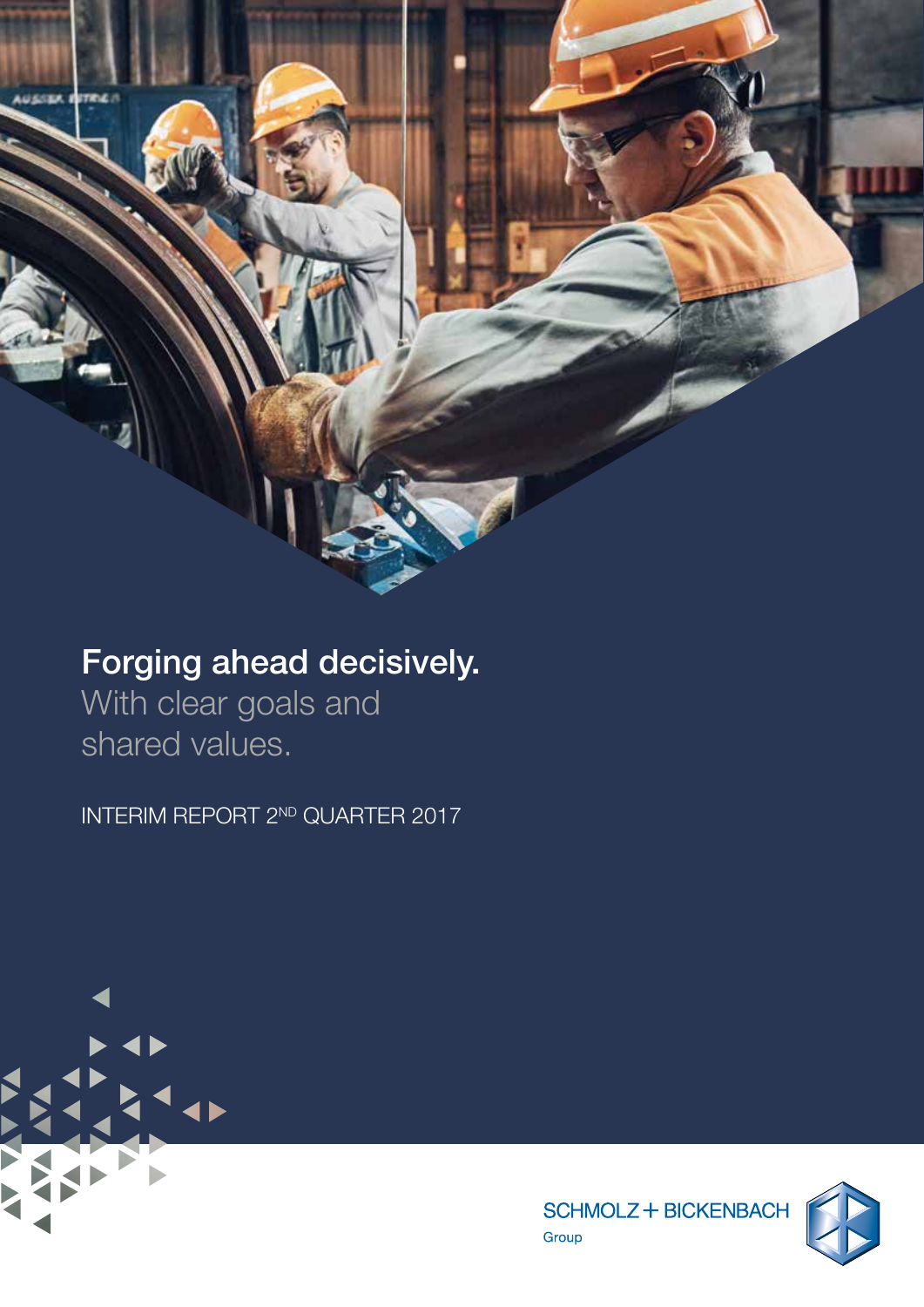### KEY PERFORMANCE INDICATORS

|                                                                                       |             | $1.1 -$              | $1.1 -$              | Change on                 |                     |           | Change on                 |
|---------------------------------------------------------------------------------------|-------------|----------------------|----------------------|---------------------------|---------------------|-----------|---------------------------|
|                                                                                       | Unit        | 30.6.2017            | 30.6.2016            | prior year %              | Q <sub>2</sub> 2017 | Q2 2016   | prior year %              |
| <b>SCHMOLZ + BICKENBACH Group</b>                                                     |             |                      |                      |                           |                     |           |                           |
| Sales volume                                                                          | kilotons    | 959                  | 932                  | 2.9                       | 470                 | 471       | $-0.2$                    |
| Revenue                                                                               | million EUR | 1407.4               | 1222.3               | 15.1                      | 699.8               | 618.7     | 13.1                      |
| Adjusted operating profit before depreci-<br>ation and amortization (adjusted EBITDA) | million EUR | 136.2                | 77.5                 | 75.7                      | 69.6                | 52.5      | 32.6                      |
| Operating profit before depreciation and<br>amortization (EBITDA)                     | million EUR | 134.0                | 71.5                 | 87.4                      | 67.7                | 49.6      | 36.5                      |
| Adjusted EBITDA margin                                                                | $\%$        | 9.7                  | 6.3                  | 3.4                       | 9.9                 | 8.5       | 1.4                       |
| EBITDA margin                                                                         | %           | 9.5                  | 5.8                  | 3.7                       | 9.7                 | 8.0       | 1.7                       |
| Operating profit (EBIT)                                                               | million EUR | 70.6                 | 11.1                 | nm                        | 36.0                | 19.4      | 85.6                      |
| Earnings before taxes (EBT)                                                           | million EUR | 41.3                 | $-11.7$              | nm                        | 13.9                | 7.9       | 75.9                      |
| Net income (loss) (EAT)                                                               | million EUR | 26.5                 | $-22.0$              | nm                        | 10.0                | 2.4       | nm                        |
| Investments                                                                           | million EUR | 25.0                 | 33.7                 | $-25.8$                   | 13.7                | 16.3      | $-16.0$                   |
| Free cash flow                                                                        | million EUR | $-24.3$              | 25.6                 | nm                        | 7.1                 | 38.9      | $-81.7$                   |
|                                                                                       | Unit        | 30.6.2017            | 31.12.2016           | Change on<br>prior year % |                     |           |                           |
| Net debt                                                                              | million EUR | 472.4                | 420.0                | 12.5                      |                     |           |                           |
| Shareholders' equity                                                                  | million EUR | 687.7                | 667.5                | 3.0                       |                     |           |                           |
| Gearing                                                                               | %           | 68.7                 | 62.9                 | 5.8                       |                     |           |                           |
| <b>Total assets</b>                                                                   | million EUR | 2161.5               | 2047.0               | 5.6                       |                     |           |                           |
| Equity ratio                                                                          | %           | 31.8                 | 32.6                 | $-0.8$                    |                     |           |                           |
| Employees as at closing date                                                          | positions   | 8894                 | 8877                 | 0.2                       |                     |           |                           |
|                                                                                       | Unit        | $1.1 -$<br>30.6.2017 | $1.1 -$<br>30.6.2016 | Change on<br>prior year % | Q2 2017             | Q2 2016   | Change on<br>prior year % |
| <b>SCHMOLZ + BICKENBACH share</b>                                                     |             |                      |                      |                           |                     |           |                           |
| Earnings per share 1)                                                                 | EUR/CHF     | 0.03/0.03            | $-0.02/-0.02$        |                           | 0.01/0.01           | 0.01/0.01 |                           |
| Earnings per share from<br>continuing operations <sup>1)</sup>                        | EUR/CHF     | 0.03/0.03            | $-0.02/-0.02$        |                           | 0.01/0.01           | 0.01/0.01 |                           |
| Shareholders' equity per share <sup>2)</sup>                                          | EUR/CHF     | 0.72/0.79            | 0.72/0.78            |                           | 0.72/0.79           | 0.72/0.78 |                           |
| Highest/lowest share price                                                            | CHF         | 0.96/0.66            | 0.73/0.45            |                           | 0.96/0.82           | 0.73/0.63 |                           |

<sup>1)</sup> Earnings per share are based on the net income (loss) of the Group after deduction of the portions attributable to non-controlling interests.

<sup>2)</sup> As at 30 June 2017 and 31 December 2016 respectively.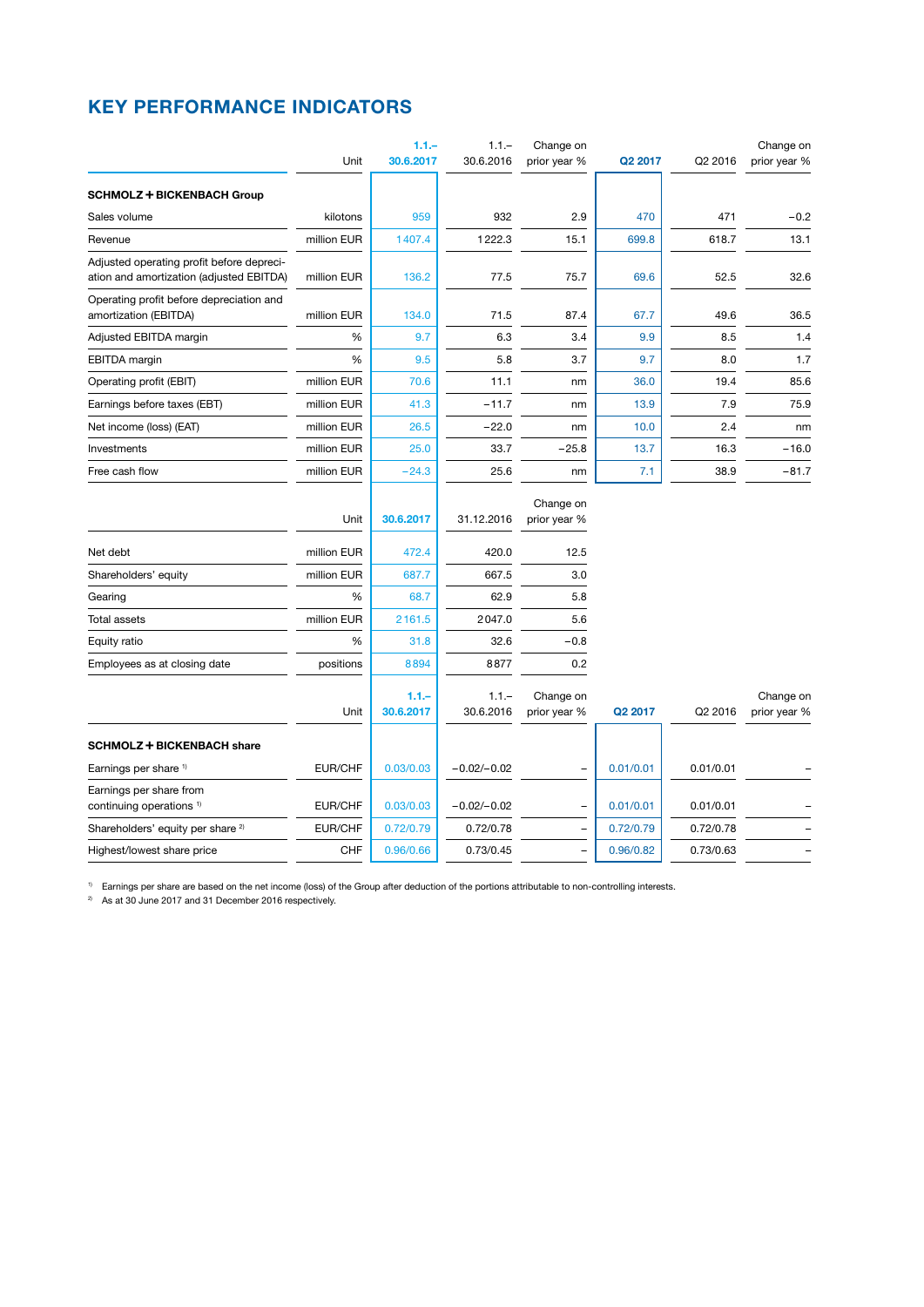### FIVE-QUARTER OVERVIEW

|                                                                                     | Unit        | Q2 2016 | Q3 2016 | Q4 2016 | Q1 2017 | Q2 2017 |
|-------------------------------------------------------------------------------------|-------------|---------|---------|---------|---------|---------|
| Key operational figures                                                             |             |         |         |         |         |         |
| Sales volume                                                                        | kilotons    | 471     | 391     | 401     | 489     | 470     |
| Order backlog                                                                       | kilotons    | 454     | 420     | 462     | 620     | 600     |
| Income statement                                                                    |             |         |         |         |         |         |
| Revenue                                                                             | million EUR | 618.7   | 534.1   | 558.3   | 707.6   | 699.8   |
| Gross profit                                                                        | million EUR | 245.1   | 207.5   | 230.2   | 284.3   | 280.7   |
| Adjusted operating profit before depreciation<br>and amortization (adjusted EBITDA) | million EUR | 52.5    | 31.8    | 43.9    | 66.6    | 69.6    |
| Operating profit before depreciation<br>and amortization (EBITDA)                   | million EUR | 49.6    | 27.6    | 8.9     | 66.3    | 67.7    |
| Operating profit (loss) (EBIT)                                                      | million EUR | 19.4    | $-4.4$  | $-25.2$ | 34.6    | 36.0    |
| Earnings before taxes (EBT)                                                         | million EUR | 7.9     | $-14.3$ | $-33.6$ | 27.4    | 13.9    |
| Earnings after taxes from continuing operations                                     | million EUR | 5.9     | $-13.9$ | $-43.5$ | 16.5    | 10.0    |
| Net income (loss) (EAT)                                                             | million EUR | 2.4     | $-13.9$ | $-44.1$ | 16.5    | 10.0    |
| Cash flow/investments/depreciation/amortization                                     |             |         |         |         |         |         |
| Cash flow before changes in net working capital                                     | million EUR | 34.3    | 38.2    | 9.6     | 73.7    | 74.8    |
| Cash flow from operating activities<br>of continuing operations                     | million EUR | 54.7    | 76.5    | 49.9    | $-20.8$ | 17.6    |
| Cash flow from investing activities<br>of continuing operations                     | million EUR | $-15.8$ | $-19.7$ | $-40.3$ | $-10.6$ | $-10.5$ |
| Free cash flow from continuing operations                                           | million EUR | 38.9    | 56.8    | 9.6     | $-31.4$ | 7.1     |
| Investments                                                                         | million EUR | 16.3    | 25.1    | 42.0    | 11.3    | 13.7    |
| Depreciation, amortization and impairments                                          | million EUR | 30.2    | 32.0    | 32.3    | 31.7    | $-31.7$ |
| Net assets and financial structure                                                  |             |         |         |         |         |         |
| Non-current assets                                                                  | million EUR | 995.4   | 986.4   | 994.7   | 964.8   | 920.7   |
| <b>Current assets</b>                                                               | million EUR | 1090.0  | 1033.4  | 1052.3  | 1218.5  | 1240.8  |
| Net working capital                                                                 | million EUR | 688.6   | 646.6   | 615.4   | 709.3   | 753.2   |
| Total assets                                                                        | million EUR | 2085.4  | 2019.8  | 2047.0  | 2183.3  | 2161.5  |
| Shareholders' equity                                                                | million EUR | 676.9   | 659.3   | 667.5   | 685.4   | 687.7   |
| Non-current liabilities                                                             | million EUR | 749.9   | 749.7   | 696.9   | 726.2   | 710.7   |
| <b>Current liabilities</b>                                                          | million EUR | 658.6   | 610.8   | 682.6   | 771.7   | 763.1   |
| Net debt                                                                            | million EUR | 454.0   | 421.4   | 420.0   | 469.8   | 472.4   |
| <b>Employees</b>                                                                    |             |         |         |         |         |         |
| Employees as at closing date                                                        | positions   | 8946    | 8982    | 8877    | 8889    | 8894    |
| Value management                                                                    |             |         |         |         |         |         |
| Capital employed                                                                    | million EUR | 1589.2  | 1534.9  | 1529.7  | 1600.3  | 1606.1  |
| Key figures on profit/net assets<br>and financial structure                         |             |         |         |         |         |         |
| Gross profit margin                                                                 | $\%$        | 39.6    | 38.9    | 41.2    | 40.2    | 40.1    |
| Adjusted EBITDA margin                                                              | $\%$        | 8.5     | 6.0     | 7.9     | 9.4     | 9.9     |
| EBITDA margin                                                                       | %           | 8.0     | 5.2     | 1.6     | 9.4     | 9.7     |
| <b>EBIT</b> margin                                                                  | %           | 3.1     | $-0.8$  | $-4.5$  | 4.9     | 5.1     |
| EBT margin                                                                          | %           | 1.3     | $-2.7$  | $-6.0$  | 3.9     | 2.0     |
| Equity ratio                                                                        | $\%$        | 32.5    | 32.6    | 32.6    | 31.4    | 31.8    |
| Gearing                                                                             | %           | 67.1    | 63.9    | 62.9    | 68.5    | 68.7    |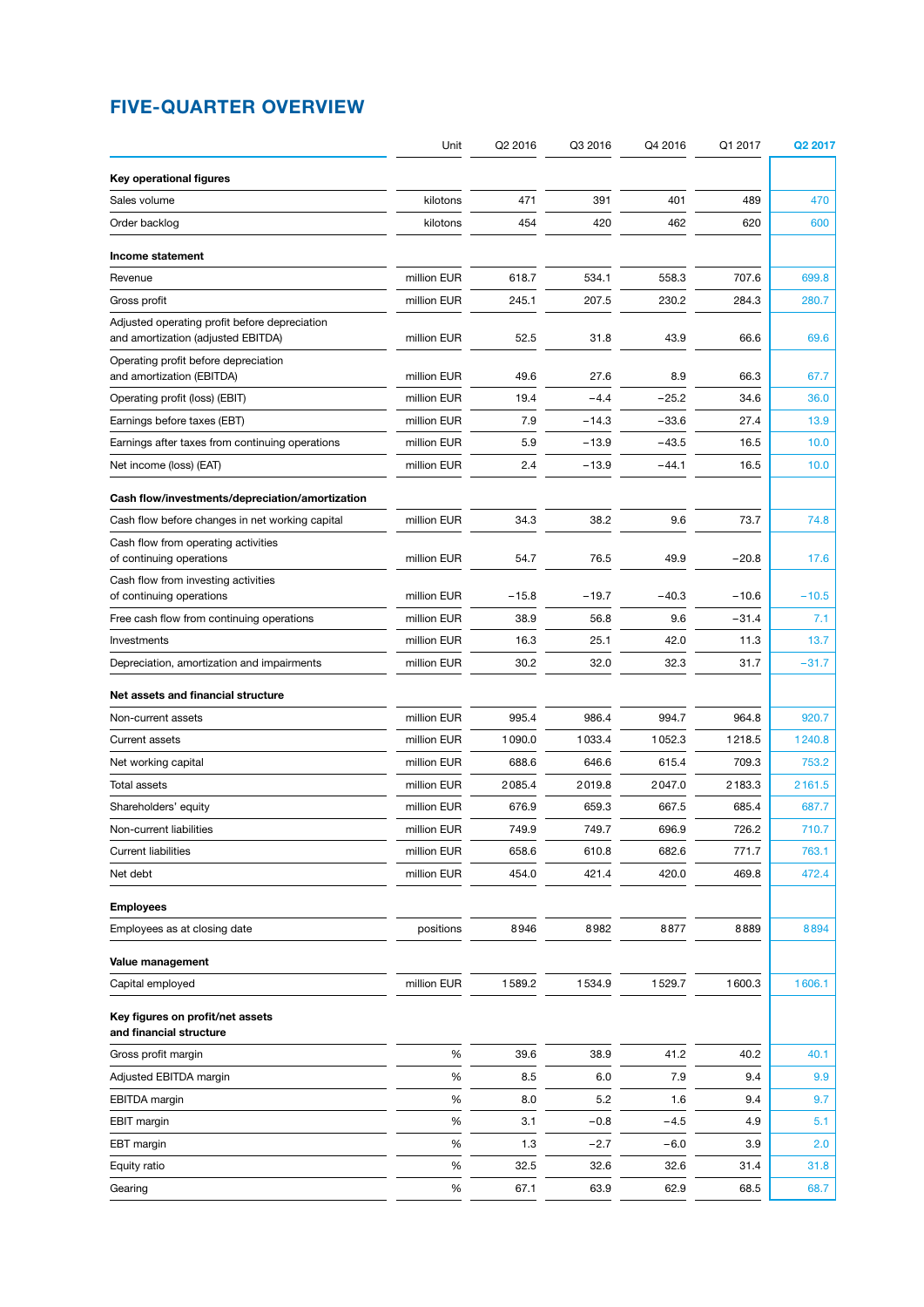### Our profile

SCHMOLZ + BICKENBACH is one of the leading producers of premium special steel long products, operating with a global sales and service network. We focus on meeting our customers' specific needs and delivering high-quality products.

We are the benchmark for special steel solutions.



### CONTENTS

| 21  |
|-----|
| -36 |
|     |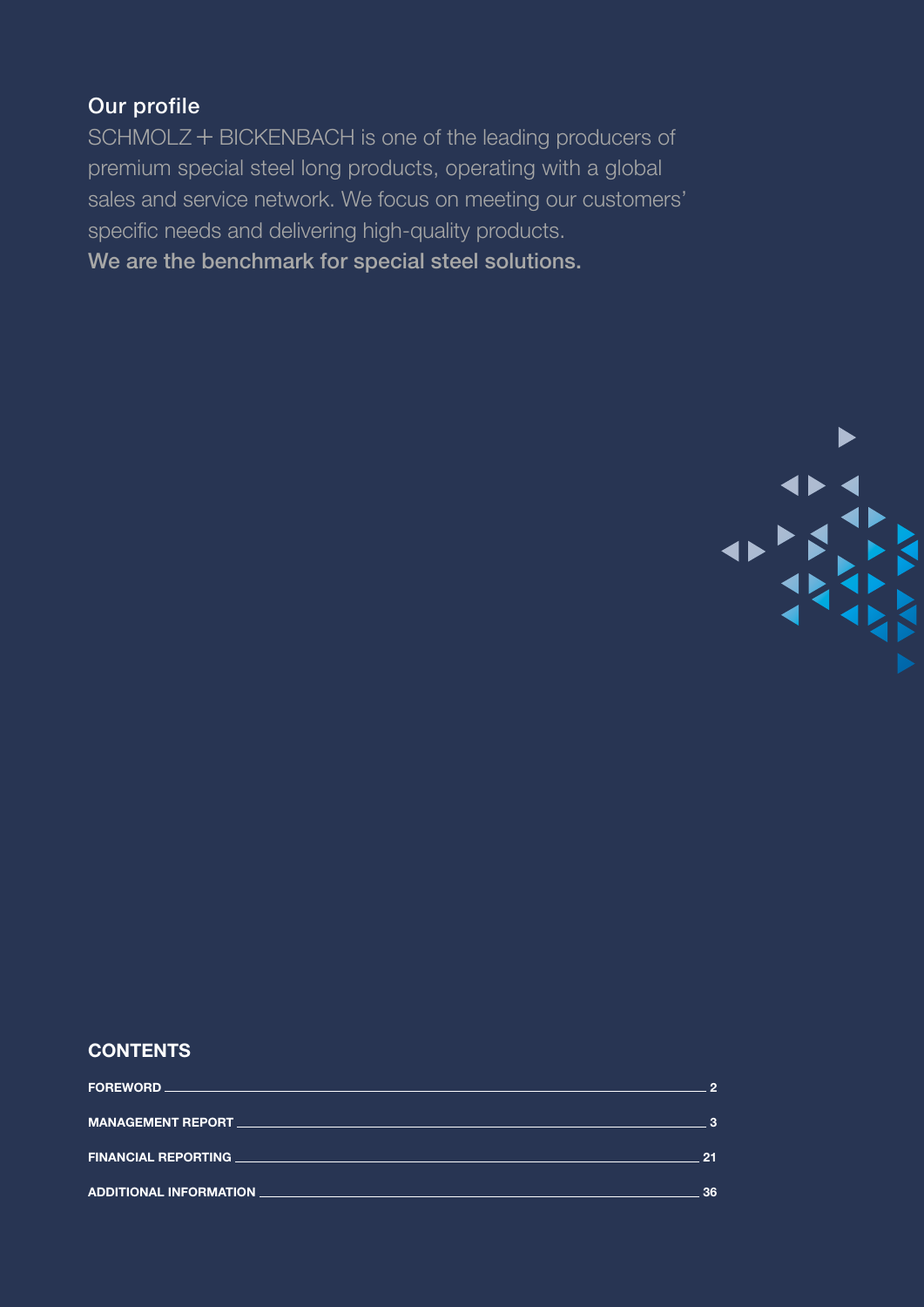#### <span id="page-4-0"></span>DEAR SHAREHOLDERS,

As we expected, the basic trend in the steel industry continued in the second quarter. Driven by sustained good demand from the European automotive industry, a slight upturn in the mechanical and plant engineering industry and slow but steady recovery in the oil and gas industry, we achieved earnings at the level of the stronger first quarter. The better performance is, however, not entirely due to the more favorable business environment. The internal initiatives for improvement are bearing fruit. A stronger market orientation of Deutsche Edelstahlwerke or Steeltec's adjustment to the changed market conditions are central elements for a further improvement in our earning power. In addition, we are driving forward geographic expansion by enlarging the global sales network of our *Sales & Services* business unit. We recently opened a new location in Chile to serve the local market. We will continue with these tasks with undiminished vigor in the second half of the year, particularly as macroeconomic and political risks remain largely unchanged.

We did not issue a confirmation of the outlook for the year while publishing the results of the last quarter because we did not have a clear picture of the developments in the second half of the year. Now, with the current order backlog as well as our assessment of the customers' industries, we have a better basis for an annual forecast, which is why we have raised the expectations for the fiscal year 2017. We now forecast adjusted EBITDA in a range of EUR 200 – 220 million, compared to EUR 160-200 million expected earlier.

During the reporting period we secured the financing of the Group until 2022 through extension of loans at better conditions and issuing a bond. At the same time, we repaid the high-yield bond; this will result in a reduction of around EUR 2 million in financing costs starting from the current quarter. This measure is another step towards achieving sustainable profitability.

### Good earnings in the second quarter again

In the second quarter of 2017, we achieved significantly better earnings than in the prior-year period. Although sales volume remained essentially stable at 470 kilotons compared to 471 kilotons in the prior-year quarter, revenue rose by 13.1% from EUR 618.7 million to EUR 699.8 million thanks to higher sales prices. Adjusted EBITDA increased by 32.6% from EUR 52.5 million to EUR 69.6 million. Thus the related margin increased from 8.5% to 9.9% year on year. Compared to the end of 2016, net debt increased due to seasonal effects; debt reduction will therefore remain one of our top priorities in the second half of the year.

#### Thanks to our employees, shareholders and customers

On behalf of the Board of Directors and Executive Board, I would like to thank our shareholders for the confidence they have shown in our Company. I would also like to thank our employees, who work for the future success of our Company each and every day. Last but not least, allow me to thank our customers and business partners for the good and long-standing working relationship and the trust they have placed in us.

Umr M

Clemens Iller CEO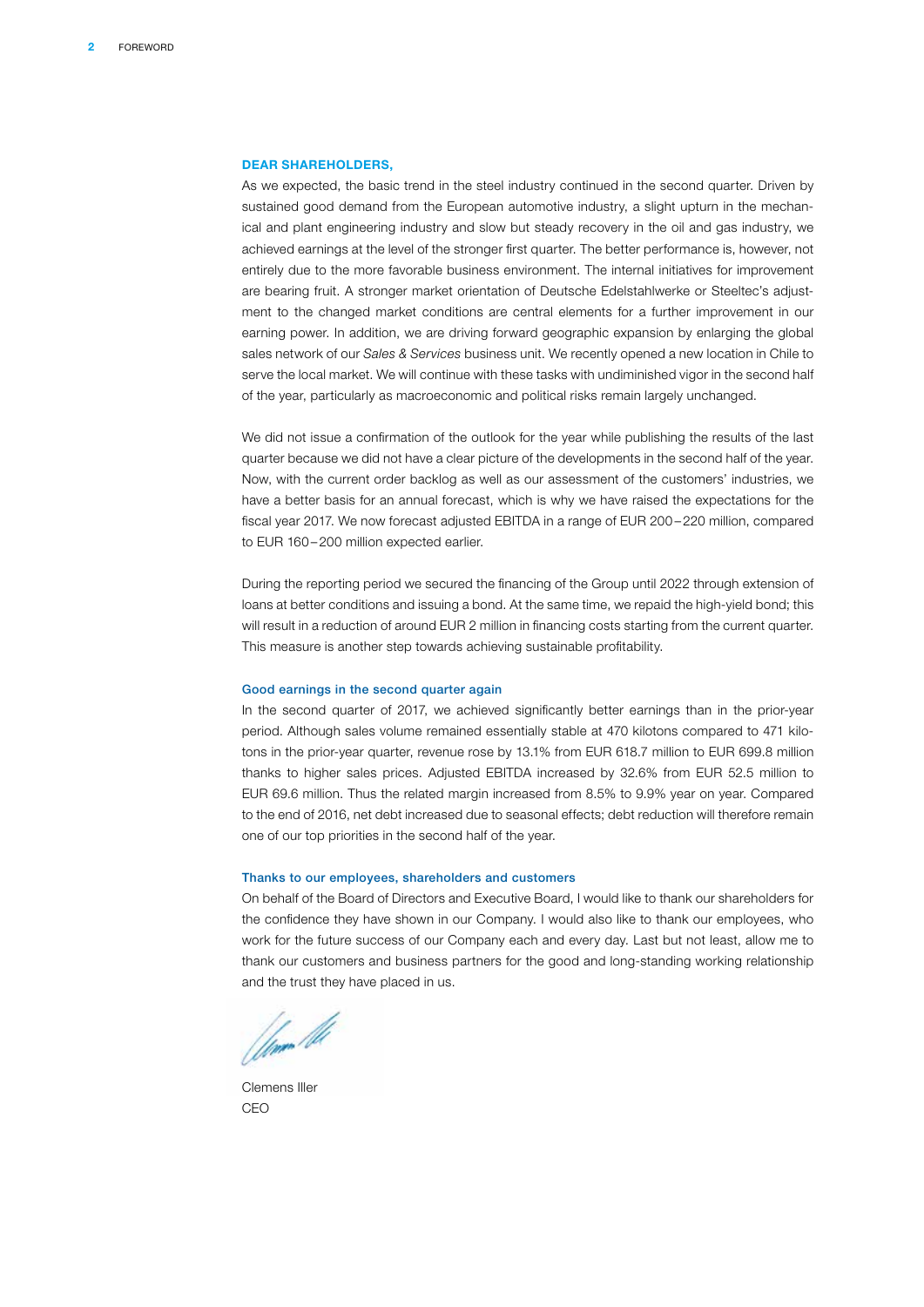<span id="page-5-0"></span>

# Management report

| BUSINESS DEVELOPMENT OF THE GROUP ________________________________ | 10 |
|--------------------------------------------------------------------|----|
|                                                                    |    |
|                                                                    |    |
|                                                                    | 19 |
|                                                                    | 20 |

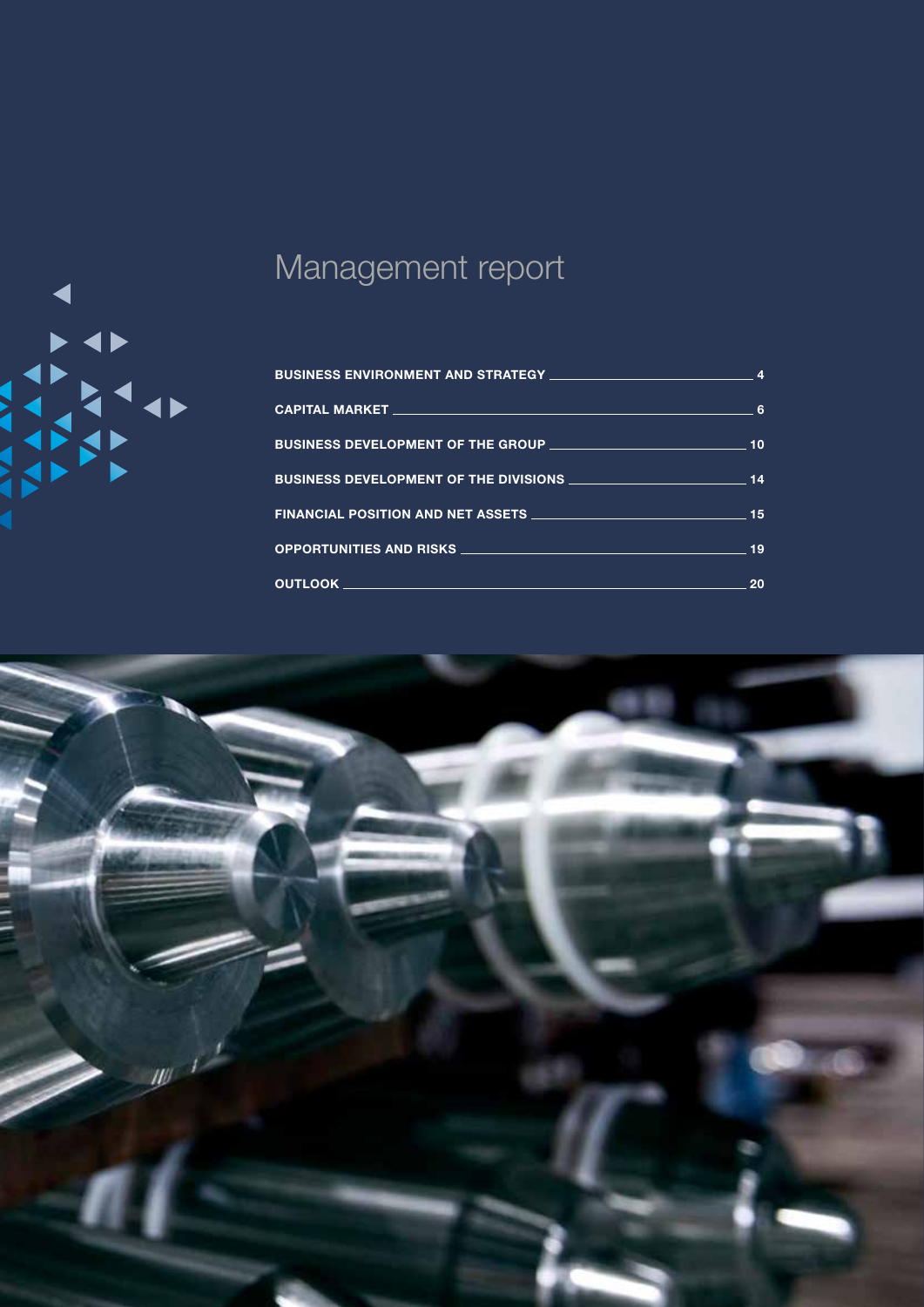### <span id="page-6-0"></span>BUSINESS ENVIRONMENT AND STRATEGY

 $SCHMOLZ + BICKENBACH$  is one of the world's leading providers of customized solutions in the special long steel business. With around 8 900 employees at its own production and distribution companies in over 30 countries across five continents, we support and supply our customers around the globe. Besides, we offer our customers a unique product portfolio. Our customers benefit from the Company's technological expertise, excellent knowledge of end use requirements, consistent high quality and in-depth knowledge of local markets.

*Production* – specialized steelmaking, forging and rolling plants in Europe and North America; drawing mills, bright steel production and heat treatment in northern and western Europe and Turkey The *Production* division encompasses the Business Units Deutsche Edelstahlwerke (DEW), Finkl Steel, Steeltec, Swiss Steel and Ugitech.

SCHMOLZ + BICKENBACH operates nine steelmaking plants in Germany, France, Canada, Switzerland and the USA. Of these, six have their own melting furnaces, while three operate without on-site melting facilities. The steel plants complement each other in terms of formats and qualities, covering the entire spectrum for special long steel. Besides the three main product groups – quality and engineering steel, stainless steel and tool steel – the range includes special steel products. SCHMOLZ + BICKENBACH is represented in Germany, Sweden, Switzerland and Turkey, where it operates its own processing plants. These include bar and wire-drawing mills, bright steel production plants, and heat-treatment facilities, where high-grade steel is processed to produce bespoke long steel products to the customer's exact specifications. Characteristics such as close dimensional tolerance, strength and surface quality are precisely matched to the customers' requirements.

The Business Units in the *Production* division sell their products either via the *Sales&Services* division, or directly to their customers.

### *Sales & Services* – a reliable global partner in steel consulting, processing and supply

We combine our sales activities within the *Sales & Services* division, and guarantee the consistent and reliable supply of special long steel and end-to-end customer solutions worldwide with over 70 distribution and service branches in more than 30 countries. These include technical consulting and downstream processes such as sawing, milling and hardening, heat treatment as well as supply chain management. The product range is dominated by special long steel from the *Production* division, supplemented by a selection of products from third-party providers. We pursue the goal of offering our products and services globally – with excellent quality standards and first-class service. We consciously and continuously extend our distribution network to achieve this goal. We focus on attractive growth regions that will continue to ensure sustainable growth for the SCHMOLZ + BICKENBACH Group. In 2016, our activities as part of this expansion strategy included opening new distribution and storage locations in China. In 2017, one new location in Santiago de Chile (Chile) has been added so far. Furthermore, we plan to continue with our regional expansion strategy in the coming years.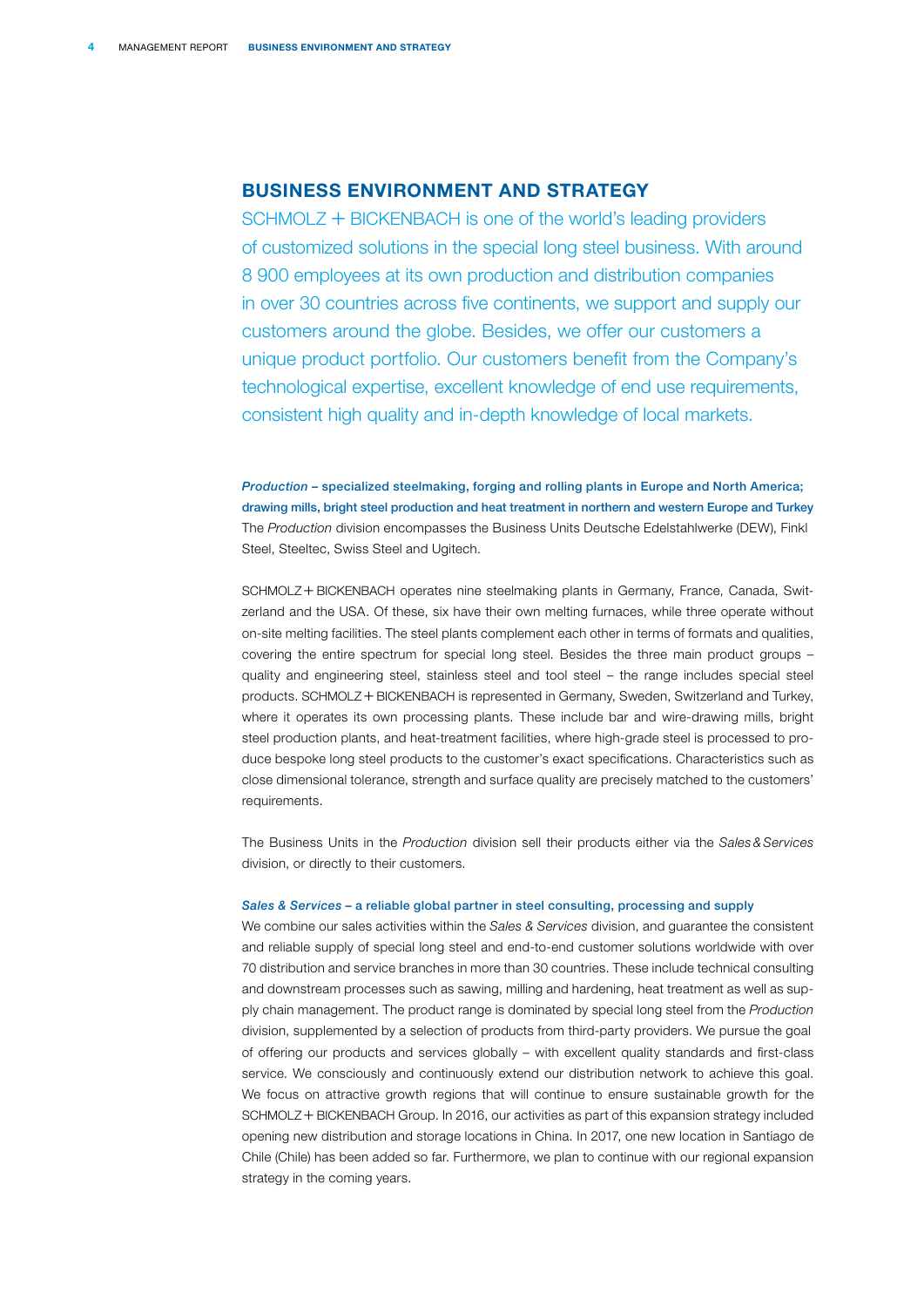### BUSINESS MODEL



### STRATEGY AND CORPORATE MANAGEMENT

Our long-term goal is to create a robust, profitable, innovative and global group for special long steel.

The core of our corporate strategy is ensuring our production companies are ideally placed. This includes realising the market and structural synergy potential of the integrated group. We align the entire supply chain of the SCHMOLZ + BICKENBACH Group to support our *Production* division and focus on the processing and sale of mill-own products.

SCHMOLZ + BICKENBACH is clearly positioned in the market for high-grade special long steel – a sustainable advantage in terms of competition and differentiation:

- > A fully integrated and leading global supplier for the entire special long steel products range
- > Outstanding expertise in products and applications, to offer our customers the best solutions
- > Strong customer loyalty through technical consulting, high quality of service as well as operating and functional reliability
- > Global distribution network with the ability of customer-specific, global supply chain solutions
- > Low substitution pressure, since often only special long steel can have all of the required properties
- > Technological expertise and many years of management experience

These qualities secure our leading position in the three main product segments: quality and engineering steel, stainless steel and tool steel.

For further information on the business environment and strategy, see the annual report 2016 on pages 28–35.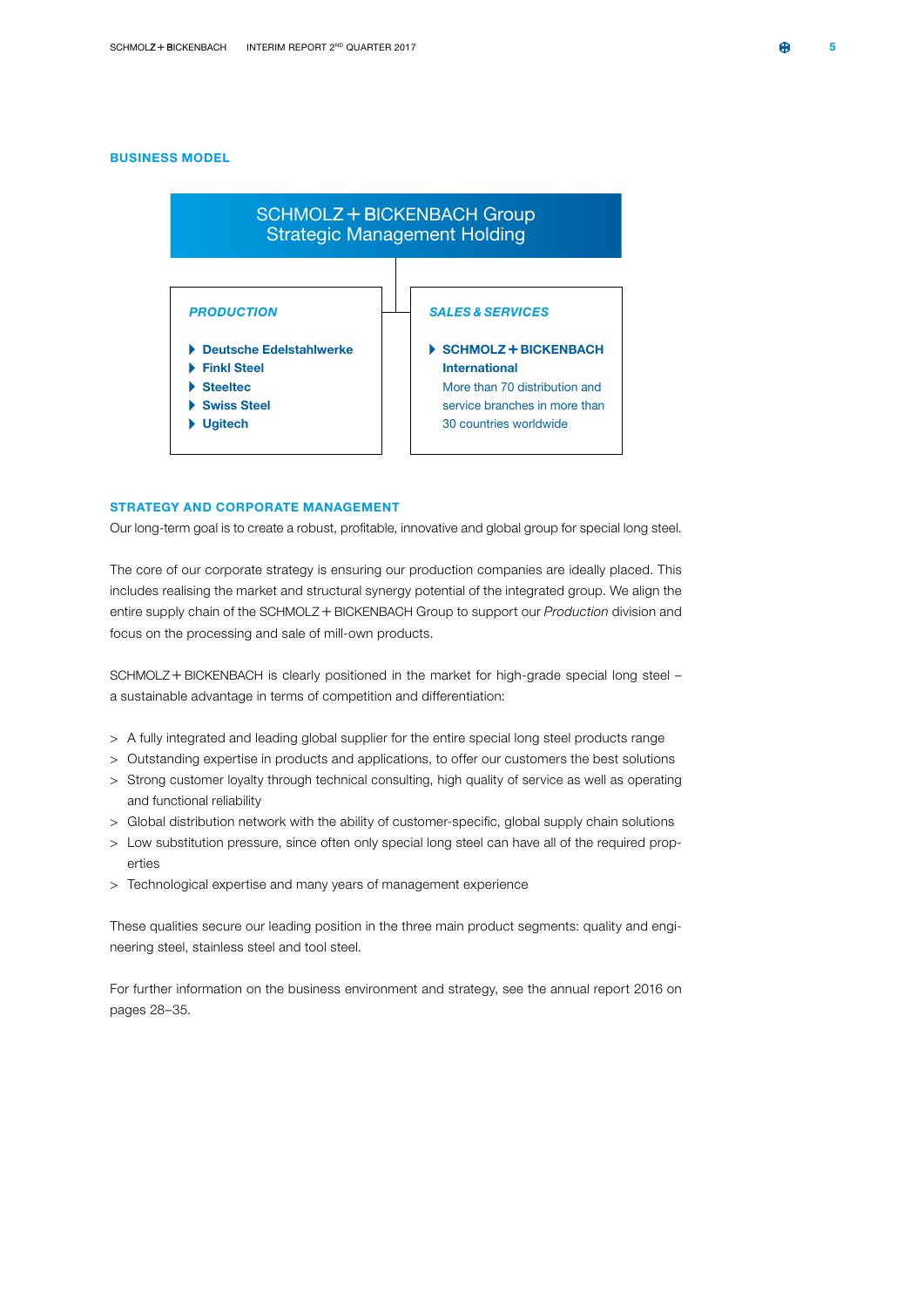### <span id="page-8-0"></span>CAPITAL MARKET

The SCHMOLZ  $+$  BICKENBACH share is listed on the SIX Swiss Exchange in accordance with the International Reporting Standard. Prompt and open communication with the financial community is very important to us. To this end, we regularly inform investors and financial analysts about the operative and strategic development of the Company.

The majority of the global stock markets developed positively in the first half of 2017. After a moderate start in January, share prices showed a steady increase until May, driven by economic optimism and political events such as the elections in France. Subsequently, the stock markets shifted to a largely sideward trend due to high share valuations and the prevailing political and macroeconomic risks. In parallel to the development of the global stock markets, commodity prices also rose significantly in the first quarter. In line with share prices, the prices for important commodities such as scrap, nickel or ferrochrome slipped in the course of the second quarter. As at June 30, 2017, the Dow Jones Industrial closed higher by 8.0%, the Euro Stoxx 50® higher by 4.6% and the Japanese index Nikkei 225 higher by 4.8% than at year-end 2016.

#### SCHMOLZ + BICKENBACH share price development

Stable to positive development in the key customers' industries as well as significantly improved year-on-year income gave a boost to the SCHMOLZ + BICKENBACH share in the first half of 2017. This was accompanied by continued good sentiment on the capital market towards the steel industry, even if this flattened somewhat towards the end of the second quarter, resulting in a 15.6% increase in the share price in the second quarter compared to the 13.2% increase in the first quarter. As at June 30, 2017, the share was quoted at CHF 0.89, 30.9% higher compared to December 31, 2016. At the same time, the Stoxx® Europe 600 Index closed the first quarter up 5.0%. The broad-based Swiss Performance Index (SPI), which includes the SCHMOLZ + BICKENBACH share, closed at the end of June with an increase of 13.0% compared to the beginning of the year.

The average trading volume was  $0.88$  million SCHMOLZ + BICKENBACH shares in the second quarter of 2017. For comparison, the average daily trading volume was 0.43 million shares in the second quarter of 2016 and 0.56 million in the year 2016 as a whole.



Development of the share price from 1.1.2017 to 30.6.2017 | SCHMOLZ + BICKENBACH share compared to Swiss Performance Index (indexed) and to STOXX® Europe 600 (indexed)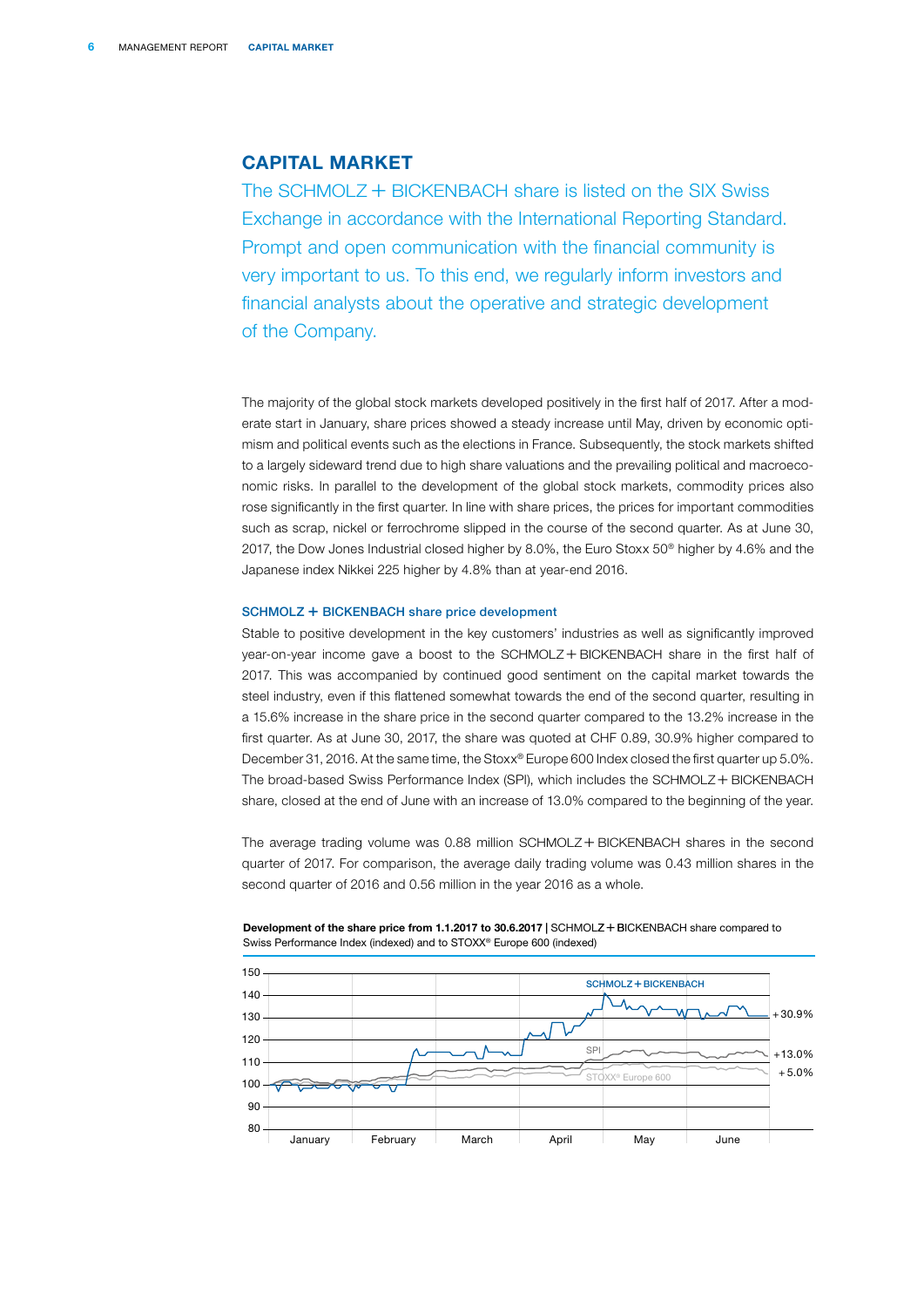### Facts and figures on the share

| <b>ISIN</b>                  | CH0005795668                                      |
|------------------------------|---------------------------------------------------|
| Securities number            | 579566                                            |
| Ticker symbol                | <b>STLN</b>                                       |
| Bloomberg                    | <b>STLN SE</b>                                    |
| Reuters                      | STLN.S                                            |
| Type of security             | Registered share                                  |
| Trading currency             | CHF                                               |
| Listed on                    | SIX Swiss Exchange                                |
| Indices                      | SPI, SPI Extra, SPI ex SLI, Swiss All Share Index |
| Number of shares outstanding | 945000000                                         |
| Nominal value in CHF         | 0.50                                              |

### Shareholder structure

Share capital as at June 30, 2017, comprised 945 000 000 fully paid-up registered shares with a nominal value of CHF 0.50 each. Mr. Viktor Vekselberg holds 42.08% of the shares in the Company indirectly via Liwet Holding AG and Renova Innovation Technologies Ltd. (Renova Group), together with SCHMOLZ + BICKENBACH Beteiligungs GmbH. Liwet Holding AG, Renova Innovation Technologies Ltd. and SCHMOLZ + BICKENBACH Beteiligungs GmbH, which bundles the interests of the former founding families, are parties to a shareholder agreement and are, therefore, treated as a group by SIX Swiss Exchange.

#### Overview shareholder structure 30.6.2017<sup>1</sup> in %



1) Percentage of shares issued as at closing date.

- 2) Acquisition of assets and liabilities of Venetos Holding AG, in Zurich (CHE-114.533.183), pursuant to the merger agreement of 18.2.2015 and the balance sheet as at 29.12.2014.
- 3) Until 24.3.2017 Lamesa Holding S.A. was a direct shareholder of the company.
- <sup>4)</sup> Until 12.4.2016 SCHMOLZ + BICKENBACH Holding AG was a direct shareholder of the company.
- 5) Figures as reported to the Company and to the disclosure office of the SIX Swiss Exchange in accordance with applicable stock market regulations.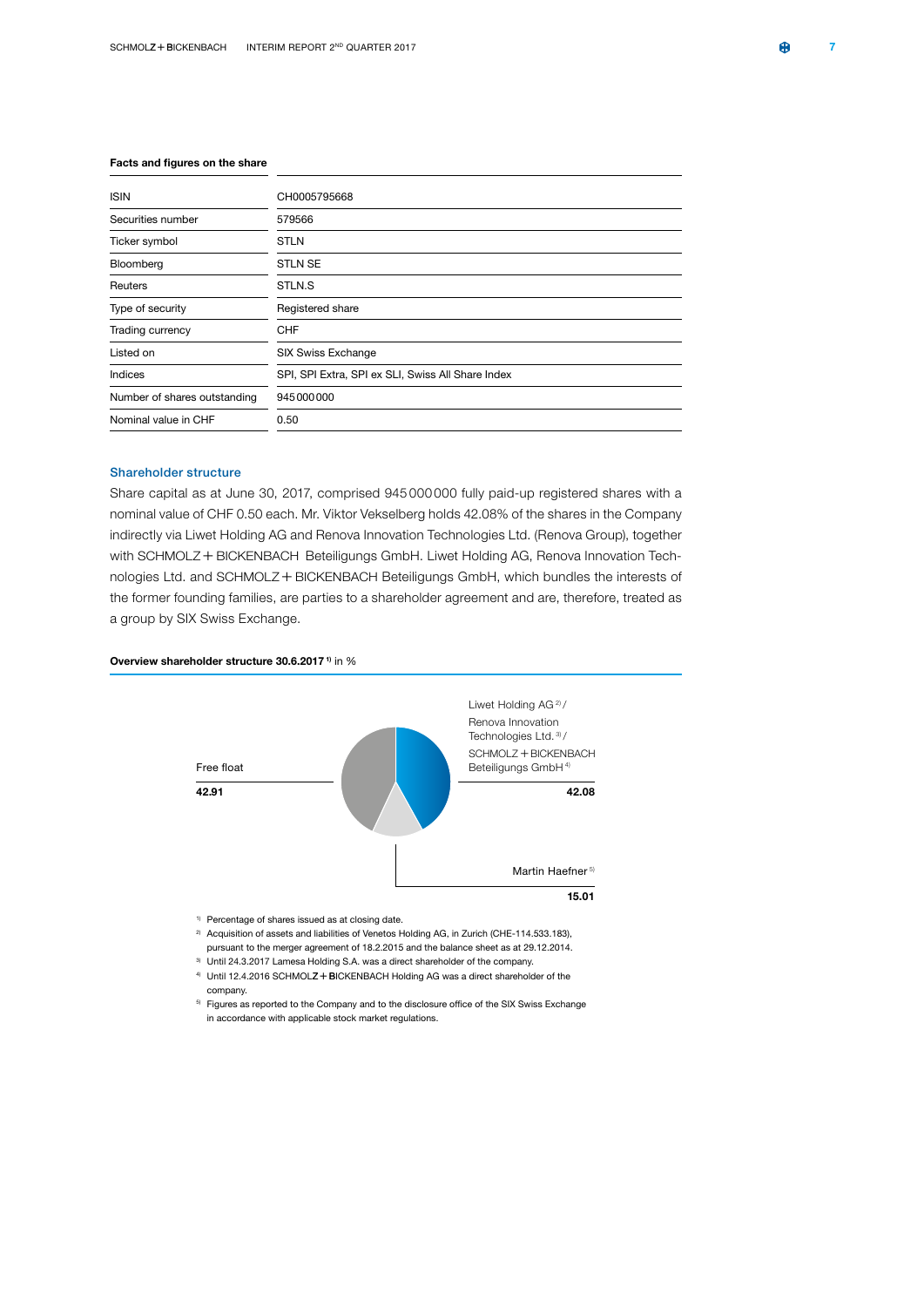### FINANCING

SCHMOLZ + BICKENBACH's financing structure is built on three main pillars: a syndicated loan, an ABS financing program and a corporate bond.

In April 2017, SCHMOLZ  $+$  BICKENBACH renewed all three financing elements. A corporate bond of EUR 200 million was issued as at April 24, 2017. The senior secured notes of the indirect subsidiary SCHMOLZ + BICKENBACH Luxembourg S.A. (LU) issued on May 16, 2012, were repaid prematurely on May 15, 2017, using the proceeds from the new bond.

Furthermore, the syndicated loan of EUR 375 million was extended at better conditions and the ABS financing program of EUR 230 million and USD 75 million was extended until 2022.



Unused financing lines and freely disposable funds come to around EUR 418.6 million as at June 30, 2017, ensuring the Company has sufficient financial resources.

#### Corporate bond 2017 – 2022

As at April 24, 2017, SCHMOLZ+BICKENBACH issued a corporate bond of EUR 200 million with a final maturity date of July 15, 2022. Proceeds from the offering were mainly used to replace the outstanding senior secured notes of EUR 167.7 million with maturity in 2019, issued by the subsidiary SCHMOLZ+BICKENBACH Luxembourg S.A. as at May 15, 2017. The senior secured notes were issued by our subsidiary SCHMOLZ + BICKENBACH Luxembourg Finance S.A. at 100% of the nominal value and with a coupon of 5.625% p.a. Interest is payable semiannually on January 15 and July 15. The bond is listed on the Luxembourg Stock Exchange and traded on the Euro MTF market.

As at June 30, 2017, the bond stood at 105.9%, giving an effective yield of 3.6% p.a.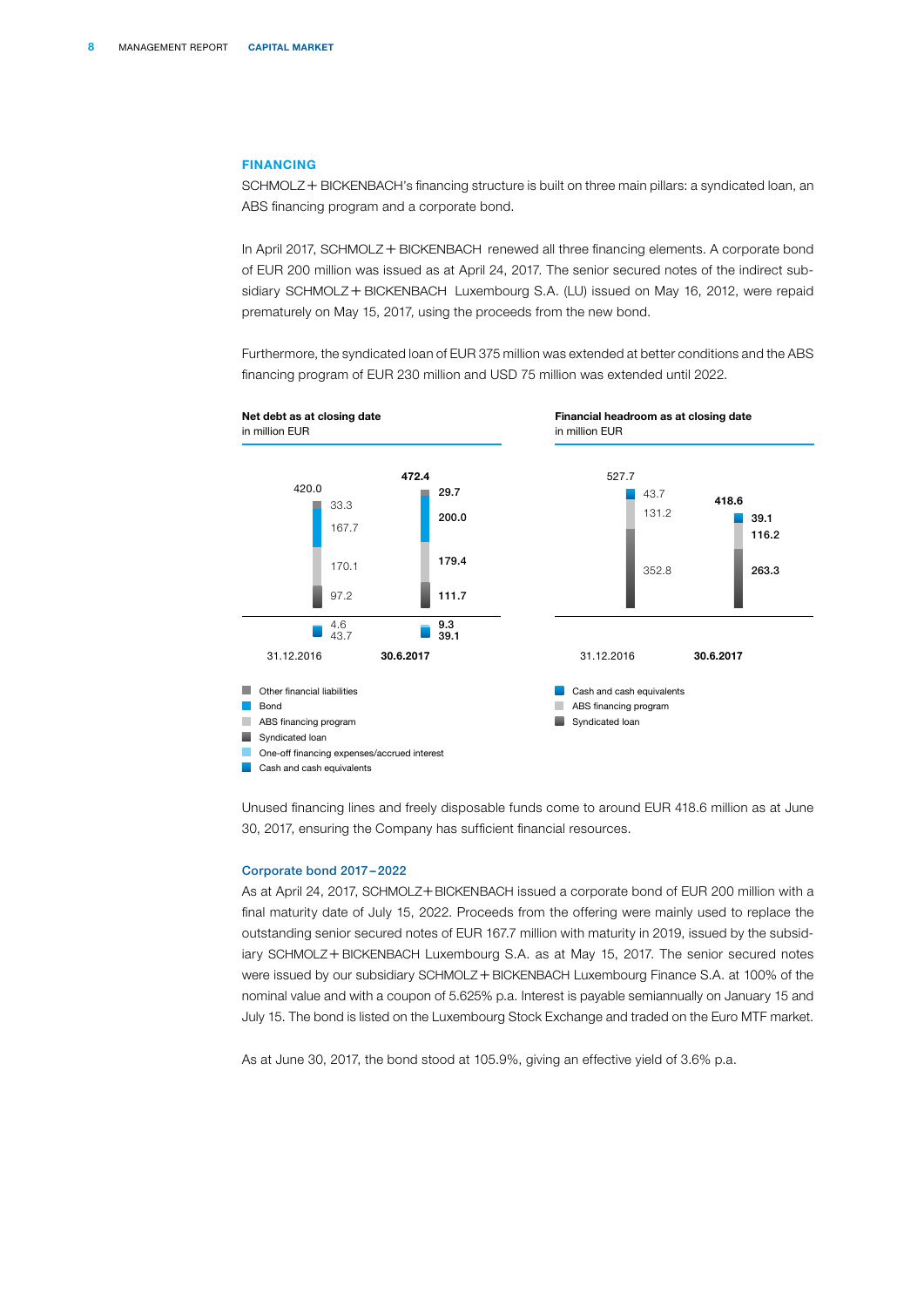### Corporate bond

| Issuer           | SCHMOLZ + BICKENBACH Luxembourg Finance S.A. (Luxembourg) |
|------------------|-----------------------------------------------------------|
| Listed on        | Luxembourg Stock Exchange                                 |
| <b>ISIN</b>      | DE000A19FW97                                              |
| Type of security | Fixed-interest bonds                                      |
| Trading currency | <b>EUR</b>                                                |
| Nominal volume   | EUR 200 million                                           |
| <b>Issue</b>     | 24 April 2017                                             |
| Coupon           | 5.625%                                                    |
| Interest payable | 15 January and 15 July                                    |
| Maturity         | 15 July 2022                                              |
|                  |                                                           |

| Rating agency     | Rating         | Outlook  | Latest rating |  |  |
|-------------------|----------------|----------|---------------|--|--|
| Moody's           | B <sub>2</sub> | stable   | 3 April 2017  |  |  |
| Standard & Poor's | B+             | negative | 3 April 2017  |  |  |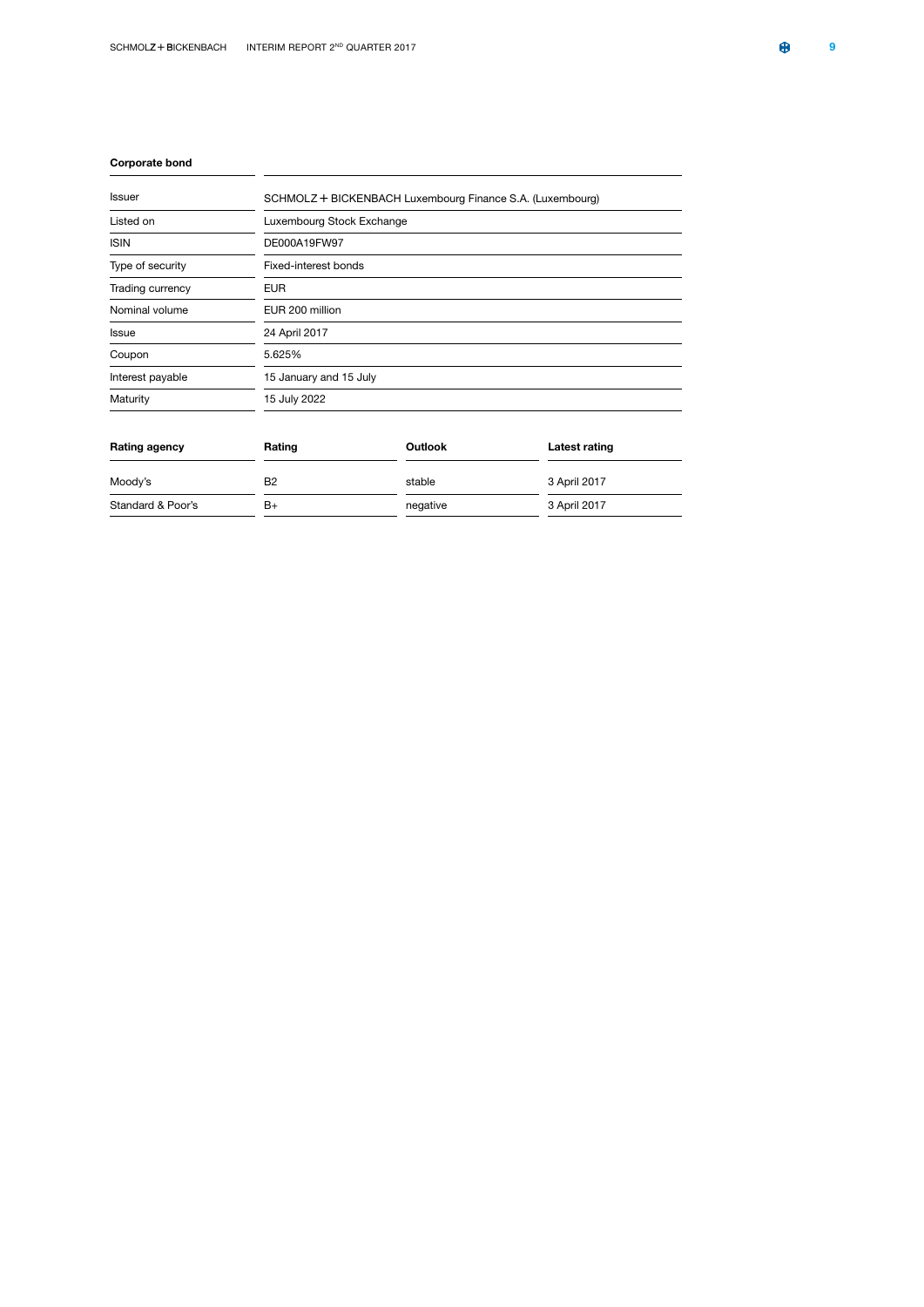### <span id="page-12-0"></span>BUSINESS DEVELOPMENT OF THE GROUP

In the second quarter,  $SCHMOLZ + BICKENBACH$  continued the positive trend from the first quarter of 2017. The broad-based upswing in most of our product groups and end markets continued. Together with the positive effects from our internal initiatives for improvement, we achieved encouraging earnings in the second quarter as well as in the first half of 2017.

| Key figures on results                                                              | $1.1 -$   | $1.1 -$   | Change on    |         |         | Change on    |
|-------------------------------------------------------------------------------------|-----------|-----------|--------------|---------|---------|--------------|
| in million EUR                                                                      | 30.6.2017 | 30.6.2016 | prior year % | Q2 2017 | Q2 2016 | prior year % |
| Sales volume (kt)                                                                   | 959       | 932       | 2.9          | 470     | 471     | $-0.2$       |
| Revenue                                                                             | 1407.4    | 1222.3    | 15.1         | 699.8   | 618.7   | 13.1         |
| Adjusted operating profit before depreciation<br>and amortization (adjusted EBITDA) | 136.2     | 77.5      | 75.7         | 69.6    | 52.5    | 32.6         |
| Operating profit before depreciation<br>and amortization (EBITDA)                   | 134.0     | 71.5      | 87.4         | 67.7    | 49.6    | 36.5         |
| Adjusted EBITDA margin (%)                                                          | 9.7       | 6.3       | 3.4          | 9.9     | 8.5     | 1.4          |
| EBITDA margin (%)                                                                   | 9.5       | 5.8       | 3.7          | 9.7     | 8.0     | 1.7          |
| Operating profit (EBIT)                                                             | 70.6      | 11.1      | nm           | 36.0    | 19.4    | 85.6         |
| Earnings before taxes (EBT)                                                         | 41.3      | $-11.7$   | nm           | 13.9    | 7.9     | 75.9         |
| Earnings after taxes from continuing operations                                     | 26.5      | $-18.1$   | nm           | 10.0    | 5.9     | 69.5         |
| Net income (loss) (EAT)                                                             | 26.5      | $-22.0$   | nm           | 10.0    | 2.4     | nm           |

### GENERAL ECONOMIC SITUATION

The economic upturn that gained momentum in the first quarter of 2017 continued in most of our product groups and end markets. Overall, we were thus operating in a friendly market environment. Compared to 2015 and 2016, the special steel industry is back to a more normal level of demand. However, it would be overly optimistic to speak of a sustainable, strong upswing. Overall bright sentiment in the most important customers' industries automotive, machine and plant engineering as well as oil and gas led to significantly higher revenue compared to the second quarter of 2016. Compared to the first quarter of 2017, sales volume was down 3.9%; however, this was mainly due to the build-up of inventories in the first three months.

### BUSINESS DEVELOPMENT

### Order situation and production volume

At 600 kilotons, order backlog was significantly above the level of the second quarter of 2016 at 454 kilotons, which translates into an increase of 32.2%. Compared to the 620 kilotons seen at the end of first quarter of 2017, this is only a slight decrease in the order backlog.

The crude steel volume produced at our mills in the second quarter came to 535 kilotons and was thus 40 kilotons or 8.1% higher than 495 kilotons produced in the comparative prior-year period. Plant utilization improved as a result of the higher production volume. At 527 kilotons, production also increased slightly on the first quarter of 2017.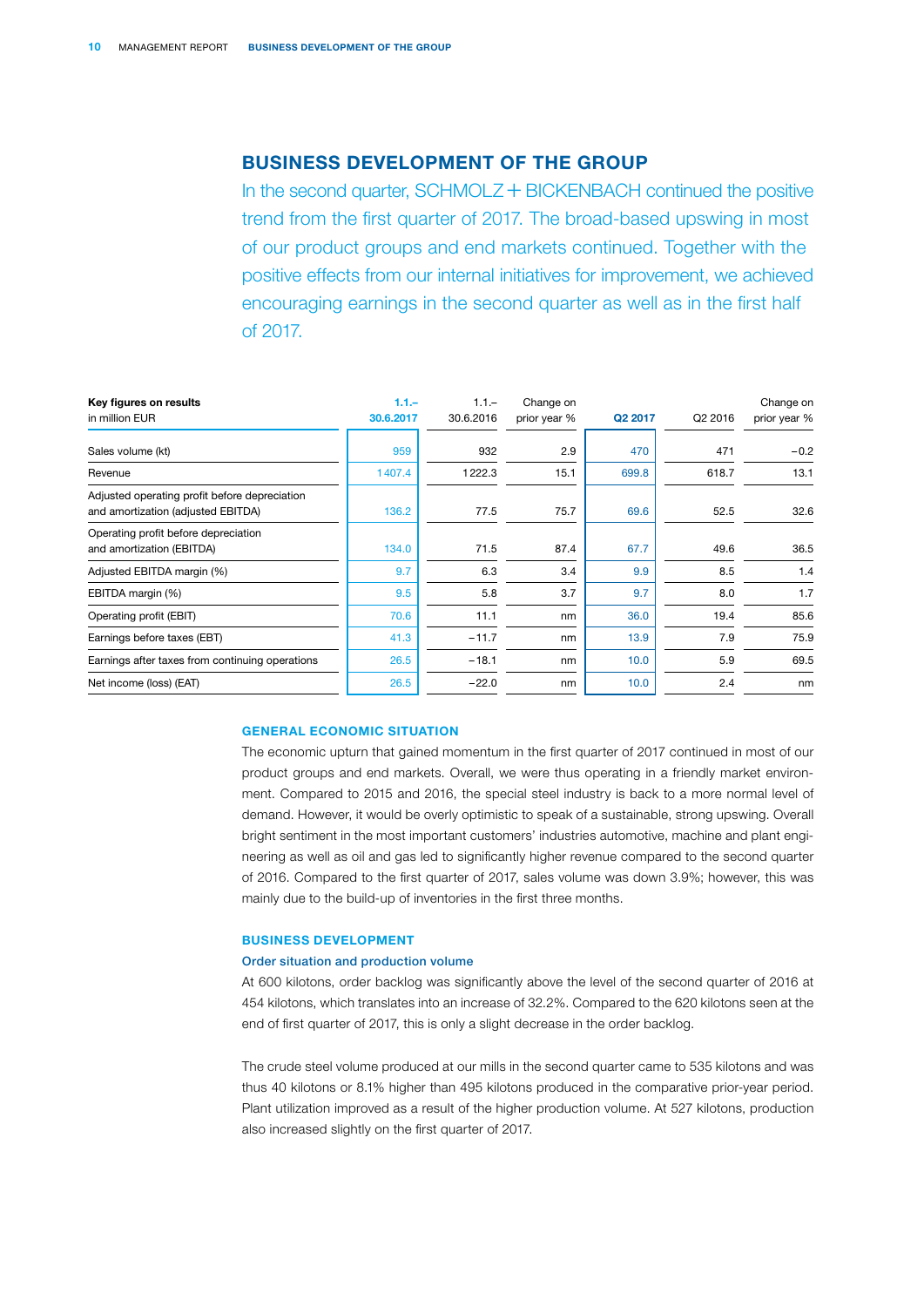#### Order backlog as at quarter end in kt



#### Sales volume and revenue

Sales volume in the second quarter of 2017 came to 470 kilotons, matching the level of the prior-year quarter at 471 kilotons. Compared to the first quarter of 2017, a slight decrease of 3.9% was recorded in sales volume. This was mainly attributable to the product group of stainless steel, while sales of tool steel, quality and engineering steel remained almost stable. The decline in sales volume is mainly due to the build-up of inventories in the first three months.

In the second quarter of 2017, the average sales price per ton was EUR 1 489, this was above the price of EUR 1 314 per ton achieved in the second quarter of 2016 as well as above the figure of EUR 1 447 per ton achieved in the first quarter of 2017. Average sales price per ton increased for the fifth consecutive quarter. On the one hand, this is attributable to the higher base prices as a result of successful price negotiations in the fourth quarter of 2016 and on the other, we were able to shift the product mix towards higher quality steel types.



Revenue by product groups as % of total revenue

Q2 2017 Q2 2016



### Revenue by region as % of total revenue

Q2 2017 Q2 2016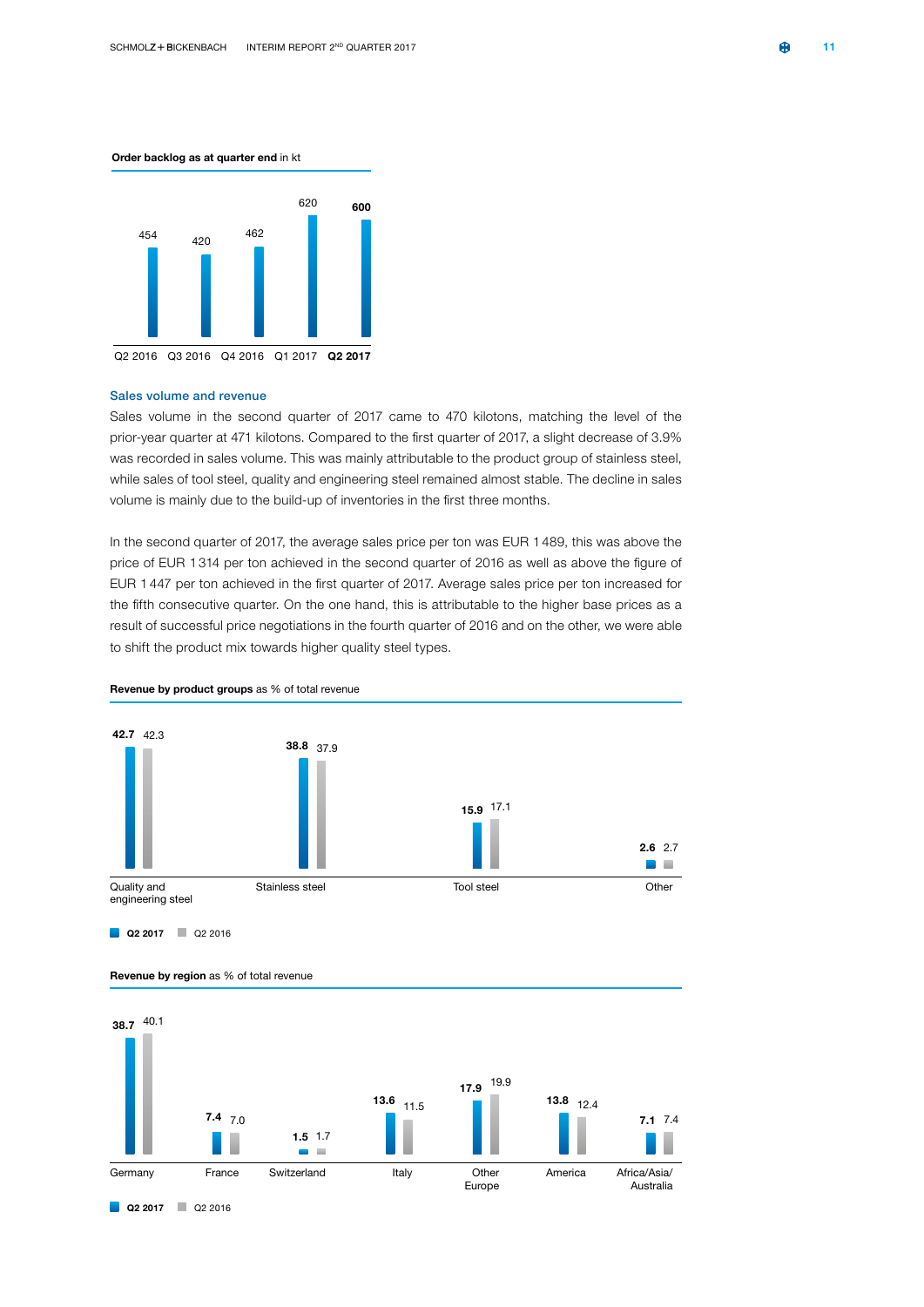In the second quarter of 2017, the development in quantity and prices led to revenue of EUR 699.8 million. This was up 13.1% on the prior-year quarter of EUR 618.7 million and only 1.1% down on the EUR 707.6 million recorded in the strong first quarter, which had been influenced by the build-up of inventories.

Development in revenue by region compared to the prior-year quarter primarily shows an increase in revenue by 26.5% in America, which benefited from the slight recovery in the oil and gas industry. Sustained recovery in this customer industry also showed growth of 5.9% compared to the first quarter of 2017. Europe also recorded growth compared to the second quarter of 2016. Revenue rose by 11.4% to EUR 553.2 million.

In Africa/Asia/Australia, SCHMOLZ+BICKENBACH achieved robust growth again, recording an increase of 9.2%. Particularly, China surpassed them all. An increase of 26.2% in revenue was recorded in the Chinese market. Although starting from a low basis, this development confirms that with the expansion of our network worldwide we are on the right track. The last step in this process, the acquisition of Shanghai Xinzhen Precision Metalwork Co., Ltd., was concluded in July 2017 after the reporting period; it is a joint venture with Tsingshan, 60% of which has been acquired and will be fully consolidated from July 2017.

#### Cost of materials and gross profit

Cost of materials – considering the change in semi finished and finished products – increased in line with revenue by 12.2% or EUR 45.5 million compared to the second quarter of 2016. Due to higher revenue, gross profit increased by 14.5% to EUR 280.7 million from EUR 245.1 million on the prior-year period.

#### Income and expenses

Personnel expenses increased by 10.6% to EUR 149.2 million (Q2 2016: EUR 134.9 million). This increase is mainly attributable to the 8.1% rise in crude steel production and the resulting rise in hours worked. Furthermore, an one-off effect in the prior year due to reduction of certain components of compensation related to restructuring had a positive effect on personnel expenses. Compared to June 30, 2016, the number of employees decreased by 52 and remained virtually unchanged compared to the end of the first quarter of 2017.

At EUR 10.3 million, other operating income was up 18.4% on the prior-year period (Q2 2016: EUR 8.7 million). The sale of a storage facility in Brampton (Canada) for EUR 3.0 million had a positive effect in the second quarter of 2017. Other operating expenses increased by 6.9% to EUR 74.1 million (Q2 2016: EUR 69.3 million) compared to the prior-year quarter. The main drivers for this increase were expenses for maintenance work due to better capacity utilization of the plants. These effects were partially compensated by lower costs for advisory services, which were incurred in the second quarter of 2016 and relate to the cost-cutting and efficiency improvement program. The implementation of this program as planned sustainably saved costs of EUR 7.4 million in the second quarter of 2017.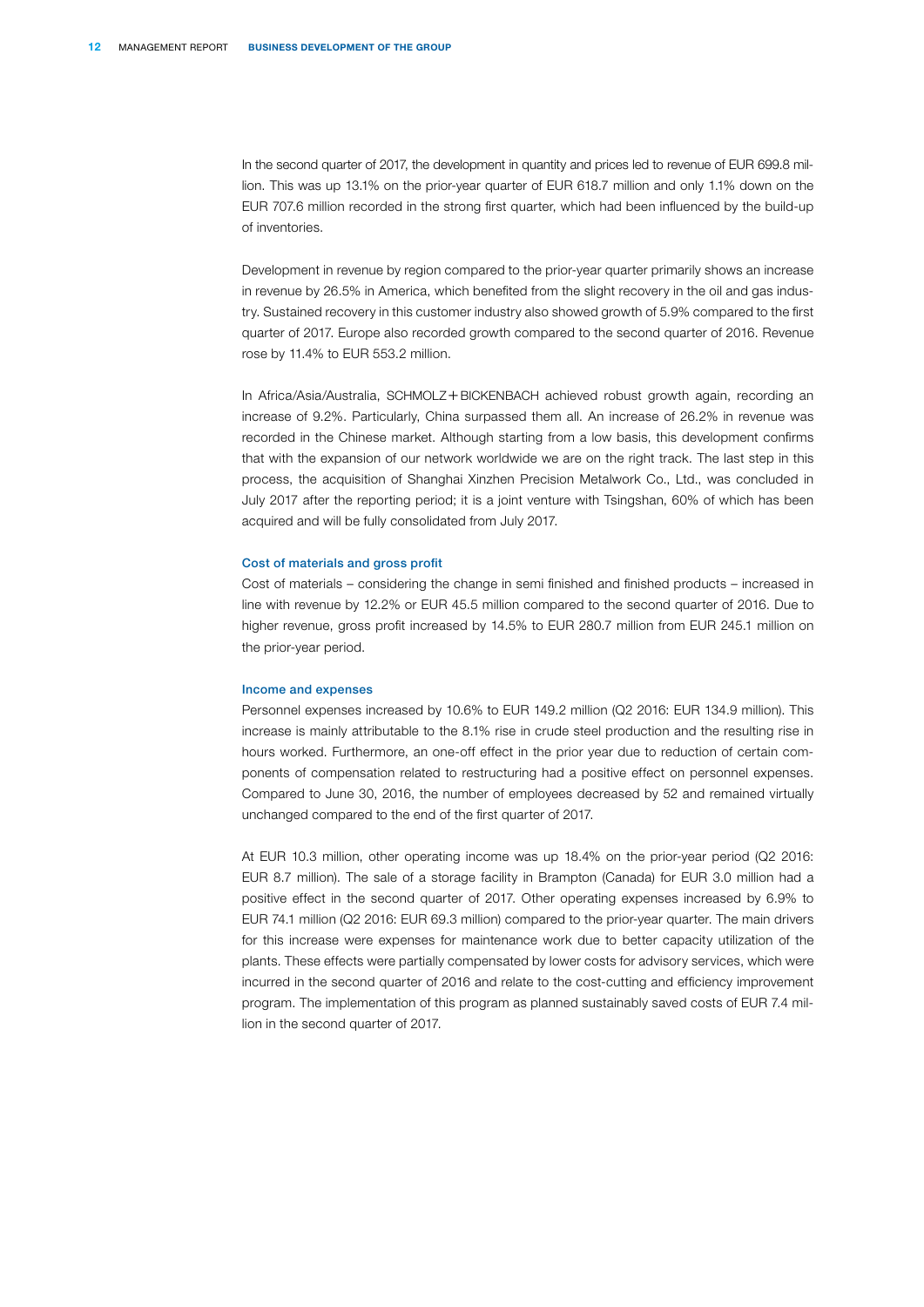### Adjusted EBITDA, EBITDA and EBITDA margins

Compared to the second quarter of 2016, adjusted EBITDA increased by 32.6% to EUR 69.6 million from EUR 52.5 million. Restructuring measures resulted in net non-recurring expenses of EUR 1.9 million (Q2 2016: EUR 2.9 million), which were deducted to give adjusted EBITDA.

The positive developments are also reflected in the adjusted EBITDA margin: In the second quarter of 2017, it stood at 9.9% compared to 8.5% in the second quarter of 2016.

### Depreciation, amortization and impairments

Depreciation, amortization and impairments in the second quarter of 2017 came to EUR 31.7 million, an increase of 5.0% on the prior-year level (Q2 2016: EUR 30.2 million).

#### Financial result

The financial result in the second quarter of 2017 stood at EUR –22.1 million (Q2 2016: EUR –11.5 million). The result is significantly lower due to the realization of the repurchase option for the high yield bond repaid in May 2017, which resulted in a financial expense of EUR 15.5 million. This is countered by the fair value measurement of the repurchase option for the bond issued in 2017, which made a positive contribution of EUR 3.6 million to the financial result in the second quarter.

Further one-off effects of EUR 6.6 million related to the repayment of the bond from 2012, essentially the early amortization of existing transaction costs as well as the redemption premium for the premature payment, were already realized in the income statement in the first quarter of 2017.

#### Profit/loss from continuing operations

In the second quarter, earnings before taxes of EUR 13.9 million were achieved compared to EUR 7.9 million in the comparative prior-year period. Higher earnings before taxes resulted in higher tax expense of EUR 3.9 million, which was significantly higher than the prior-year figure of EUR 2.0 million. This translates into earnings after taxes of EUR 10.0 million in the second quarter of 2017 after EUR 2.4 million in the comparative prior-year period.

### Profit/loss from discontinued operations

In the second quarter of 2016, another loss of EUR 3.5 million was incurred in relation to the sale of Jacquet Metal Services in 2015, which had been classified as a discontinued operation. There were no such expenses in the first half of 2017.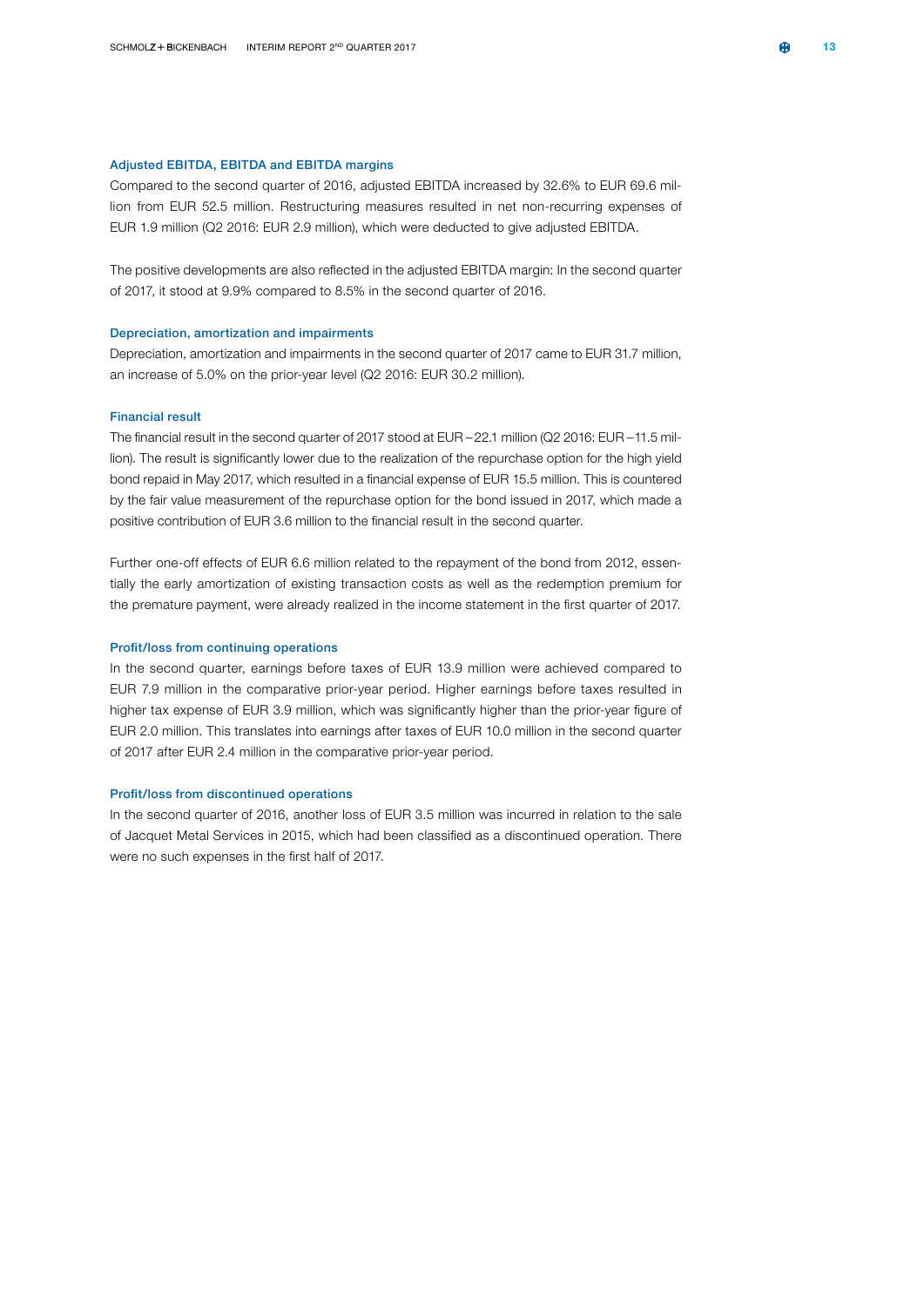### BUSINESS DEVELOPMENT OF THE DIVISIONS

<span id="page-16-0"></span>

| Key figures of the divisions<br>in million EUR                                      | $1.1 -$<br>30.6.2017 | $1.1 -$<br>30.6.2016 | Change on<br>prior year % | Q2 2017 | Q2 2016 | Change on<br>prior year % |
|-------------------------------------------------------------------------------------|----------------------|----------------------|---------------------------|---------|---------|---------------------------|
| Production                                                                          |                      |                      |                           |         |         |                           |
| Revenue                                                                             | 1303.1               | 1112.6               | 17.1                      | 646.1   | 564.0   | 14.6                      |
| Adjusted operating profit before depreciation<br>and amortization (adjusted EBITDA) | 129.6                | 63.3                 | nm                        | 67.1    | 42.7    | 57.1                      |
| Operating profit before depreciation<br>and amortization (EBITDA)                   | 128.5                | 62.5                 | nm                        | 65.9    | 41.9    | 57.3                      |
| Adjusted EBITDA margin (%)                                                          | 9.9                  | 5.7                  | 4.2                       | 10.4    | 7.6     | 2.8                       |
| EBITDA margin (%)                                                                   | 9.9                  | 5.6                  | 4.3                       | 10.2    | 7.4     | 2.8                       |
| Investments                                                                         | 23.1                 | 31.9                 | $-27.6$                   | 12.6    | 15.2    | $-17.1$                   |
| Segment operating free cash flow                                                    | $-33.0$              | 29.1                 | nm                        | 11.1    | 38.6    | $-71.2$                   |
| Employees as at closing date <sup>1)</sup>                                          | 7539                 | 7526                 | 0.2                       |         |         |                           |
| <b>Sales &amp; Services</b>                                                         |                      |                      |                           |         |         |                           |
| Revenue                                                                             | 265.8                | 236.1                | 12.6                      | 133.7   | 116.8   | 14.5                      |
| Adjusted operating profit before depreciation<br>and amortization (Adjusted EBITDA) | 13.3                 | 9.3                  | 43.0                      | 5.7     | 5.3     | 7.5                       |
| Operating profit before depreciation<br>and amortization (EBITDA)                   | 13.3                 | 9.1                  | 46.2                      | 5.7     | 5.1     | 11.8                      |
| Adjusted EBITDA margin (%)                                                          | 5.0                  | 3.9                  | 1.1                       | 4.3     | 4.5     | $-0.2$                    |
| EBITDA margin (%)                                                                   | 5.0                  | 3.9                  | 1.1                       | 4.3     | 4.4     | $-0.1$                    |
| Investments                                                                         | 1.4                  | 1.2                  | 16.7                      | 0.8     | 0.6     | 33.3                      |
| Segment operating free cash flow                                                    | 16.5                 | 16.7                 | $-1.2$                    | 5.8     | 9.9     | $-41.4$                   |
| Employees as at closing date <sup>1)</sup>                                          | 1242                 | 1239                 | 0.2                       |         |         |                           |

1) As at 30 June 2017 and 31 December 2016, respectively.

### REVENUE AND EBITDA IN THE *PRODUCTION* DIVISION

Compared to the prior-year quarter, the *Productio*n division achieved an increase in revenue of 14.6% to EUR 646.1 million. Adjusted EBITDA increased in the same period from EUR 42.7 million to EUR 67.1 million. This development was driven by the same factors as the whole Group: higher sales prices and the positive effects from further implementation of measures to save costs and enhance efficiency.

### REVENUE AND EBITDA IN THE *SALES&SERVICES* DIVISION

The *Sales&Services* division presented a similar picture. Compared to the prior-year quarter, revenue in the second quarter of 2017 increased by 14.5% to EUR 133.7 million. Adjusted EBITDA of the division increased from EUR 5.3 million to EUR 5.7 million (increase of 7.5%).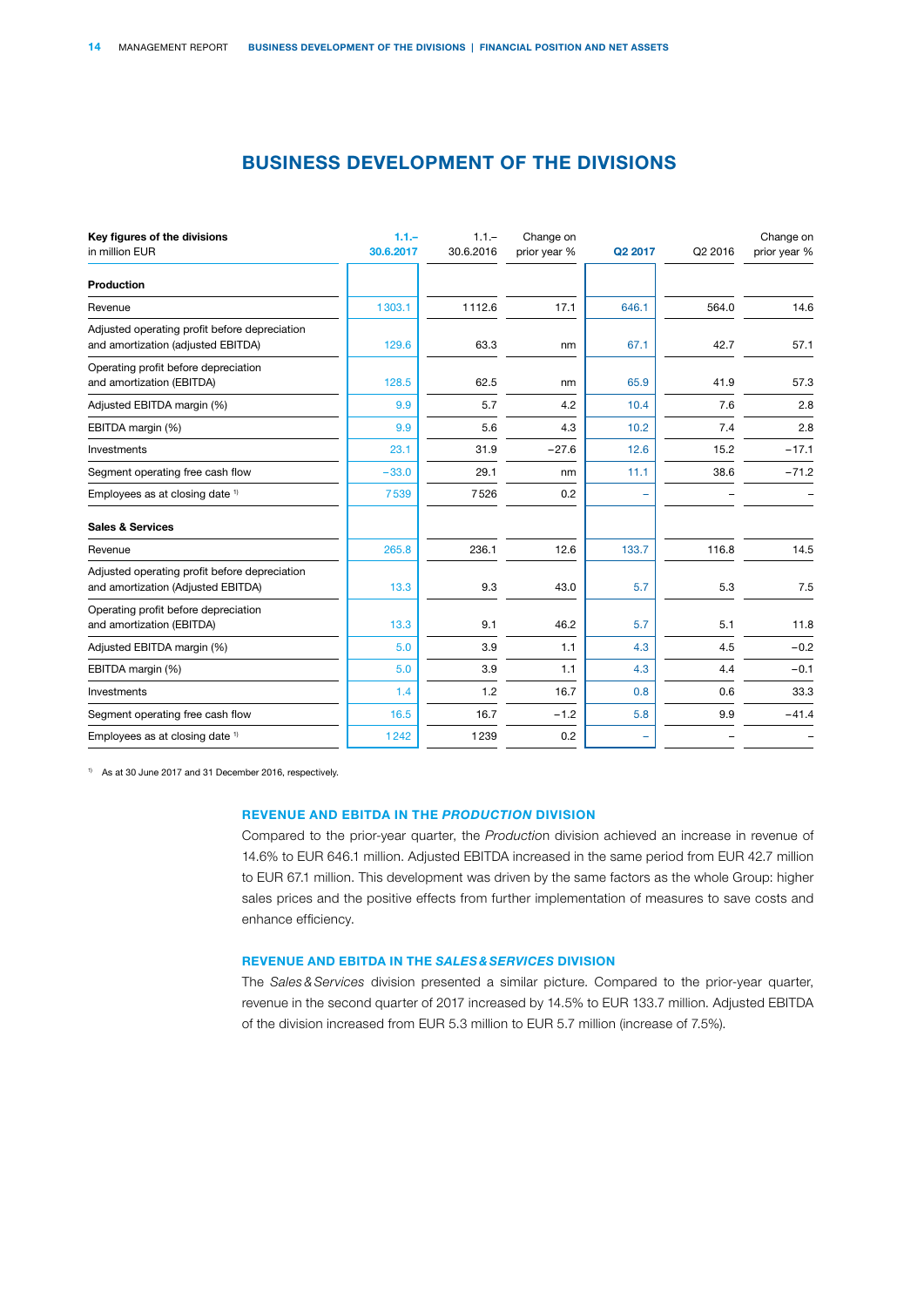### <span id="page-17-0"></span>FINANCIAL POSITION AND NET ASSETS

The primary goal of financial management is to create a solid capital base to support the Group's sustainable growth. The Group relies on three pillars to secure the liquidity needed to do this: the syndicated loan, the corporate bond, and the ABS financing program. A central cash pool ensures that our international operations have sufficient liquidity.

| Key figures                              |             |           |            | Change on    |         |         |              |
|------------------------------------------|-------------|-----------|------------|--------------|---------|---------|--------------|
| on the financial position and net assets | Unit        | 30.6.2017 | 31.12.2016 | prior year % |         |         |              |
| Shareholders' equity                     | million EUR | 687.7     | 667.5      | 3.0          |         |         |              |
| Equity ratio                             | %           | 31.8      | 32.6       | $-0.8$       |         |         |              |
| Net debt                                 | million EUR | 472.4     | 420.0      | 12.5         |         |         |              |
| Gearing                                  | %           | 68.7      | 62.9       | 5.8          |         |         |              |
| Net working capital                      | million EUR | 753.2     | 615.4      | 22.4         |         |         |              |
| Total assets                             | million EUR | 2161.5    | 2047.0     | 5.6          |         |         |              |
|                                          |             | $1.1 -$   | $1.1 -$    | Change on    |         |         | Change on    |
|                                          | Unit        | 30.6.2017 | 30.6.2016  | prior year % | Q2 2017 | Q2 2016 | prior year % |
| Cash flow before changes                 |             |           |            |              |         |         |              |
| in net working capital                   | million EUR | 148.5     | 57.0       | nm           | 74.8    | 34.3    | nm           |
| Cash flow from operating activities      | million EUR | $-3.2$    | 57.9       | nm           | 17.6    | 54.7    | $-67.8$      |
| Cash flow from investing activities      | million EUR | $-21.1$   | $-32.3$    | $-34.7$      | $-10.5$ | $-15.8$ | $-33.5$      |
| Free cash flow                           | million EUR | $-24.3$   | 25.6       | nm           | 7.1     | 38.9    | $-81.7$      |
| Depreciation, amortization               |             |           |            |              |         |         |              |
| and impairments                          | million EUR | $-63.4$   | $-60.4$    | 5.0          | $-31.7$ | $-30.2$ | 5.0          |
| Investments                              | million EUR | 25.0      | 33.7       | $-25.8$      | 13.7    | 16.3    | $-16.0$      |
|                                          |             |           |            |              |         |         |              |

### FINANCIAL SITUATION

### Shareholders' equity and equity ratio

The increase in shareholders' equity in the first quarter of 2017 mainly stems from a net profit of EUR 26.5 million. Further, there were losses from currency translation of EUR 16.5 million and actuarial gains of EUR 16.0 million that virtually offset each other. Shareholders' equity increased by 3.0% to EUR 687.7 million compared to EUR 667.5 million as at December 31, 2016. With the rise in total assets, the equity ratio decreased slightly to 31.8% (year-end 2016: 32.6%).

### Net debt

Net debt, comprising current and non-current financial liabilities less cash and cash equivalents, came to EUR 472.4 million. Due to seasonal effects, it was above the figure from December 31, 2016 (EUR 420.0 million).

This stems from the increase in net working capital, which is attributable to the increased production volume, higher prices and thus higher revenue. By contrast, net debt at EUR 469.8 million was stable compared to the end of the first quarter 2017 despite an increase of EUR 43.9 million in the net working capital compared to March 31, 2017.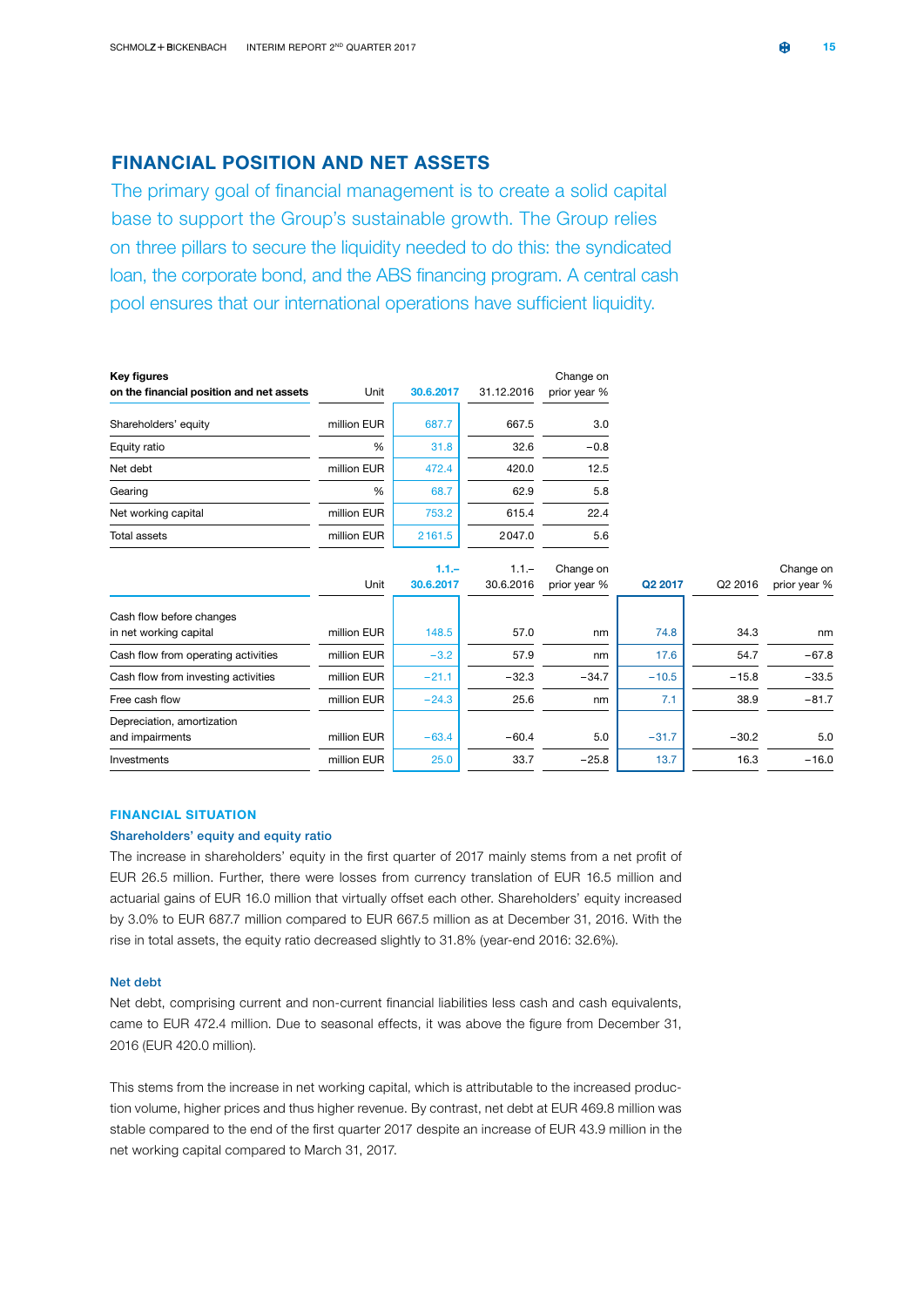

The gearing, which expresses the relation between the net debt to shareholders' equity, increased accordingly from 62.9% as at December 31, 2016, to 68.7%. Unsurprisingly, this figure also remained largely unchanged compared to the first quarter of 2017 (Q1 2017: 68.5%).

### Cash flow

Cash flow before changes to the net working capital came to EUR 74.8 million – a marked improvement on the prior-year period due to the positive result (Q2 2016: EUR 34.3 million). At EUR 73.7 million, it was even slightly higher than in the first quarter of 2017. The increase in the net working capital due to additions to inventories and receivables reduced the cash flow from operating activities to EUR 17.6 million; however, it was significantly higher than the figure of EUR – 20.8 million in the first quarter of 2017.

At EUR 10.5 million, cash flow from investing activities matched the level of EUR 10.6 million in the first quarter of 2017, however below the level of EUR 15.8 million as at June 30, 2016. Capital expenditures were within the planned annual investment budget. As a result, there was a free cash flow of EUR 7.1 million (Q1 2017: EUR – 31.4 million). Cash flow from financing activities of EUR – 5.7 million (Q1 2017: EUR 35.0 million) is mainly attributable to payments in connection with refinancing. These effects were expensed in the first quarter of 2017, but did not affect the statement of cash flows until the second quarter.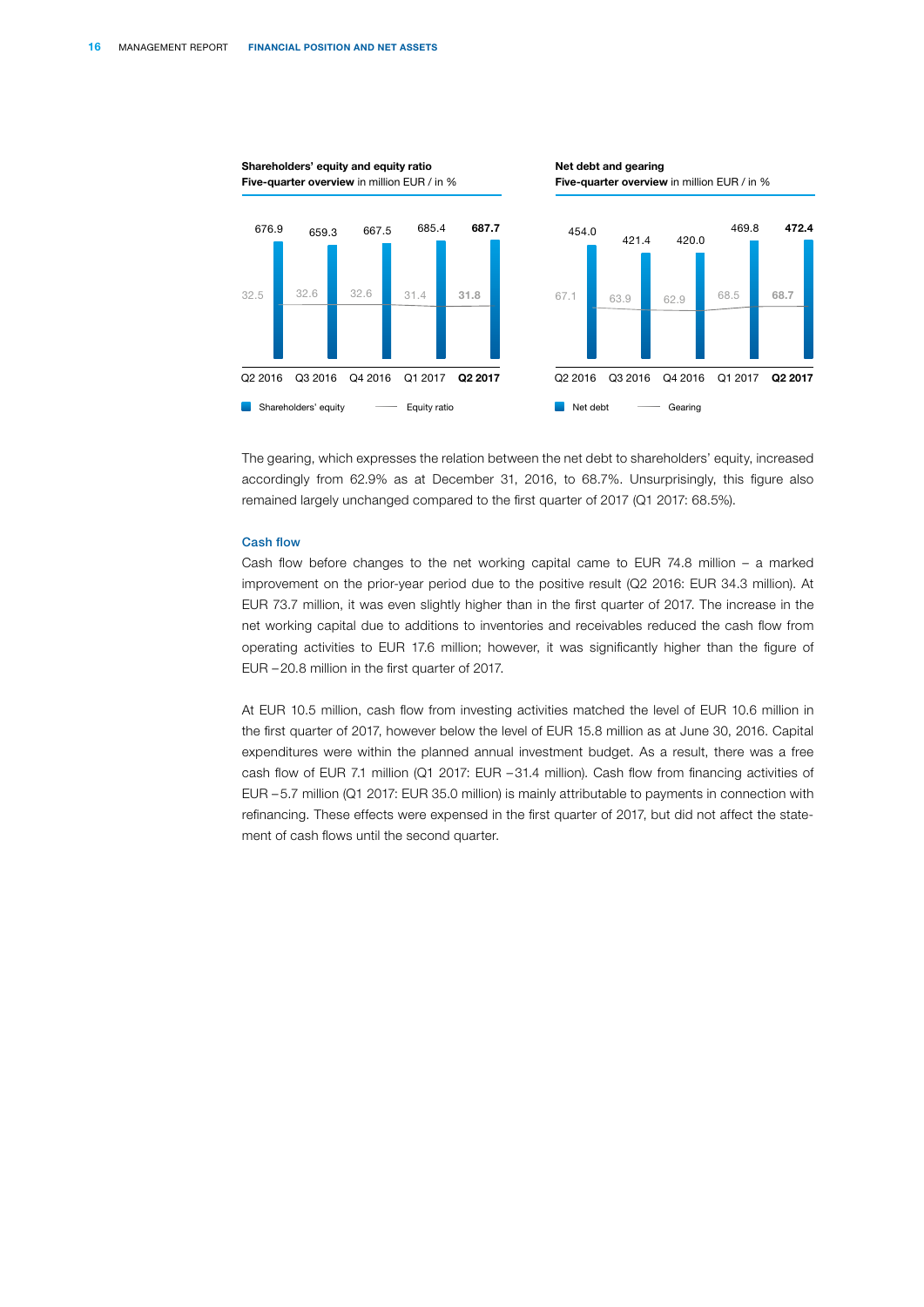#### NET ASSETS

### Total assets

In the period from December 31, 2016, to June 30, 2017, total assets increased by EUR 114.5 million to EUR 2 161.5 million, primarily due to the increase in current assets. On the equity and liabilities side, there is an increase in current liabilities and net debt. Thanks to the positive earnings development, shareholders' equity also increased from EUR 20.2 million to EUR 687.7 million.

#### Non-current assets

Non-current assets decreased by 7.4% from EUR 994.7 million to EUR 920.7 million compared to December 31, 2016. The decrease was mainly due to regular depreciation and amortization of fixed assets of EUR 63.4 million, which was partly offset by capital expenditures of EUR 25 million in new plant and equipment. Non-current assets account for 42.6% of total assets, a slight decrease on the prior year (December 31, 2016: 48.6%).

### Net working capital

Compared to December 31, 2016, net working capital rose significantly from EUR 615.4 million to EUR 753.2 million. This is in line with the expected increase in the first half year and is linked to higher revenue as well as the resulting higher trade receivables (EUR 111.0 million) and inventories (EUR 70.4 million). Higher trade payables of EUR 43.6 million offset this effect partially. Compared to March 31, 2017, the net working capital increased by EUR 43.9 million.

As at June 30, 2017, net working capital as a percentage of revenue came to 26.9% and thus rose slightly compared to 25.1% as at March 31, 2017; however, it fell compared to 27.6% as at December 31, 2016. The increase in this percentage mainly stems from stockpiling in the second quarter, which should ensure SCHMOLZ+BICKENBACH's ability to deliver during production downtimes related to maintenance in the summer months.

#### Net working capital and net working capital/revenue Five-quarter overview in million EUR / in %

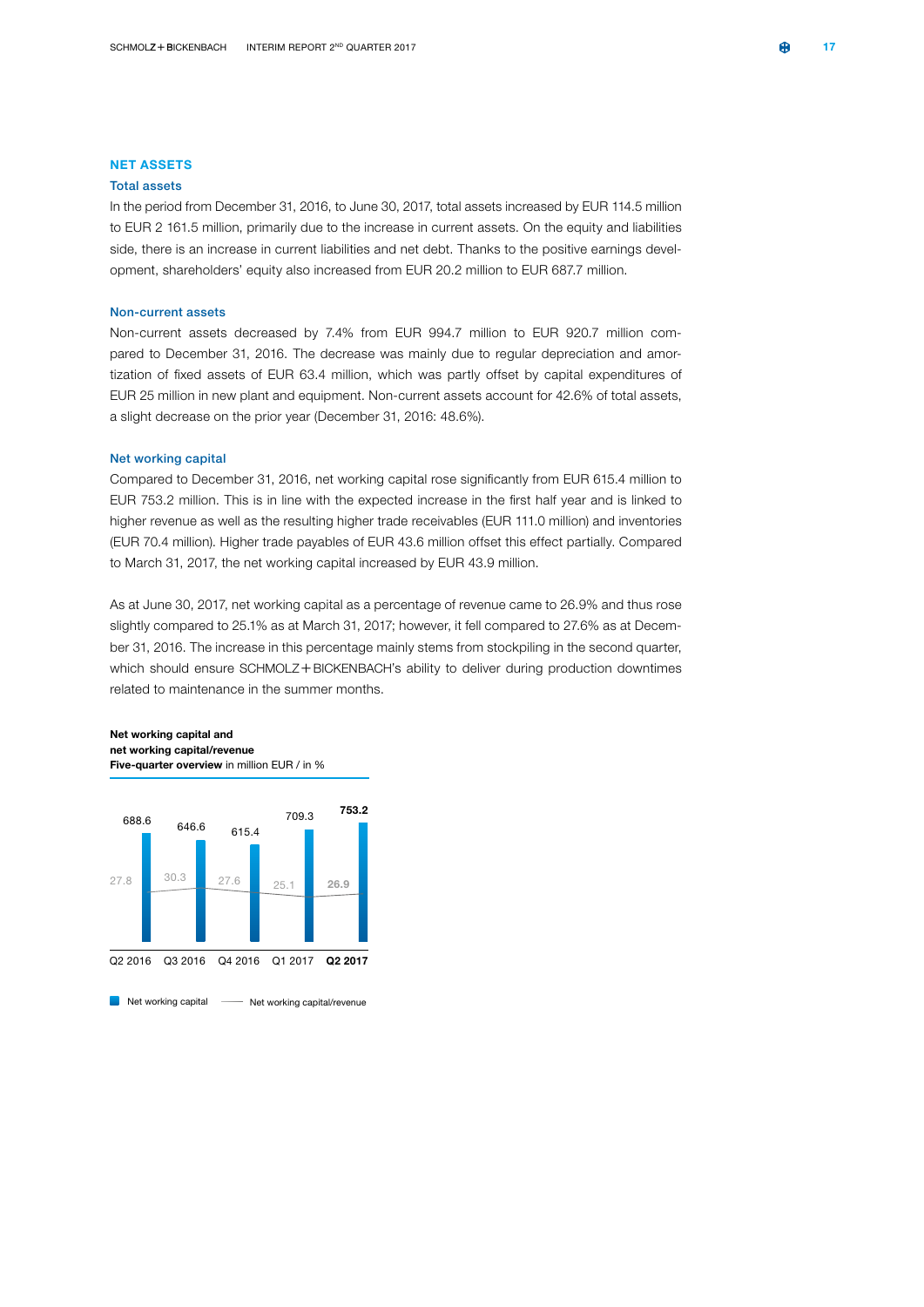### Liabilities

Non-current liabilities totaled EUR 710.7 million as at the reporting date, up EUR 13.8 million on the figure from December 31, 2016. There are two main effects: first, higher non-current liabilities of EUR 39.4 million due to the increased use of financing with borrowed funds, and second, the opposite effect in defined benefit obligations, which decreased by EUR 19.9 million due to slightly higher updated discount rates.

However, the ratio of non-current liabilities to total assets fell from 34.1% to 32.9%.

Current liabilities rose by EUR 80.5 million to EUR 763.1 million compared to year-end 2016. This development was mainly driven by: first, higher trade payables of EUR 43.6 million due to higher revenue and sales volumes, second, an increase in other current liabilities of EUR 25.7 million due to seasonally higher accruals and provisions for holidays and overtime, and third, higher VAT liabilities. The share of current liabilities in total assets thus increased to 35.3% (December 31, 2016: 33.3%).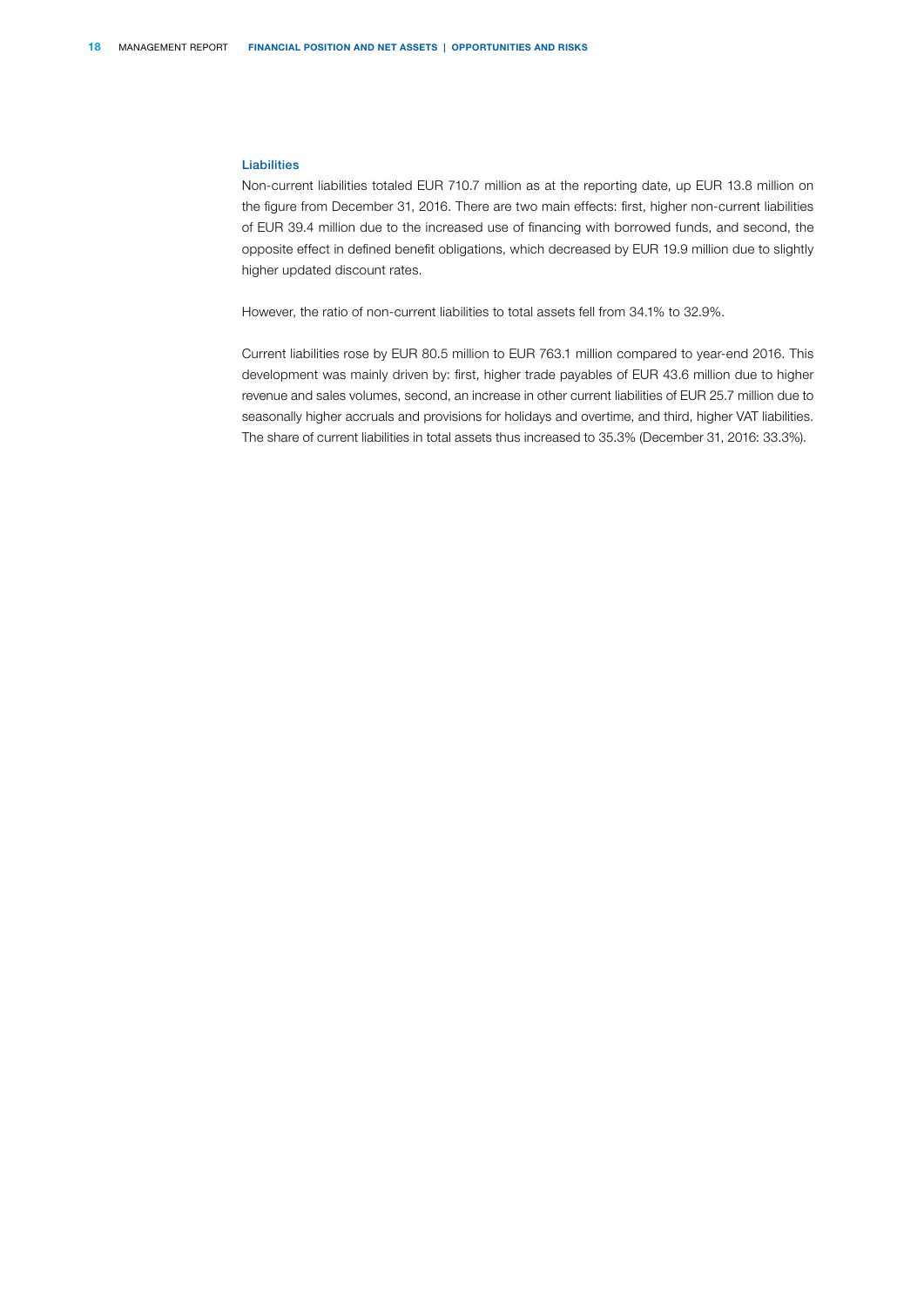### <span id="page-21-0"></span>OPPORTUNITIES AND RISKS

SCHMOLZ + BICKENBACH's central risk management system is intended to systematically minimize or completely eliminate risks through appropriate measures. As all business activities are associated with an element of risk, and in order to best exploit the opportunities that arise from these, we enter into risks as necessary in a controlled manner.

### RISK MANAGEMENT

The Group's risk management provides support in the strategic planning and day-to-day decisionmaking to pursue and to manage the Group's objectives within the set appetite for risk. The risk management objectives are to detect threats and exploit opportunities at an early stage and respond in a way that is conducive to achieving strategic goals and continuously increasing the value of the Company. A standardized Enterprise Risk Management (ERM) system has been implemented across the Group to ensure systematic and efficient risk management by means of consistent guidelines. The ERM is an integral component of the annual strategy process and of the Group's culture, enabling risk identification, a comprehensive risk analysis including probability of occurrence, impact measurement, and corresponding mitigating action.

### Risk categories

- > Political and regulatory risks
- > Risks relating to the future economic development
- > Environmental risks
- > Risks from IT security and internal processes
- > Personnel risks
- > Financial risks (foreign currency, interest rate, commodity price, credit and liquidity risk)

### OPPORTUNITY MANAGEMENT

From its starting point as a collection of complementary companies, the Group became increasingly cohesive between 2003 and 2016. The Group's market success is attributable in no small way to its consistent and systematic strategy process, which is managed and supported by the Board of Directors, Executive Board and Corporate Business Development. We collect and analyze information about the market, production, and research and development both at division level and centrally from a Group perspective as the basis for strategic decision-making. This allows well-informed strategic decisions to be taken at Group level and then implemented in cooperation with the Business Unit Heads. Our approach allows us to derive opportunities for our Company from the risks inherent in all business activities.

For further information on opportunities and risks, see the annual report 2016 on pages 60 – 65.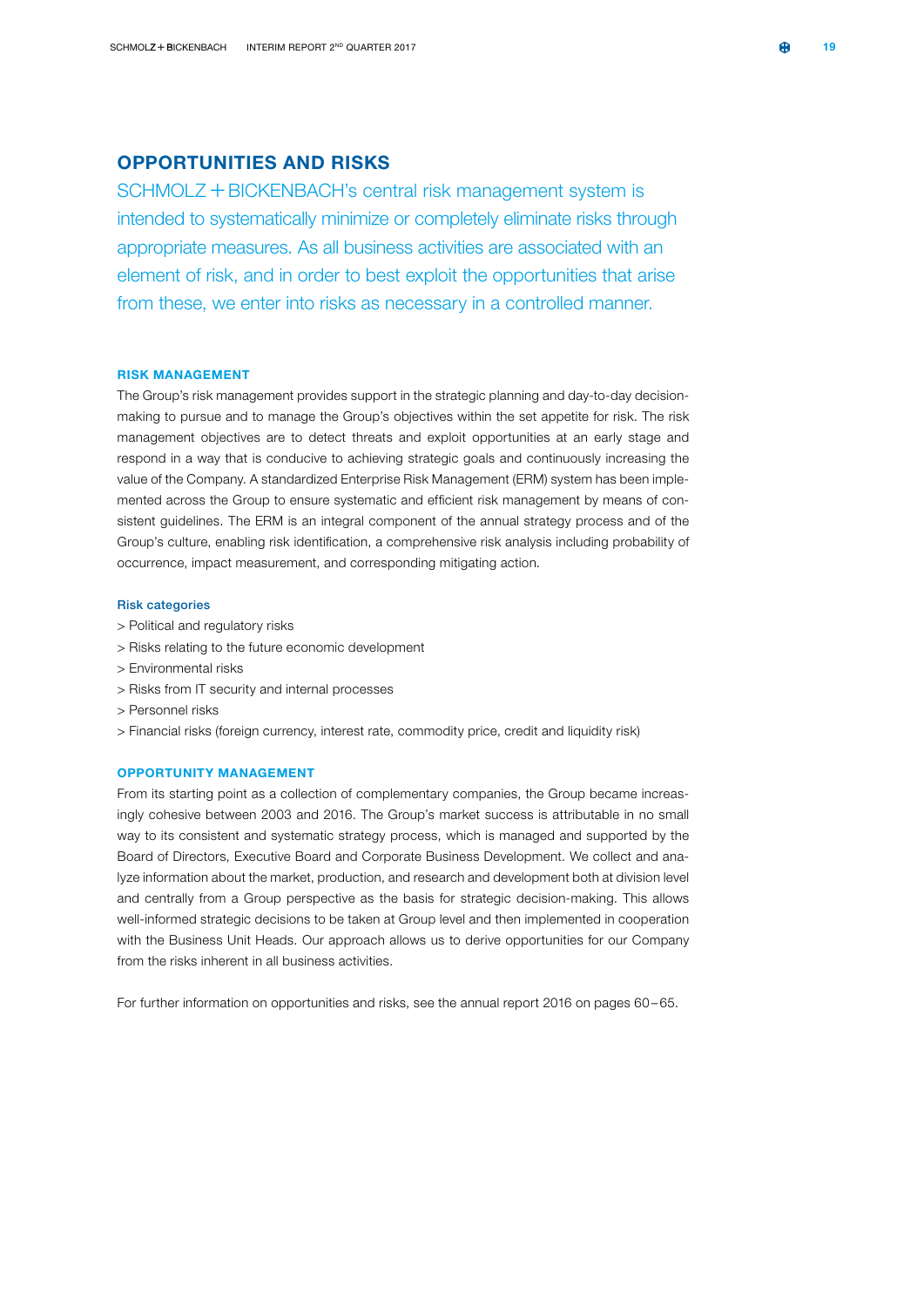### <span id="page-22-0"></span>**OUTLOOK**

### Our long-term goal is to create a robust, profitable, innovative and global group for special long steel.

*This section contains forward-looking statements, including presentations of developments, plans, intentions, assumptions, expectations, beliefs and potential impacts or descriptions of future events, income, results, situations or outlook. They are based on the Company's current expectations, beliefs and assumptions, which are subject to uncertainty and may differ materially from the current facts, situation, impact or developments.*

#### Favorable developments in key customers' industries – uncertainties remain

After a good start to the year, the market environment developed positively again in the second quarter. Demand for special steel settled at a more normal level compared to 2015 and 2016. However, the outlook for individual customers' industries remains subject to considerable uncertainties. Although the automotive industry is still in a good shape, there were signs of a slowdown in the US in the second quarter and in Europe it is also burdened by growing uncertainties surrounding Brexit and trade discussions with the US. The mechanical and plant engineering industry is experiencing a moderate upswing, whose sustainability is difficult to assess. Despite the slight recovery from a very low level for the oil and gas industry, the strength of the upturn left much to be desired due to the persistently low and volatile oil prices. On the cost side, we expect to come under pressure when purchasing electrodes and refractory material for our steel production. These developments put a question mark over overly optimistic economic forecasts for the second half of the year. However, the first six months cannot conceal the fact that the steel industry is far from a sustainable, strong upturn. In sum, for the remaining part of 2017, we are still forecasting a slightly more favorable business environment in comparison to the prior year, albeit still burdened by political and macroeconomic uncertainties.

#### Outlook 2017 for the SCHMOLZ + BICKENBACH Group

In the second quarter of 2017, we achieved earnings which were significantly better compared to the prior-year quarter and which stood around the level of the first quarter of 2017. Our efficiency improvement and restructuring initiatives provided the basis, and the improved market environment strengthened these effects. We have therefore corrected our forecast upwards for the fiscal year 2017: we expect adjusted EBITDA of EUR 200-220 million, compared to the range of EUR 160 – 200 million expected at the beginning of the year.

In the next few months, we will continue to focus on expanding our own strengths. We will continue with the restructuring of Deutsche Edelstahlwerke and Steeltec – for example, closing down production in Boxholm, Sweden, and improving productivity in Germany. We will make targeted investments to improve our innovative strengths and technology leadership and align the Company more closely to the market. And last but not least, we will keep a strict focus on cost discipline and efficiency of our net working capital.

In the medium term, we aim to develop  $SCHMOLZ + BICKENBACH$  into an innovative, sustainably profitable company with a high share of special long steel products which is widely diversified across all relevant geographic areas and end markets and offers its customers high-quality standard products as well as made-to-measure solutions.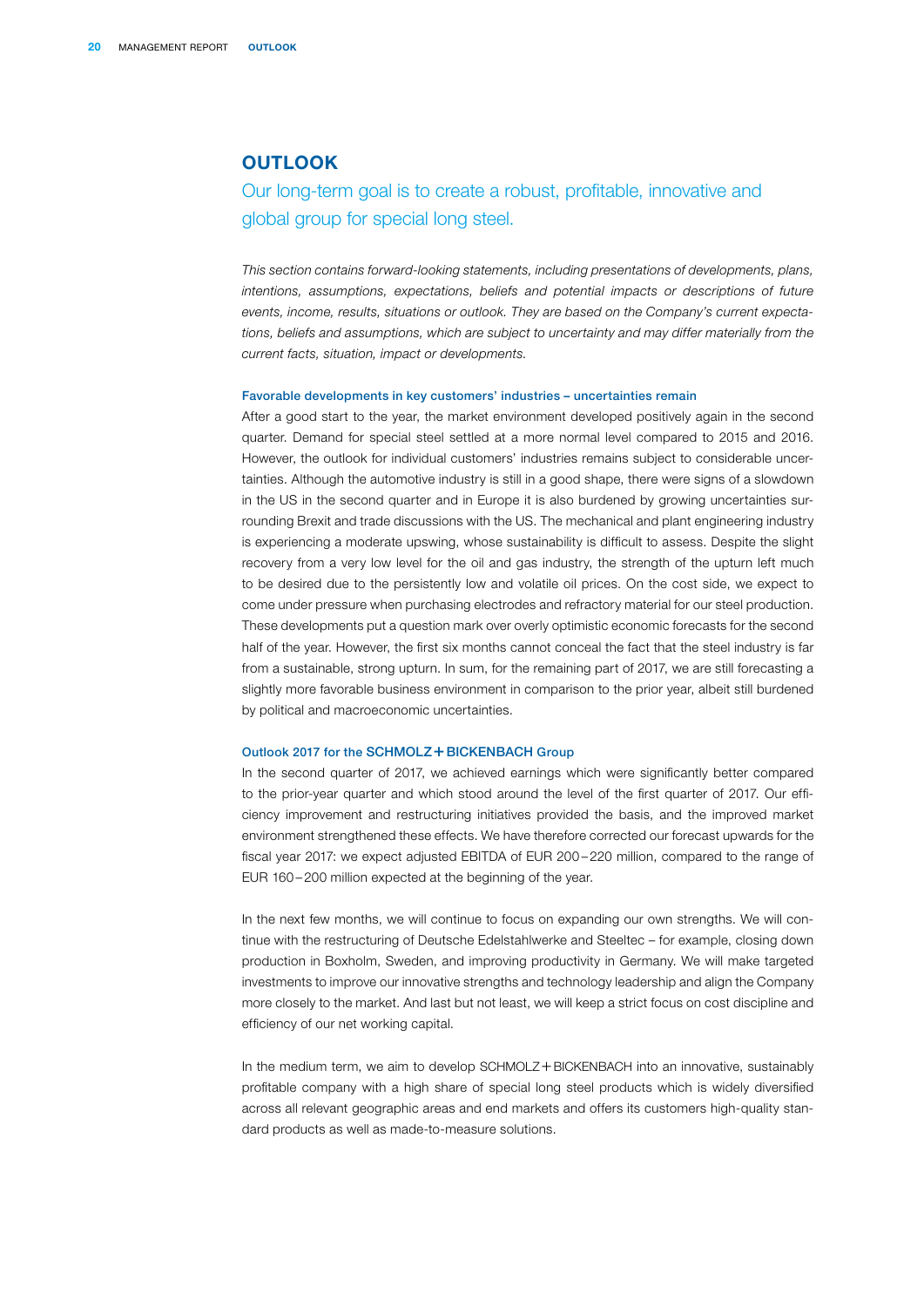<span id="page-23-0"></span>

## Financial reporting

SCHMOLZ + BICKENBACH Group

| <b>CONSOLIDATED INCOME STATEMENT</b>                                  | 22 |
|-----------------------------------------------------------------------|----|
| <b>CONSOLIDATED STATEMENT OF COMPREHENSIVE INCOME _</b>               | 23 |
| <b>CONSOLIDATED STATEMENT OF FINANCIAL POSITION _</b>                 | 24 |
| <b>CONSOLIDATED STATEMENT OF CASH FLOWS</b>                           | 25 |
| <b>CONSOLIDATED STATEMENT OF CHANGES IN SHAREHOLDERS' EQUITY _ 26</b> |    |
| <b>NOTES TO THE INTERIM CONDENSED CONSOLIDATED</b>                    |    |
| <b>FINANCIAL STATEMENTS</b>                                           |    |

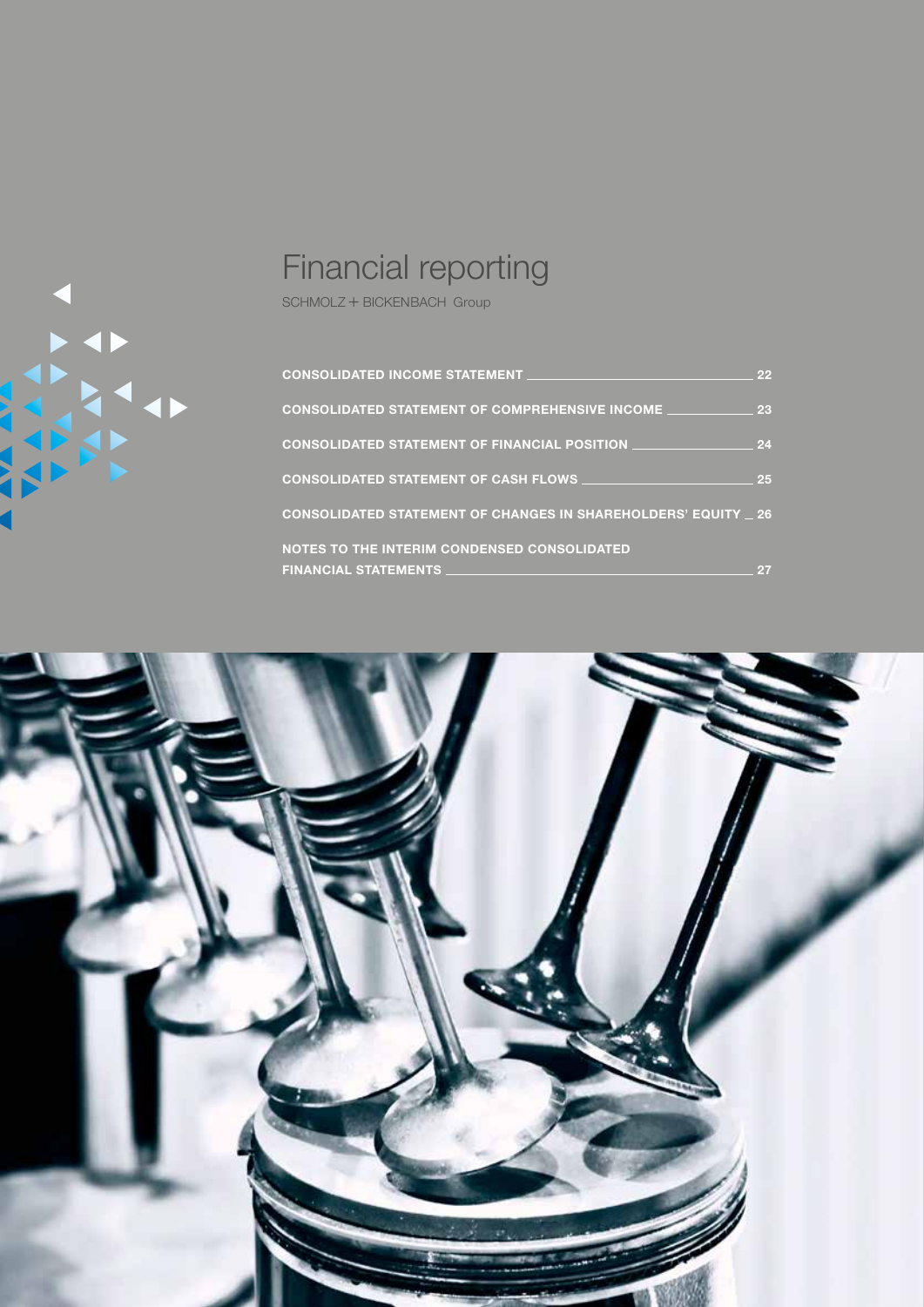### <span id="page-24-0"></span>CONSOLIDATED INCOME STATEMENT

| in million EUR                                                       | Note           | $1.1 -$<br>30.6.2017 | $1.1 -$<br>30.6.2016 | Q <sub>2</sub> 2017 | Q2 2016  |
|----------------------------------------------------------------------|----------------|----------------------|----------------------|---------------------|----------|
|                                                                      |                |                      |                      |                     |          |
| Revenue                                                              |                | 1407.4               | 1222.3               | 699.8               | 618.7    |
| Change in semi-finished and finished goods                           |                | 49.3                 | $-38.1$              | 30.8                | $-17.6$  |
| Cost of materials                                                    |                | $-891.7$             | $-708.9$             | $-449.9$            | $-356.0$ |
| <b>Gross profit</b>                                                  |                | 565.0                | 475.3                | 280.7               | 245.1    |
| Other operating income                                               | 6              | 18.0                 | 16.8                 | 10.3                | 8.7      |
| Personnel costs                                                      |                | $-297.0$             | $-277.6$             | $-149.2$            | $-134.9$ |
| Other operating expenses                                             | 6              | $-152.0$             | $-143.0$             | $-74.1$             | $-69.3$  |
| Operating profit before depreciation, amortization and impairments   |                | 134.0                | 71.5                 | 67.7                | 49.6     |
| Depreciation, amortization and impairments                           | 9              | $-63.4$              | $-60.4$              | $-31.7$             | $-30.2$  |
| <b>Operating profit</b>                                              |                | 70.6                 | 11.1                 | 36.0                | 19.4     |
| Financial income                                                     | $\overline{7}$ | 4.0                  | 0.4                  | $-7.1$              | 0.1      |
| Financial expense                                                    | $\overline{7}$ | $-33.3$              | $-23.2$              | $-15.0$             | $-11.6$  |
| <b>Financial result</b>                                              |                | $-29.3$              | $-22.8$              | $-22.1$             | $-11.5$  |
| <b>Earnings before taxes</b>                                         |                | 41.3                 | $-11.7$              | 13.9                | 7.9      |
| Income taxes                                                         | 8              | $-14.8$              | $-6.4$               | $-3.9$              | $-2.0$   |
| Earnings after taxes from continuing operations                      |                | 26.5                 | $-18.1$              | 10.0                | 5.9      |
| Earnings after taxes from discontinued operations                    |                | 0.0                  | $-3.9$               | 0.0                 | $-3.5$   |
| Net income (loss)                                                    |                | 26.5                 | $-22.0$              | 10.0                | 2.4      |
| of which attributable to                                             |                |                      |                      |                     |          |
| - shareholders of SCHMOLZ + BICKENBACH AG                            |                | 25.5                 | $-23.3$              | 9.6                 | 1.7      |
| of which from continuing operations                                  |                | 25.5                 | $-19.4$              | 9.6                 | 5.2      |
| of which from discontinued operations                                |                | 0.0                  | $-3.9$               | 0.0                 | $-3.5$   |
| - non-controlling interests                                          |                | 1.0                  | 1.3                  | 0.4                 | 0.7      |
| Earnings per share in EUR (basic/diluted)                            |                | 0.03                 | $-0.02$              | 0.01                | 0.00     |
| Earnings per share in EUR (basic/diluted) from continuing operations |                | 0.03                 | $-0.02$              | 0.01                | 0.01     |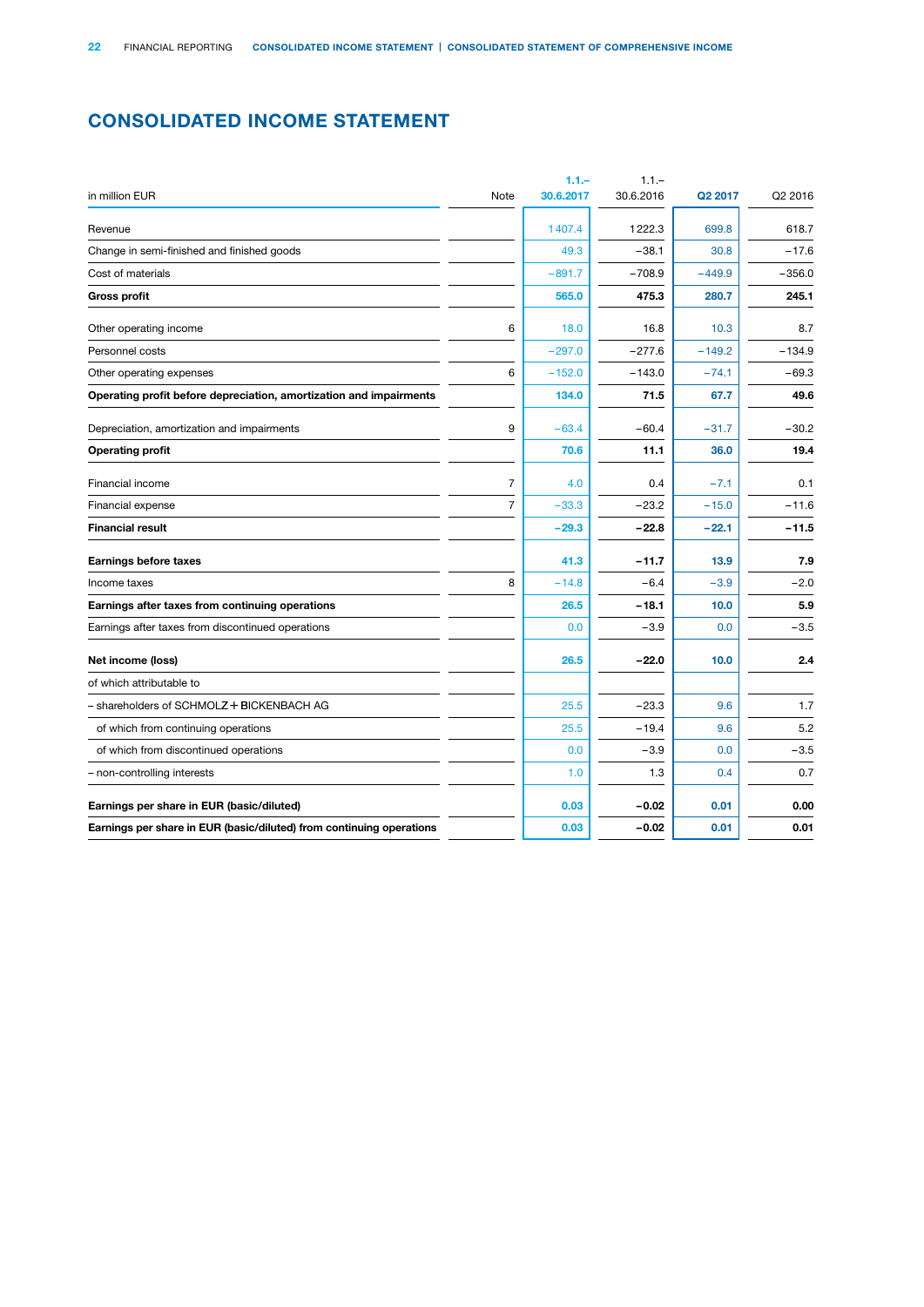### <span id="page-25-0"></span>CONSOLIDATED STATEMENT OF COMPREHENSIVE INCOME

|                                                                       |      | $1.1 -$   | $1.1 -$   |         |         |
|-----------------------------------------------------------------------|------|-----------|-----------|---------|---------|
| in million EUR                                                        | Note | 30.6.2017 | 30.6.2016 | Q2 2017 | Q2 2016 |
| Net income (loss)                                                     |      | 26.5      | $-22.0$   | 10.0    | 2.4     |
| Gains/(losses) from currency translation                              |      | $-16.5$   | $-1.4$    | $-14.9$ | 4.8     |
| Change in unrealized gains/(losses) from cash flow hedges             |      | $-0.5$    | 0.7       | $-0.3$  | 0.7     |
| Tax effect from cash flow hedges                                      |      | 0.2       | $-0.2$    | 0.2     | $-0.2$  |
| Items that may be reclassified subsequently to profit or loss         |      | $-16.8$   | $-0.9$    | $-15.0$ | 5.3     |
| Actuarial gains/(losses) from pension-related and similar obligations | 11   | 16.0      | $-67.7$   | 11.8    | $-25.3$ |
| Tax effect from pensions and similar obligations                      |      | $-3.8$    | 17.1      | $-2.4$  | 6.5     |
| Items that will not be reclassified subsequently to profit or loss    |      | 12.2      | $-50.6$   | 9.4     | $-18.8$ |
| Other comprehensive income (loss)                                     |      | $-4.6$    | $-51.5$   | $-5.6$  | $-13.5$ |
| <b>Total comprehensive loss</b>                                       |      | 21.9      | $-73.5$   | 4.4     | $-11.1$ |
| of which attributable to                                              |      |           |           |         |         |
| - shareholders of SCHMOLZ + BICKENBACH AG                             |      | 20.9      | $-74.8$   | 4.0     | $-11.8$ |
| of which from continuing operations                                   |      | 20.9      | $-70.9$   | 4.0     | $-8.3$  |
| of which from discontinued operations                                 |      | 0.0       | $-3.9$    | 0.0     | $-3.5$  |
| - non-controlling interests                                           |      | 1.0       | 1.3       | 0.4     | 0.7     |
|                                                                       |      |           |           |         |         |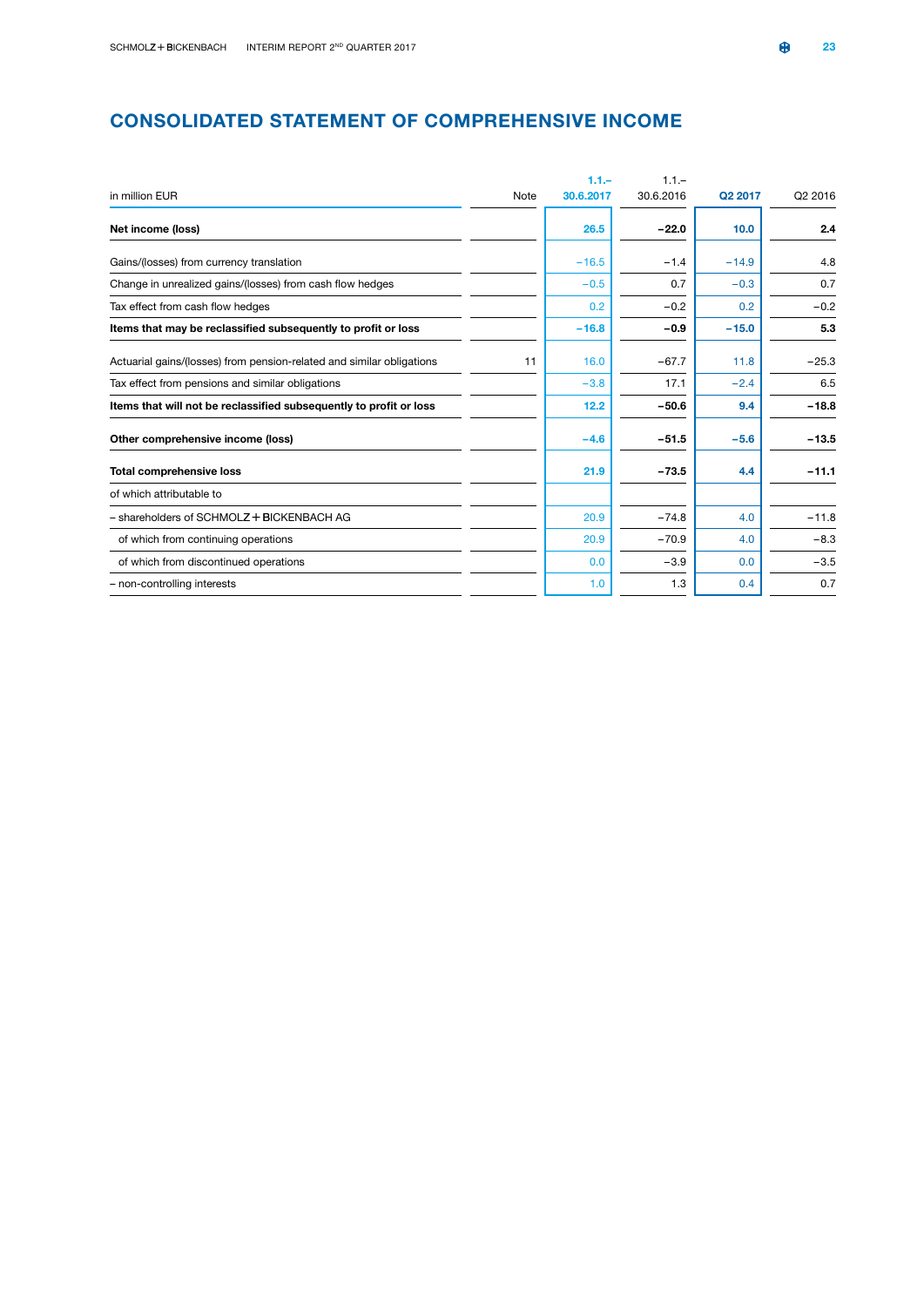### <span id="page-26-0"></span>CONSOLIDATED STATEMENT OF FINANCIAL POSITION

|                                                                                   |      | 30.6.2017      |       | 31.12.2016     |       |
|-----------------------------------------------------------------------------------|------|----------------|-------|----------------|-------|
|                                                                                   | Note | in million EUR | %     | in million EUR | %     |
| <b>Assets</b>                                                                     |      |                |       |                |       |
| Intangible assets                                                                 | 9    | 25.9           |       | 28.1           |       |
| Property, plant and equipment                                                     | 9    | 829.9          |       | 889.1          |       |
| Other non-current assets                                                          |      | 1.7            |       | 1.5            |       |
| Non-current income tax assets                                                     |      | 6.6            |       | 10.1           |       |
| Other non-current financial assets                                                |      | 1.5            |       | 1.5            |       |
| Deferred tax assets                                                               |      | 55.1           |       | 64.4           |       |
| <b>Total non-current assets</b>                                                   |      | 920.7          | 42.6  | 994.7          | 48.6  |
| Inventories                                                                       | 10   | 700.6          |       | 630.2          |       |
| Trade accounts receivable                                                         |      | 444.1          |       | 333.1          |       |
| Current financial assets                                                          |      | 0.5            |       | 0.3            |       |
| Current income tax assets                                                         |      | 5.2            |       | 5.5            |       |
| Other current assets                                                              |      | 51.3           |       | 39.4           |       |
| Cash and cash equivalents                                                         |      | 39.1           |       | 43.7           |       |
| Assets held for sale                                                              |      | 0.0            |       | 0.1            |       |
| <b>Total current assets</b>                                                       |      | 1240.8         | 57.4  | 1052.3         | 51.4  |
| <b>Total assets</b>                                                               |      | 2161.5         | 100.0 | 2047.0         | 100.0 |
| Shareholders' equity and liabilities                                              |      |                |       |                |       |
| Share capital                                                                     |      | 378.6          |       | 378.6          |       |
| Capital reserves                                                                  |      | 952.8          |       | 952.8          |       |
| Retained earnings (accumulated losses)                                            |      | $-581.8$       |       | $-606.7$       |       |
| Accumulated income and expense recognized in<br>other comprehensive income (loss) |      | $-69.2$        |       | $-64.6$        |       |
| Treasury shares                                                                   |      | 0.0            |       | $-0.1$         |       |
| Attributable to shareholders of<br><b>SCHMOLZ + BICKENBACH AG</b>                 |      | 680.4          |       | 660.0          |       |
| Non-controlling interests                                                         |      | 7.3            |       | 7.5            |       |
| Total shareholders' equity                                                        |      | 687.7          | 31.8  | 667.5          | 32.6  |
| <b>Pension liabilities</b>                                                        | 11   | 306.7          |       | 326.6          |       |
| Other non-current provisions                                                      |      | 36.1           |       | 37.5           |       |
| Deferred tax liabilities                                                          |      | 44.7           |       | 47.1           |       |
| Non-current financial liabilities                                                 | 12   | 321.3          |       | 281.9          |       |
| Other non-current liabilities                                                     |      | 1.9            |       | 3.8            |       |
| <b>Total non-current liabilities</b>                                              |      | 710.7          | 32.9  | 696.9          | 34.1  |
| Current provisions                                                                |      | 35.2           |       | 35.1           |       |
| Trade accounts payable                                                            |      | 391.5          |       | 347.9          |       |
| <b>Current financial liabilities</b>                                              | 12   | 190.2          |       | 181.7          |       |
| Current income tax liabilities                                                    |      | 6.0            |       | 3.4            |       |
| Other current liabilities                                                         |      | 140.2          |       | 114.5          |       |
| <b>Total current liabilities</b>                                                  |      | 763.1          | 35.3  | 682.6          | 33.3  |
| <b>Total liabilities</b>                                                          |      | 1473.8         | 68.2  | 1379.5         | 67.4  |
| Total shareholders' equity and liabilities                                        |      | 2161.5         | 100.0 | 2047.0         | 100.0 |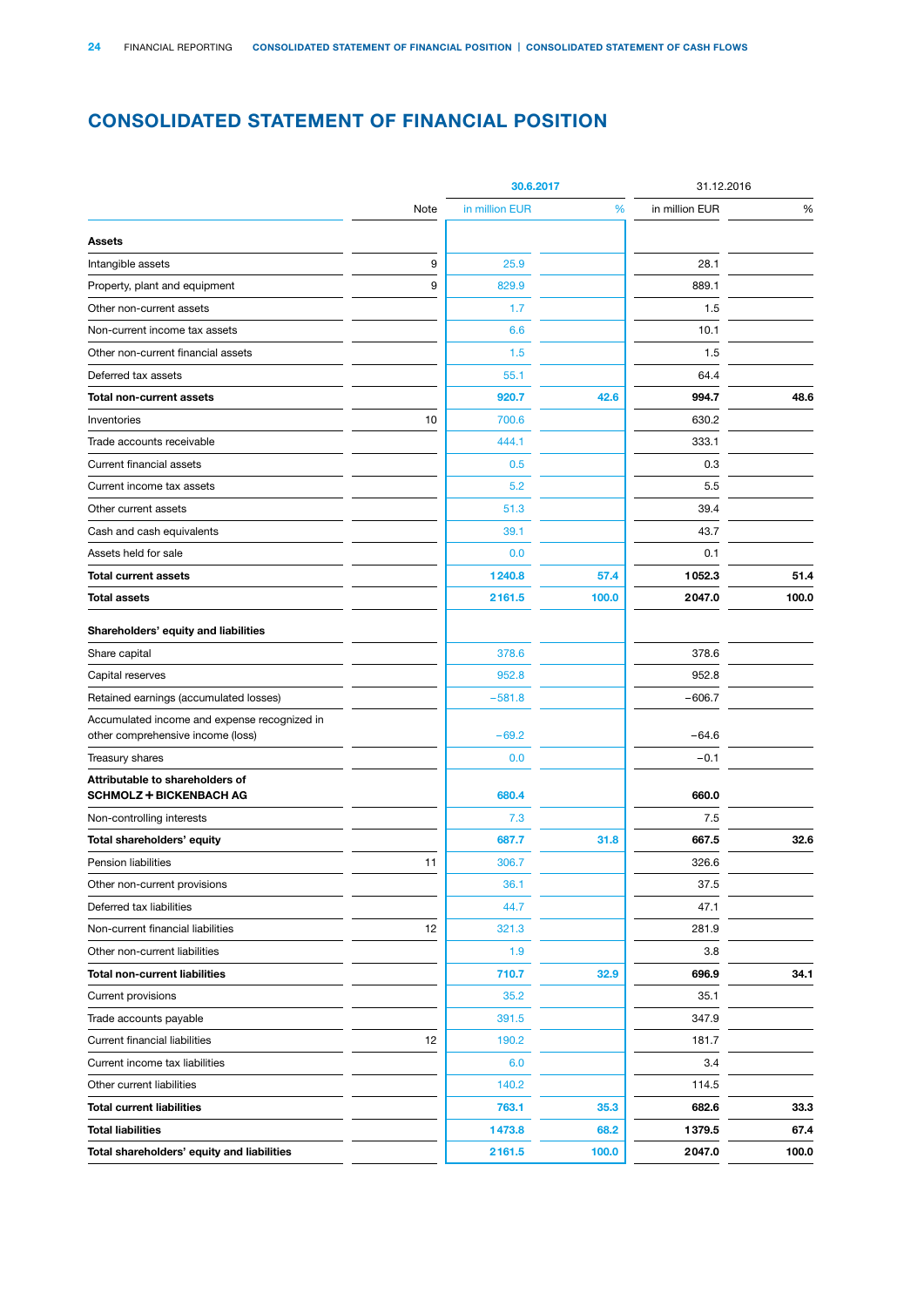### <span id="page-27-0"></span>CONSOLIDATED STATEMENT OF CASH FLOWS

|                                                                                                |         | $1.1 -$   | $1.1 -$   |
|------------------------------------------------------------------------------------------------|---------|-----------|-----------|
| in million EUR                                                                                 | Note    | 30.6.2017 | 30.6.2016 |
| Earnings before taxes                                                                          |         | 41.3      | $-11.7$   |
| Depreciation, amortization and impairments                                                     |         | 63.4      | 60.4      |
| Gain/loss on disposal of intangible assets, property, plant and equipment and financial assets |         | $-2.8$    | $-0.1$    |
| Increase/decrease in other assets and liabilities                                              |         | 17.2      | $-10.0$   |
| Financial income                                                                               |         | $-4.0$    | $-0.4$    |
| Financial expense                                                                              |         | 33.3      | 23.2      |
| Income taxes paid (net)                                                                        |         | 0.1       | $-4.4$    |
| Cash flow before changes in net working capital                                                |         | 148.5     | 57.0      |
| Change in inventories                                                                          |         | $-80.0$   | 51.2      |
| Change in trade accounts receivable                                                            |         | -118.5    | $-59.7$   |
| Change in trade accounts payable                                                               |         | 46.8      | 9.4       |
| Cash flow from operating activities                                                            | A       | $-3.2$    | 57.9      |
| Investments in property, plant and equipment                                                   |         | $-24.0$   | $-31.2$   |
| Proceeds from disposal of property, plant and equipment                                        |         | 3.4       | 0.5       |
| Investments in intangible assets                                                               |         | $-0.8$    | $-1.9$    |
| Interest received                                                                              |         | 0.3       | 0.3       |
| Cash flow from investing activities                                                            | в       | $-21.1$   | $-32.3$   |
| Increase in other financial liabilities                                                        |         | 23.5      | $-32.8$   |
| Proceeds bond                                                                                  |         | 195.5     | 0.0       |
| Transaction costs other refinancing                                                            |         | $-3.4$    | 0.0       |
| Repayment bond                                                                                 |         | $-171.9$  | 0.0       |
| Investment in treasury shares                                                                  |         | $-0.9$    | $-0.5$    |
| Investments in shares in previously consolidated companies                                     |         | $-3.1$    | 0.0       |
| Dividends to non-controlling interests                                                         |         | $-1.2$    | $-0.2$    |
| Interest paid                                                                                  |         | $-17.1$   | $-8.7$    |
| Cash flow from financing activities                                                            | С       | 21.4      | $-42.2$   |
| Change in cash and cash equivalents due to cash flow                                           | $A+B+C$ | $-2.9$    | -16.6     |
| Effect of foreign currency translation                                                         |         | $-1.7$    | $-0.3$    |
| Change in cash and cash equivalents                                                            |         | $-4.6$    | $-16.9$   |
| Cash and cash equivalents as at 1.1.                                                           |         | 43.7      | 53.2      |
| Cash and cash equivalents as at 30.6.                                                          |         | 39.1      | 36.3      |
| Change in cash and cash equivalents                                                            |         | $-4.6$    | $-16.9$   |
| Free cash flow                                                                                 | A+B     | $-24.3$   | 25.6      |

Since no cash flows from discontinued operations were incurred in the current period or period of the prior year, a detailed statement of cash flows from discontinued and continuing operations has not been made.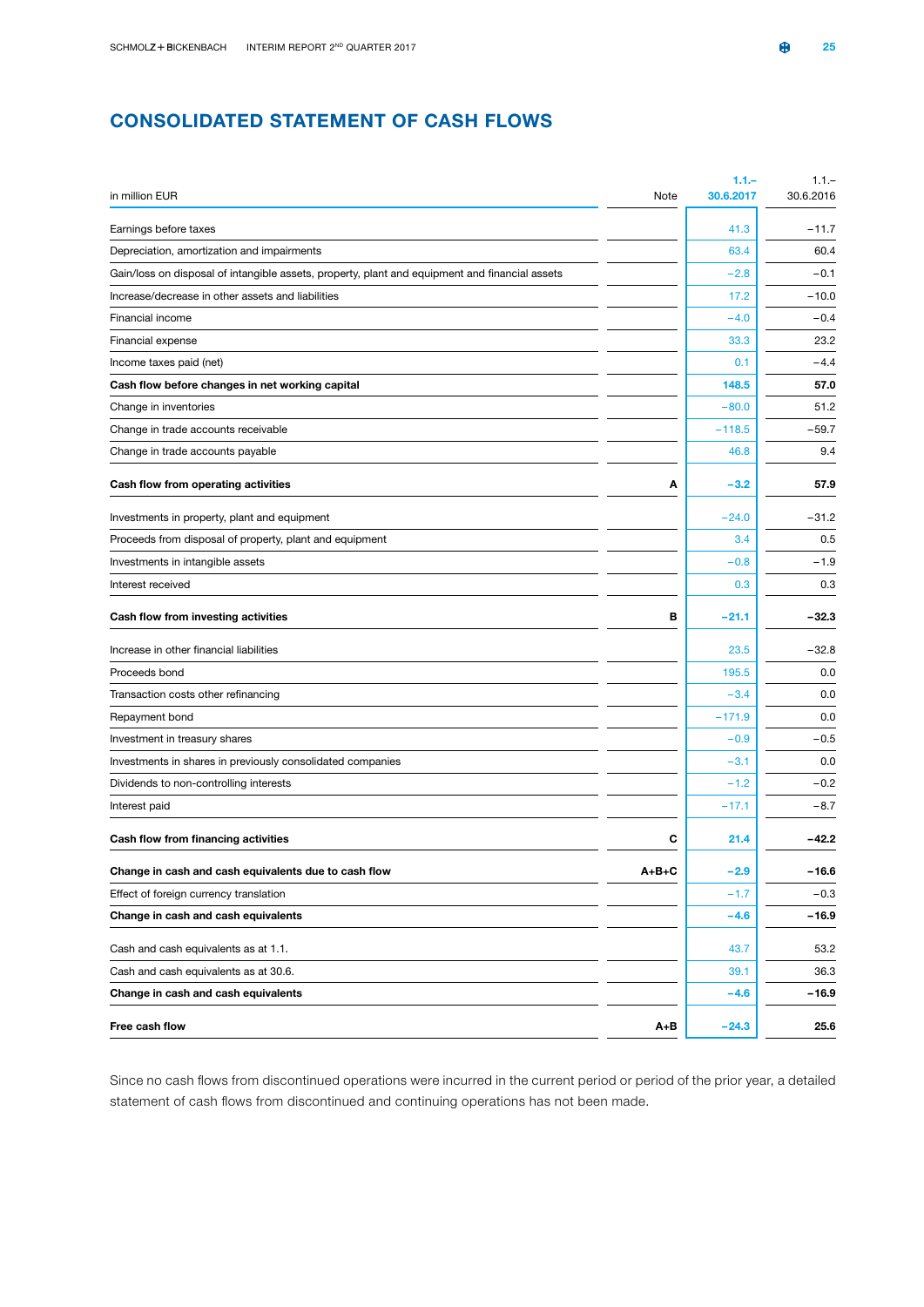### <span id="page-28-0"></span>CONSOLIDATED STATEMENT OF CHANGES IN SHAREHOLDERS' EQUITY

| in million EUR                                                         | Share   | Capital  | Retained<br>earnings<br>(accumu- | Accumulated<br>income and<br>expense rec-<br>ognized in<br>other com-<br>prehensive | Treasury<br>shares | Attributable to<br>shareholders of<br>SCHMOLZ+<br><b>BICKENBACH</b><br>AG | Non-<br>controlling<br>interests | <b>Total</b><br>share<br>holders' |
|------------------------------------------------------------------------|---------|----------|----------------------------------|-------------------------------------------------------------------------------------|--------------------|---------------------------------------------------------------------------|----------------------------------|-----------------------------------|
|                                                                        | capital | reserves | lated losses)                    | income                                                                              |                    |                                                                           |                                  | equity                            |
| As at 1.1.2016                                                         | 378.6   | 952.8    | $-526.5$                         | $-67.2$                                                                             | $-0.1$             | 737.6                                                                     | 13.0                             | 750.6                             |
| Purchase of treasury shares                                            | 0.0     | 0.0      | 0.0                              | 0.0                                                                                 | $-0.5$             | $-0.5$                                                                    | 0.0                              | $-0.5$                            |
| Definitive allocation of<br>share-based payments for<br>the prior year | 0.0     | 0.0      | 0.0                              | 0.0                                                                                 | 0.5                | 0.5                                                                       | 0.0                              | 0.5                               |
| <b>Dividends</b>                                                       | 0.0     | 0.0      | 0.0                              | 0.0                                                                                 | 0.0                | 0.0                                                                       | $-0.2$                           | $-0.2$                            |
| <b>Capital transactions with</b>                                       |         |          |                                  |                                                                                     |                    |                                                                           |                                  |                                   |
| shareholders                                                           | 0.0     | 0.0      | 0.0                              | 0.0                                                                                 | 0.0                | 0.0                                                                       | $-0.2$                           | $-0.2$                            |
| Net income (loss)                                                      | 0.0     | 0.0      | $-23.3$                          | 0.0                                                                                 | 0.0                | $-23.3$                                                                   | 1.3                              | $-22.0$                           |
| Other comprehensive<br>income (loss)                                   | 0.0     | 0.0      | 0.0                              | $-51.5$                                                                             | 0.0                | $-51.5$                                                                   | 0.0                              | $-51.5$                           |
| <b>Total comprehensive</b><br>income (loss)                            | 0.0     | 0.0      | $-23.3$                          | $-51.5$                                                                             | 0.0                | $-74.8$                                                                   | 1.3                              | $-73.5$                           |
| As at 30.6.2016                                                        | 378.6   | 952.8    | $-549.8$                         | $-118.7$                                                                            | $-0.1$             | 662.8                                                                     | 14.1                             | 676.9                             |
| As at 1.1.2017                                                         | 378.6   | 952.8    | $-606.7$                         | $-64.6$                                                                             | $-0.1$             | 660.0                                                                     | 7.5                              | 667.5                             |
| Purchase of treasury shares                                            | 0.0     | 0.0      | 0.0                              | 0.0                                                                                 | $-0.9$             | $-0.9$                                                                    | 0.0                              | $-0.9$                            |
| Expenses from share-based<br>payments                                  | 0.0     | 0.0      | 0.8                              | 0.0                                                                                 | 0.0                | 0.8                                                                       | 0.0                              | 0.8                               |
| Definitive allocation of<br>share-based payments for<br>the prior year | 0.0     | 0.0      | $-1.4$                           | 0.0                                                                                 | 1.0                | $-0.4$                                                                    | 0.0                              | $-0.4$                            |
| <b>Dividends</b>                                                       | 0.0     | 0.0      | 0.0                              | 0.0                                                                                 | 0.0                | 0.0                                                                       | $-1.2$                           | $-1.2$                            |
| <b>Capital transactions with</b>                                       |         |          |                                  |                                                                                     |                    |                                                                           |                                  |                                   |
| shareholders                                                           | 0.0     | 0.0      | $-0.6$                           | 0.0                                                                                 | 0.1                | $-0.5$                                                                    | $-1.2$                           | $-1.7$                            |
| Net income (loss)                                                      | 0.0     | 0.0      | 25.5                             | 0.0                                                                                 | 0.0                | 25.5                                                                      | 1.0                              | 26.5                              |
| Other comprehensive<br>income (loss)                                   | 0.0     | 0.0      | 0.0                              | $-4.6$                                                                              | 0.0                | $-4.6$                                                                    | 0.0                              | $-4.6$                            |
| <b>Total comprehensive</b><br>income (loss)                            | 0.0     | 0.0      | 25.5                             | $-4.6$                                                                              | 0.0                | 20.9                                                                      | 1.0                              | 21.9                              |
| As at 30.6.2017                                                        | 378.6   | 952.8    | $-581.8$                         | $-69.2$                                                                             | 0.0                | 680.4                                                                     | 7.3                              | 687.7                             |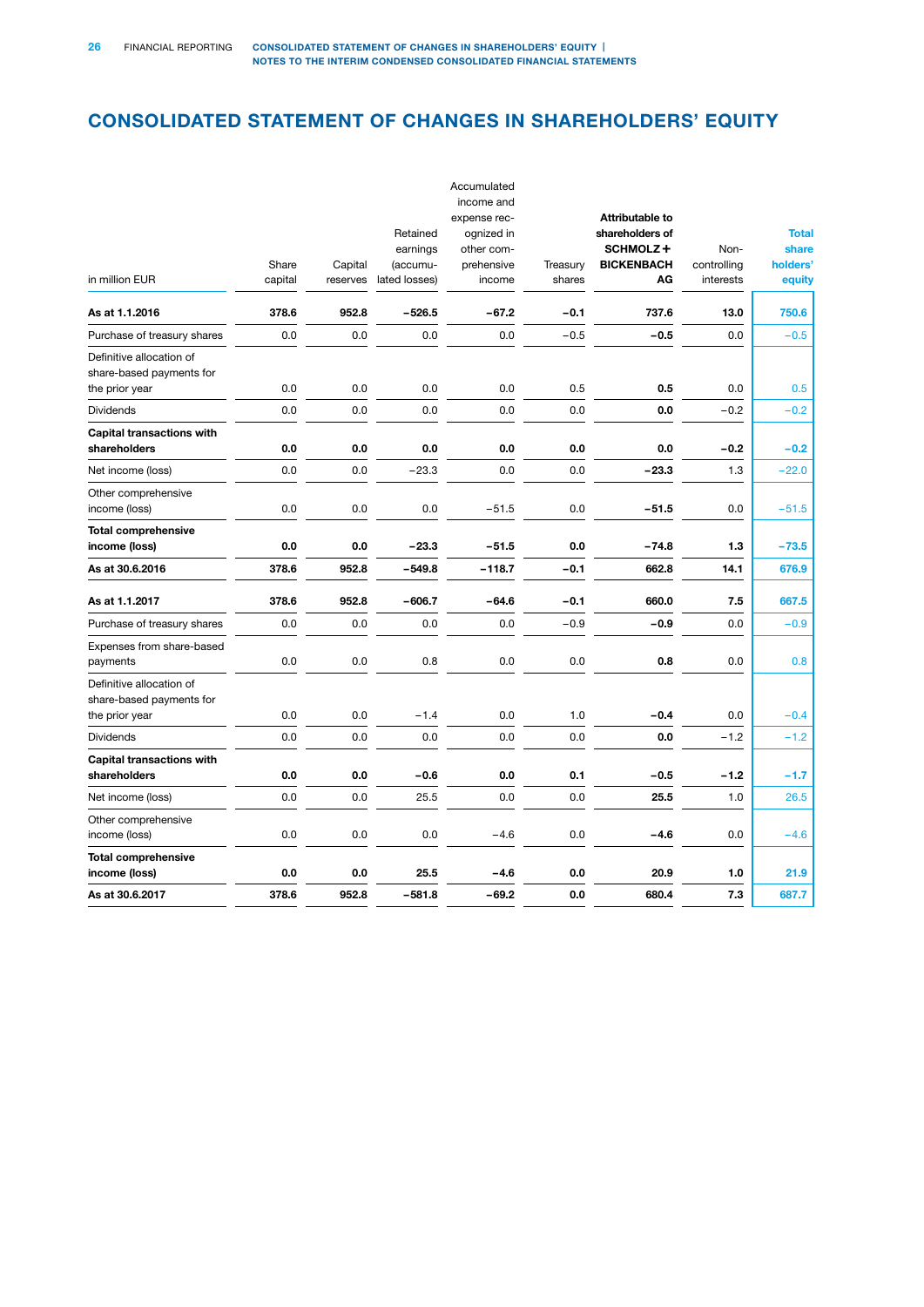### <span id="page-29-0"></span>NOTES TO THE INTERIM CONDENSED CONSOLIDATED FINANCIAL STATEMENTS

#### ABOUT THE COMPANY

 $SCHMOLZ + BICKENBACH AG (SCHMOLZ + BICKENBACH)$ is a Swiss company limited by shares which is listed on the SIX Swiss Exchange (SIX) and has its registered office at Landenbergstrasse 11 in Lucerne. SCHMOLZ + BICKENBACH is a global steel company operating in the special and long steel business. Its activities are divided into two divisions: *Production* and *Sales&Services.*

These interim condensed consolidated financial statements were authorized for issue by the Board of Directors on August 10, 2017.

### 1 ACCOUNTING POLICIES

The Group prepared these interim condensed consolidated financial statements of SCHMOLZ + BICKENBACH AG for the first half of 2017 in accordance with IAS 34 «Interim Financial Reporting». They contain all the information required of interim condensed consolidated financial statements in accordance with the International Financial Reporting Standards (IFRSs). More detailed disclosures on accounting policies can be found in the consolidated financial statements as at December 31, 2016. This quarterly report is presented in euro. Unless otherwise stated, monetary amounts are denominated in millions of euro.

### 2 SIGNIFICANT ACCOUNTING JUDGEMENTS, ESTIMATES AND ASSUMPTIONS

In preparing these interim condensed consolidated financial statements in accordance with IAS 34, assumptions and estimates have been made which affect the carrying amounts and disclosure of the recognized assets and liabilities, income and expenses, and contingent liabilities. Actual amounts may differ from the estimates.

#### 3 STANDARDS AND INTERPRETATIONS APPLIED

The relevant accounting policies applied in the interim condensed consolidated financial statements are consistent with those used for the most recent consolidated financial statements prepared from the end of the fiscal year 2016. The new or revised standards that are mandatory for fiscal years from January 1, 2017 have no effects on these interim financial statements.

#### 4 SEASONAL EFFECTS

There are slight seasonal effects on sales and revenue in both segments of the Group. These effects are attributable to the number of working days in the second half of the year, which is regularly lower due to our customers' vacation periods in July and August as well as the second half of December. These periods are associated with plant downtime in some cases. The effects are particularly pronounced in the third quarter, which is affected by the summer vacation period. Fixed costs are distributed fairly equally over all four quarters, however. Furthermore, the majority of general overhaul work on production and processing plants is carried out over the summer during plant downtime. As a result, expenses for servicing and maintenance as well as capital expenditures are usually at their highest in the third quarter. Inventories of semi-finished and finished goods are usually increased over the summer months. This safeguards the supply of customers after the end of the vacation period and has the effect that net working capital usually peaks around this time. In contrast, trade accounts receivable and payable, and with them net working capital, tend to reach their lowest level at year-end due to the reduction in inventories typically seen at the end of the year. Furthermore, the amount of net working capital is significantly affected by commodity prices.

The cyclical economic development has a much more pronounced impact than seasonal effects on the development of the Group's sales, revenue and earnings, however.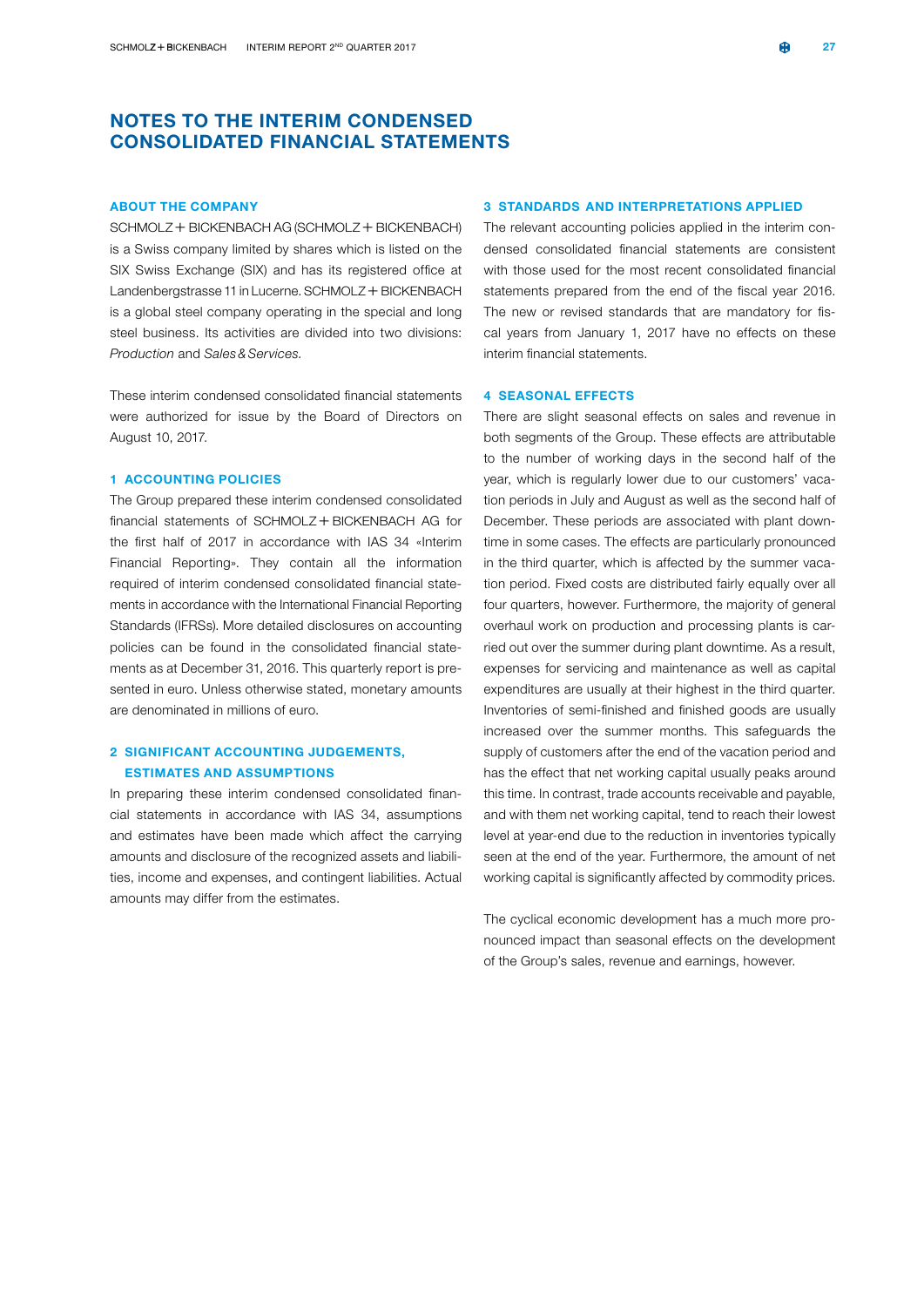### 5 SCOPE OF CONSOLIDATION AND BUSINESS COMBINATIONS

In the first half of 2017, SCHMOLZ  $+$  BICKENBACH Chile SpA (CL) was established and allocated to the *Sales&Services* segment.

In the first half of 2017, the first installment of the purchase price of EUR 3.1 million for the acquisition of the noncontrolling interests of SCHMOLZ + BICKENBACH s.r.o. (CZ) was paid, which was fully consolidated as at December 2016. The entire purchase price amounted to EUR 6.1 million, further installments will be paid in financial years 2018 and 2019.

In the first half of 2016, the entities Chongqing SCHMOLZ $+$ BICKENBACH Co. Ltd. (CN) and SCHMOLZ + BICKENBACH (Thailand) Ltd. were established and allocated to the *Sales&Services* segment.

### 6 OTHER OPERATING INCOME AND EXPENSES

Other operating income of EUR 18.0 million (2016: EUR 16.8 million) comprises a number of items which are immaterial both individually and on aggregate and are therefore not presented separately.

Other operating expenses can be broken down as follows:

| $1.1 -$   | $1.1 -$    |
|-----------|------------|
| 30.6.2017 | 30.6.2016  |
| 43.6      | 40.8       |
| 36.1      | 27.9       |
| 15.5      | 13.5       |
| 11.3      | 10.1       |
| 8.8       | 9.2        |
| 6.6       | 11.4       |
| 10.3      | 7.2        |
|           | 0.2        |
|           |            |
|           | 6.7        |
| 12.6      | 16.0       |
| 152.0     | 143.0      |
|           | 0.4<br>6.8 |

Miscellaneous expense of EUR 12.6 million (2016: EUR 16.0 million) comprises a number of individually immaterial items which cannot be allocated to another category.

All exchange gains and losses on receivables and liabilities or derivative currency contracts concluded to hedge these are presented as other operating expenses or income, depending on whether the net figure is negative or positive.

The net figures break down as follows:

| in million EUR              | $1.1 -$<br>30.6.2017 | $1.1 -$<br>30.6.2016 |
|-----------------------------|----------------------|----------------------|
| Exchange gains              | 33.6                 | 18.7                 |
| <b>Exchange losses</b>      | 32.6                 | 18.7                 |
| Net exchange gains/(losses) | 1.0                  | 0.0                  |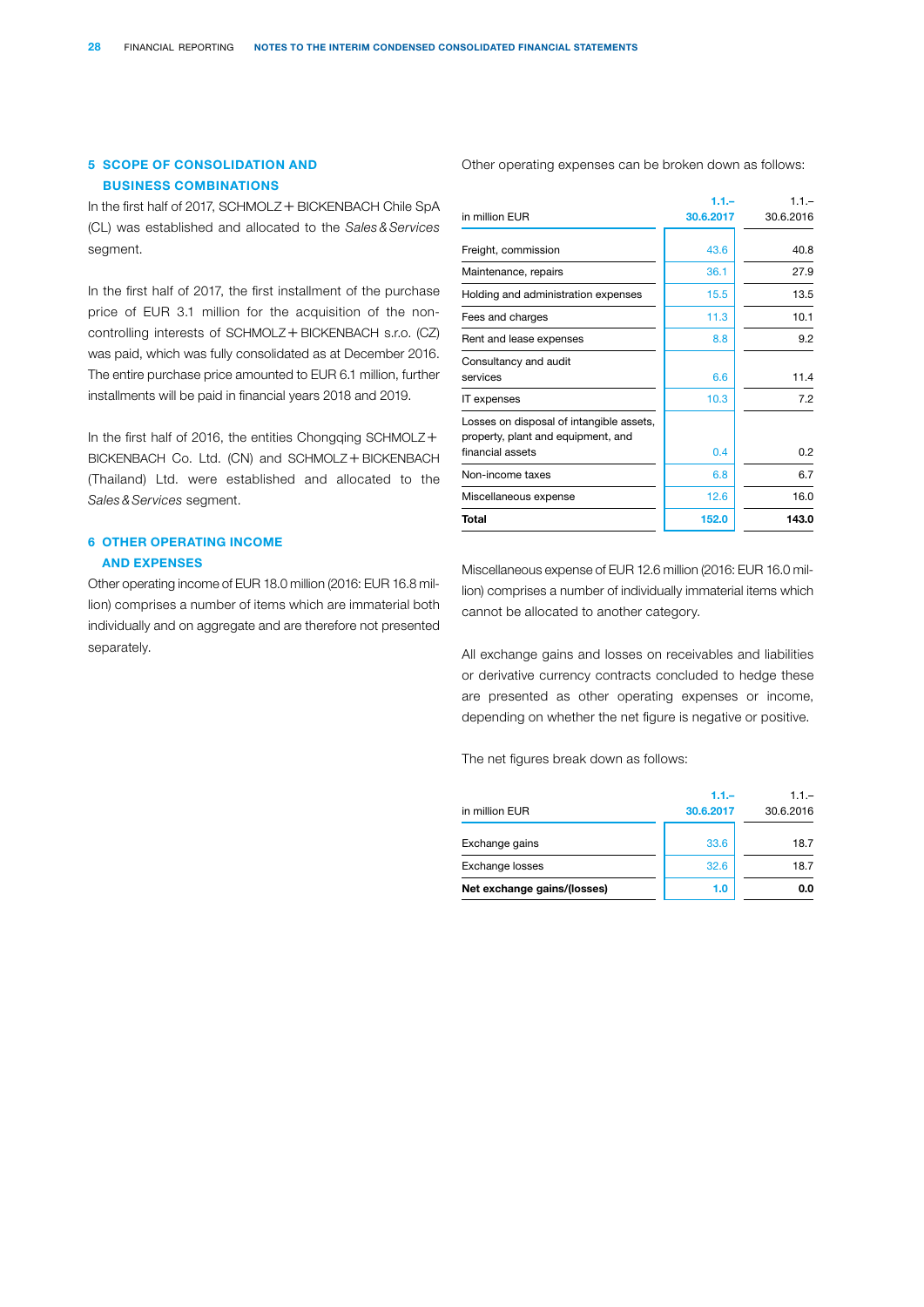### 7 FINANCIAL RESULT

| in million EUR                                                | $1.1 -$<br>30.6.2017 | $1.1 -$<br>30.6.2016 |
|---------------------------------------------------------------|----------------------|----------------------|
|                                                               |                      |                      |
| Interest income                                               | 0.4                  | 0.4                  |
| Other financial income                                        | 3.6                  | 0.0                  |
| <b>Financial income</b>                                       | 4.0                  | 0.4                  |
| Interest expense on<br>financial liabilities                  | $-21.7$              | $-17.8$              |
| Net interest expense on pension<br>provisions and plan assets | $-2.6$               | $-3.0$               |
| Capitalized borrowing costs                                   | 0.1                  | 0.0                  |
| Other financial expense                                       | $-9.1$               | $-2.4$               |
| <b>Financial expense</b>                                      | $-33.3$              | $-23.2$              |
| <b>Financial result</b>                                       | $-29.3$              | $-22.8$              |

Other financial expense contains expenses related to the premature redemption of the bond issued in 2012. These include realization and derecognition of capitalized repurchase options of EUR 4.6 million (2016: EUR 0.0 million), additionally, amortization of the remaining transaction costs and the redemption premium for early payment totaling EUR 6.6 million.

### 8 INCOME TAXES

1.1.–

| in million EUR              | $1.1 -$<br>30.6.2017 | $1.1 -$<br>30.6.2016 |
|-----------------------------|----------------------|----------------------|
| Current taxes               | 8.3                  | 7.0                  |
| Deferred taxes              | 6.5                  | $-0.6$               |
| Income tax expense/(income) | 14.8                 | 6.4                  |

Other financial income includes a valuation gain of EUR 3.6 million (2016: EUR 0.0 million) from the repayment option for the bond issued in May 2017. This valuation gain represents the option to redeem the existing bond prematurely on potentially better interest terms. Redemption of the bond is possible as at July 15, 2019 at the earliest.

The local tax rates used to determine current and deferred taxes have not changed materially in comparison to the prior year. The effective Group tax rate for the first six months of fiscal year 2017 was 36.0% (2016: – 54.7%). This rate derives from the tax rates of the individual countries in which the Group operates, weighted for earnings before taxes.

The following table presents the net change in deferred tax assets and liabilities.

| in million EUR                                                   | $1.1 -$<br>30.6.2017 | $1.1 -$<br>31.12.2016 | $1.1 -$<br>30.6.2016 |
|------------------------------------------------------------------|----------------------|-----------------------|----------------------|
| Opening balance at the beginning of the period                   | 17.3                 | 19.7                  | 19.7                 |
| Changes from continuing operations recognized in profit and loss | $-6.5$               | $-5.1$                | 0.6                  |
| Changes recognized in other comprehensive income                 | $-3.6$               | 4.1                   | 16.9                 |
| Foreign currency effects                                         | 3.2                  | $-1.4$                | 0.7                  |
| Closing balance at the end of the period                         | 10.4                 | 17.3                  | 37.9                 |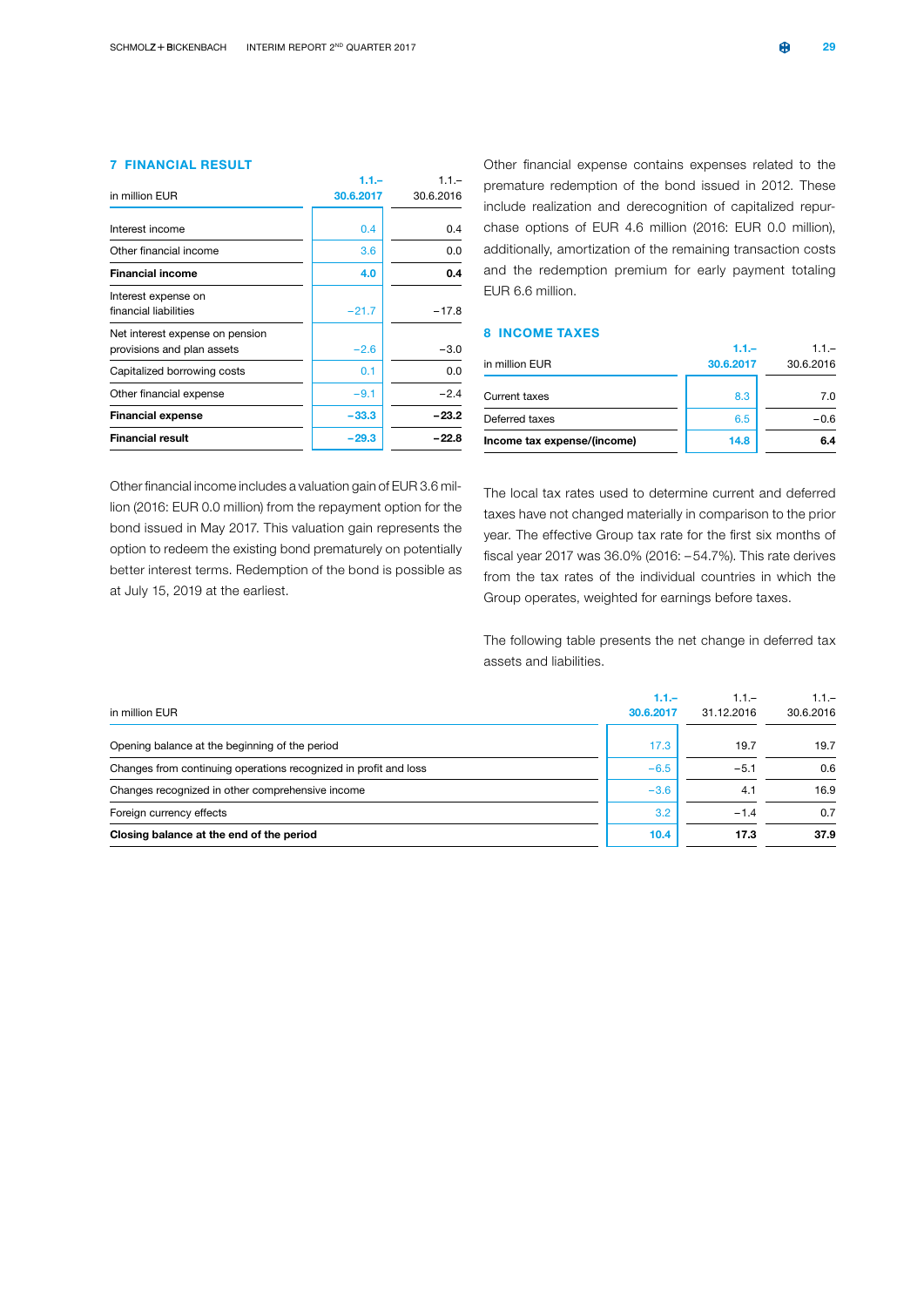### 9 INTANGIBLE ASSETS AND PROPERTY, PLANT AND EQUIPMENT

Intangible assets have not changed significantly in the first six months. The carrying amount of intangible assets as at June 30, 2017 was EUR 25.9 million (December 31, 2016: EUR 28.1 million). Amortization of intangible assets in the first half of 2017 came to EUR 1.9 million (2016: EUR 2.1 million).

The breakdown of property, plant and equipment into its subcategories can be seen below. A significant portion of the additions is attributable to the *Production* division*.*

| in million EUR                                               | Land and<br>buildings | Plant and<br>equipment | Prepayments/plant<br>under construction | <b>Total</b> |
|--------------------------------------------------------------|-----------------------|------------------------|-----------------------------------------|--------------|
| Cost as at 1.1.2016                                          | 718.3                 | 2317.8                 | 70.2                                    | 3106.3       |
| <b>Additions</b>                                             | 1.0                   | 51.6                   | 42.0                                    | 94.6         |
| Disposals                                                    | $-0.5$                | $-28.5$                | $-0.1$                                  | $-29.1$      |
| Reclassifications                                            | 3.1                   | 50.0                   | $-53.1$                                 | 0.0          |
| Foreign currency effects                                     | 5.8                   | 19.0                   | 0.8                                     | 25.6         |
| Cost as at 31.12.2016                                        | 727.7                 | 2409.9                 | 59.8                                    | 3197.4       |
| <b>Additions</b>                                             | 0.1                   | 7.5                    | 16.5                                    | 24.1         |
| Disposals                                                    | 0.0                   | $-8.0$                 | 0.0                                     | $-8.0$       |
| <b>Reclassifications</b>                                     | 1.7                   | 15.6                   | $-17.3$                                 | 0.0          |
| Foreign currency effects                                     | $-13.0$               | $-35.8$                | $-1.1$                                  | $-49.9$      |
| Cost as at 30.6.2017                                         | 716.5                 | 2389.2                 | 57.9                                    | 3163.6       |
| Accumulated depreciation and<br>impairments as at 1.1.2016   | $-403.0$              | $-1796.9$              | 0.0                                     | $-2199.9$    |
| Depreciation                                                 | $-16.8$               | $-103.2$               | 0.0                                     | $-120.0$     |
| Impairment                                                   | $-0.2$                | $-0.2$                 | 0.0                                     | $-0.4$       |
| Disposals                                                    | 0.4                   | 27.6                   | 0.0                                     | 28.0         |
| Foreign currency effects                                     | $-3.1$                | $-12.9$                | 0.0                                     | $-16.0$      |
| Accumulated depreciation and<br>impairments as at 31.12.2016 | $-422.7$              | $-1885.6$              | 0.0                                     | $-2308.3$    |
| Depreciation                                                 | $-8.3$                | $-53.0$                | 0.0                                     | $-61.3$      |
| Impairment                                                   | 0.0                   | $-0.2$                 | 0.0                                     | $-0.2$       |
| Disposals                                                    | 0.0                   | 7.4                    | 0.0                                     | 7.4          |
| Foreign currency effects                                     | 5.5                   | 23.2                   | 0.0                                     | 28.7         |
| Accumulated depreciation and<br>impairments as at 30.6.2017  | $-425.5$              | $-1908.2$              | 0.0                                     | $-2333.7$    |
| Net carrying amount as at 31.12.2016                         | 305.0                 | 524.3                  | 59.8                                    | 889.1        |
| Net carrying amount as at 30.6.2017                          | 291.0                 | 481.0                  | 57.9                                    | 829.9        |

There were no restrictions on ownership or disposal as at each reporting date.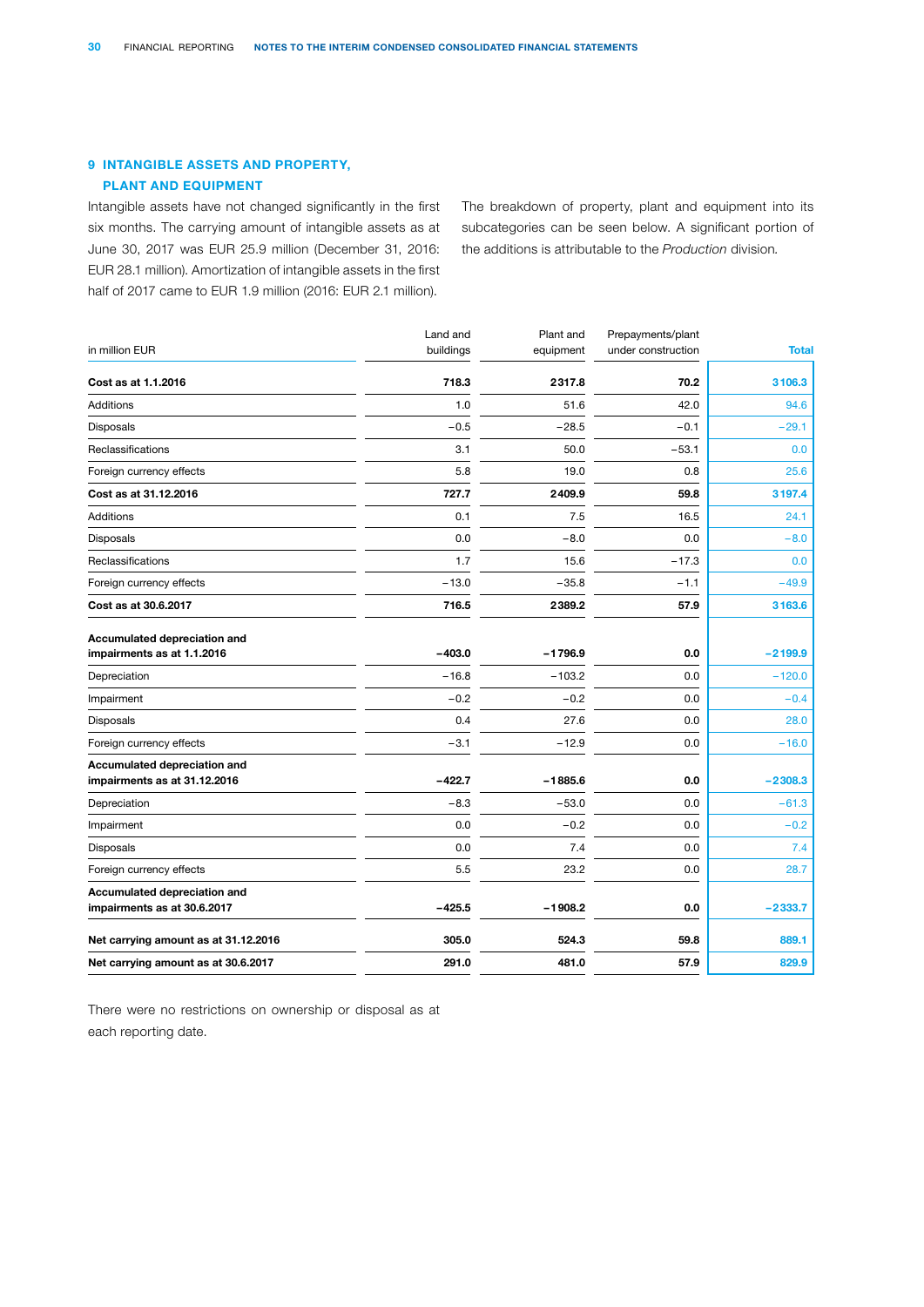### 10 INVENTORIES

Inventories as at June 30, 2017 as well as at December 31, 2016 break down as follows:

| in million EUR                              | 30.6.2017 | 31.12.2016 |
|---------------------------------------------|-----------|------------|
| Raw materials, consumables<br>and supplies  | 106.4     | 103.6      |
| Semi-finished goods and work<br>in progress | 302.0     | 250.2      |
| Finished goods and merchandise              | 292.2     | 276.4      |
| Total                                       | 700.6     | 630.2      |

### 11 PENSIONS

On the one hand, there are «Defined Benefit Plans» in the Group, on the other hand, there are «Defined Contribution Plans», where contractually defined amounts are transferred to an external pension institution. Most of the plans are, however, defined benefit plans, in which the employer undertakes to deliver the agreed pension benefits to its employees.

Since the beginning of the year, the following significant changes occurred:

|                                                                                                          | Defined benefit obligation |                       | Fair value of plan assets |                       | Net liability        |                       |
|----------------------------------------------------------------------------------------------------------|----------------------------|-----------------------|---------------------------|-----------------------|----------------------|-----------------------|
| in million EUR                                                                                           | $1.1 -$<br>30.6.2017       | $1.1 -$<br>31.12.2016 | $1.1 -$<br>30.6.2017      | $1.1 -$<br>31.12.2016 | $1.1 -$<br>30.6.2017 | $1.1 -$<br>31.12.2016 |
| Present value of defined benefit obligations/Fair value<br>of plan assets at the beginning of the period | 636.9                      | 611.1                 | 311.6                     | 294.1                 | 325.3                | 317.0                 |
| Current service cost                                                                                     | 5.4                        | 12.4                  | 0.0                       | 0.0                   | 5.4                  | 12.4                  |
| Administration expenses                                                                                  | 0.0                        | 0.0                   | $-0.2$                    | $-0.7$                | 0.2                  | 0.7                   |
| Interest cost/(income)                                                                                   | 3.8                        | 9.4                   | 1.2                       | 3.4                   | 2.6                  | 6.0                   |
| Past service costs                                                                                       | $-2.8$                     | $-4.0$                | 0.0                       | 0.0                   | $-2.8$               | $-4.0$                |
| Net pension expenses/(income)                                                                            | 6.4                        | 17.8                  | 1.0                       | 2.7                   | 5.4                  | 15.1                  |
| Return on plan assets less interest income                                                               | 0.0                        | 0.0                   | 0.0                       | 10.0                  | 0.0                  | $-10.0$               |
| Actuarial (gains)/losses from changes in demographic<br>assumptions                                      | 0.0                        | $-2.5$                | 0.0                       | 0.0                   | 0.0                  | $-2.5$                |
| Actuarial (gains)/losses from changes in financial<br>assumptions                                        | $-16.0$                    | 28.0                  | 0.0                       | 0.0                   | $-16.0$              | 28.0                  |
| Actuarial (gains)/losses from experience adjustments                                                     | 0.0                        | $-7.9$                | 0.0                       | 0.0                   | 0.0                  | $-7.9$                |
| Remeasurement effects included in other<br>comprehensive income                                          | $-16.0$                    | 17.6                  | 0.0                       | 10.0                  | $-16.0$              | 7.6                   |
| Employer contributions                                                                                   | 0.0                        | 0.0                   | 7.9                       | 15.6                  | $-7.9$               | $-15.6$               |
| Employee contributions                                                                                   | 2.4                        | 4.8                   | 2.4                       | 4.8                   | 0.0                  | 0.0                   |
| Benefit payments                                                                                         | $-13.4$                    | $-20.9$               | $-13.4$                   | $-20.9$               | 0.0                  | 0.0                   |
| Foreign currency effects                                                                                 | $-10.3$                    | 6.5                   | $-8.3$                    | 5.3                   | $-2.0$               | 1.2                   |
| Present value of defined benefit obligations/Fair value<br>of plan assets at the end of the period       | 606.0                      | 636.9                 | 301.2                     | 311.6                 | 304.8                | 325.3                 |
| Provisions from obligations similar to pensions                                                          | 1.9                        | 1.3                   | 0.0                       | 0.0                   | 1.9                  | 1.3                   |
| Total provisions for pensions and obligations similar<br>to pensions                                     | 607.9                      | 638.2                 | 301.2                     | 311.6                 | 306.7                | 326.6                 |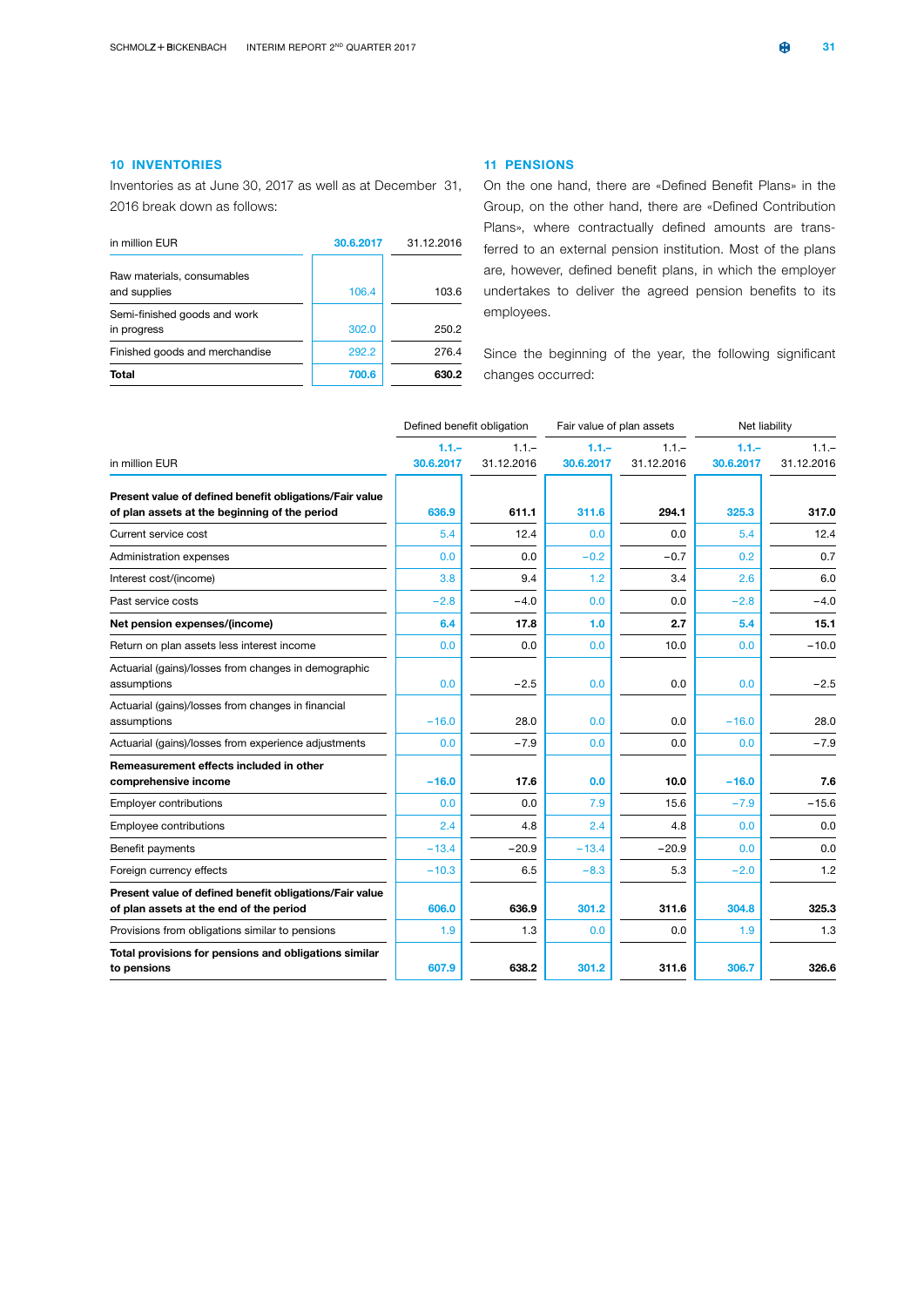Actuarial gains primarily result from the slight increase in discount rates as at June 30, 2017 in Switzerland and the euro area compared to the prior year as at December 31, 2016.

In 2016 these decreased in Switzerland and the euro area and thus resulted in an actuarial loss.

In the second quarter of  $2017$  – like in the prior year – an improvement in earnings was recognized in the income statement. This resulted from another reduction in the pension conversion rates in Switzerland. The recalculation of the present value of the defined benefit obligations resulted in a nonrecurring gain of EUR 2.8 million, which was immediately posted to the income statement (Q2 2016: EUR 3.5 million).

As at the reporting date, the main driver of the measurement of the defined benefit obligations – the discount rates were evaluated critically. These were adjusted if not within the appropriate range. The following valuation assumptions were used.

|               | Switzerland |            |             | Euro area   |           | USA        | Canada           |            |  |
|---------------|-------------|------------|-------------|-------------|-----------|------------|------------------|------------|--|
| in $%$        | 30.6.2017   | 31.12.2016 | 30.6.2017   | 31.12.2016  | 30.6.2017 | 31.12.2016 | 30.6.2017        | 31.12.2016 |  |
| Discount rate |             | 0.5        | 2.0         | 1.8         | 3.6       | 3.8        | 3.3 <sub>2</sub> | 3.8        |  |
| Salary trend  | .5          | 1.5        | $1.8 - 3.0$ | $1.8 - 3.0$ | nm        | nm         | 3.0              | 3.0        |  |

### 12 FINANCIAL LIABILITIES

Financial liabilities break down as follows as at June 30, 2017:

| in million EUR                  | 30.6.2017 | 31.12.2016 |  |  |
|---------------------------------|-----------|------------|--|--|
| Syndicated loan                 | 105.2     | 93.1       |  |  |
| Other bank loans                | 18.7      | 21.3       |  |  |
| Bond                            | 194.9     | 164.6      |  |  |
| Liabilities from finance leases | 2.5       | 2.9        |  |  |
| <b>Total non-current</b>        | 321.3     | 281.9      |  |  |
| Other bank loans                | 7.5       | 7.8        |  |  |
| ABS financing programme         | 179.2     | 169.9      |  |  |
| Liabilities from finance leases | 0.9       | 1.1        |  |  |
| Other financial liabilities     | 2.6       | 2.9        |  |  |
| <b>Total current</b>            | 190.2     | 181.7      |  |  |

Other current financial liabilities include accrued interest for the bond of EUR 2.1 million (December 31, 2016: EUR 2.1 million).

SCHMOLZ + BICKENBACH issued a corporate bond on April 24, 2017 with a final maturity date of July 15, 2022. The senior secured notes of EUR 200 million were offered by the subsidiary SCHMOLZ + BICKENBACH Luxembourg Finance S.A. (LU) and will have a coupon of 5.625% p.a. Interest is payable semiannually on January 15 and July 15. The new bond replaced the old bond (issue date: May 15, 2012) prematurely on May 15, 2017.

In addition to that, the syndicated loan of EUR 375 million was extended at better conditions and the ABS financing program of EUR 230 million and USD 75 million was extended until 2022, respectively.

### 13 CONTINGENT LIABILITIES AND OTHER FINANCIAL OBLIGATIONS

Contingent liabilities from guarantees, warranties and purchase commitments totaled EUR 26.3 million as at June 30, 2017 (December 31, 2016: EUR 21.2 million).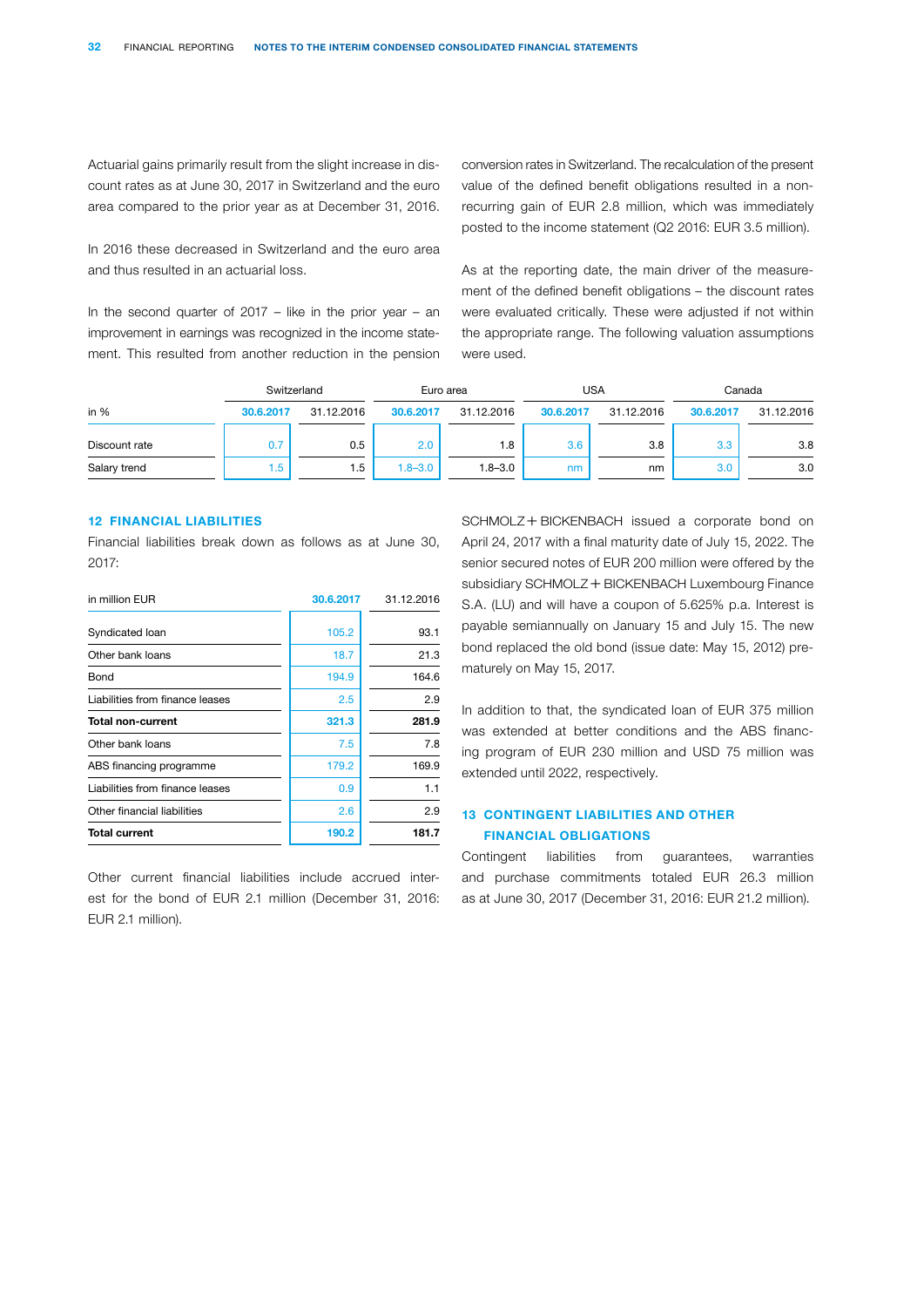### 14 FAIR VALUE MEASUREMENT **CONSIDERATIONS**

SCHMOLZ + BICKENBACH regularly reviews the procedure for measuring items at fair value. If the material input parameters change, the Group assesses whether an item needs to be transferred between the levels. There were no transfers between the individual levels during the reporting period.

The fair value (Level 1) of the bonds as at June 30, 2017 came to EUR 212.2 million (December 31, 2016: EUR 176.3 million).

The carrying amount of the bonds as at June 30, 2017 was EUR 194.9 million (December 31, 2016: EUR 164.6 million).

As at June 30, 2017, positive fair value of EUR 4.4 million was accounted for embedded derivative financial instruments (Level 2) (December 31, 2016: EUR 4.6 million). The figure is attributable to the repurchase option for the bond issued by SCHMOLZ + BICKENBACH Luxembourg S.A. (LU) in May 2017. The figure as at December 31, 2016 is attributable to the repurchase option for the bond issued in May 2012. The effect recognized in the income statement in the first half of 2017 came to EUR 3.6 million.

The fair value of the repayment options for the bonds was calculated using an option pricing model. The main drivers of the fair value are the changes in the market interest rates, the change in the credit spread as well as volatility of market interest rates and the credit spread. For every exercise date, the payment profile of repayment options is determined taking into consideration the deviation in the present value of future interest and principal repayments from the repayment amount at each date of termination. The acquisition costs accounted for the bond consider the value determined for the embedded option during the issue.

### 15 SUBSEQUENT EVENTS

As at July 5, 2017  $SCHMOLZ + BICKENBACH$  acquired a shareholding portfolio of 60% in the privately-owned Chinese company Shanghai Xinzhen Precision Metalwork Co., Ltd, while the Chinese Tsingshan Group holds a minority interest of 40%. Shanghai Xinzhen Precision Metalwork Co., Ltd is specialized in the production of a broad range of drawn bright steel. This acquisition is aimed at tapping into the Chinese market for stainless long steel. The competitive position will be established by building up local processing and sales structures (downstream) while customer service will be strengthened by a reliable and flexible supply chain.

Fair values from the acquisition are accounted for using the acquisition method and will be consolidated in full for the first time in the third quarter of 2017 taking into consideration the corresponding non-controlling interests. The fair values of the acquired net assets as of acquisition date amount to EUR 5.2 million, thereof EUR 2.1 million non-controlling interests. The purchase price of the company amounts to EUR 3.4 million and the resulting goodwill EUR 0.3 million. The expected net cash flow in the third quarter of 2017 will be EUR 3.3 million as there are EUR 0.1 million of cash and cash equivalents acquired through the transaction.

Unless otherwise stated, the numbers mentioned above refer to preliminary figures as purchase price allocations have not been concluded completely.

The acquisition took place as at July 5, 2017 and thus after the closing date, therefore in the first half of 2017, it did not affect revenue and earnings after taxes in the consolidated stand-alone financial statements. The goodwill of EUR 0.3 million was paid for synergies in the combination of production and sales processes of  $SCHMOLZ + BICKENBACH$  and the acquired company.

In total, transaction costs of EUR 0.5 million were recognized as other operating expenses and as cash flow from operating activities.

### 16 SEGMENT REPORTING

The Group is presented in accordance with its internal reporting and organizational structure, comprising the two divisions – hereafter also referred to as operating segments – *Production* and *Sales & Services*. The table below shows the segment reporting for the continuing operations as at June 30, 2017.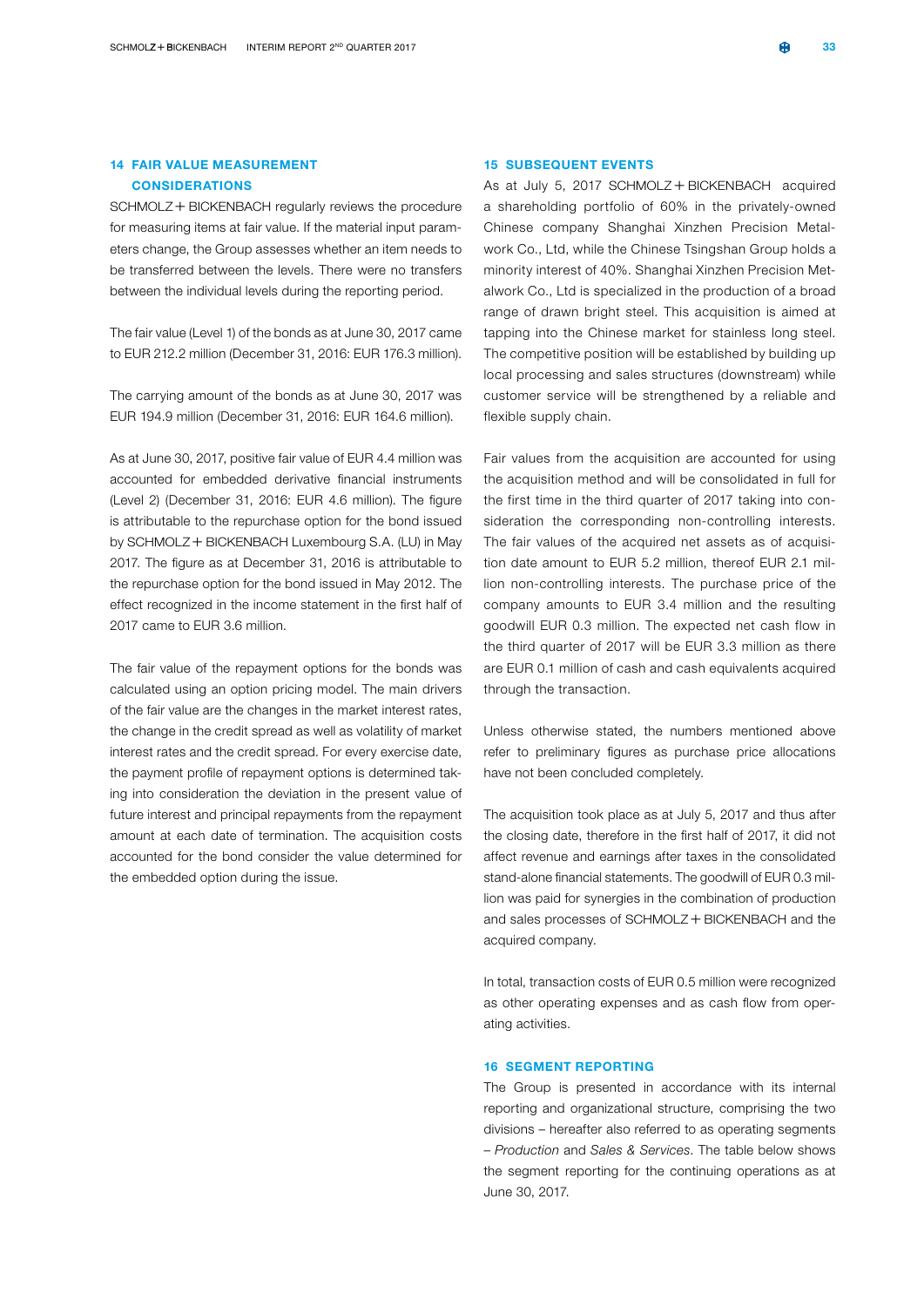|                                                                                            | Production |            | Sales & Services |            |  |
|--------------------------------------------------------------------------------------------|------------|------------|------------------|------------|--|
|                                                                                            | $1.1 -$    | $1.1 -$    | $1.1 -$          | $1.1 -$    |  |
| in million EUR                                                                             | 30.6.2017  | 30.6.2016  | 30.6.2017        | 30.6.2016  |  |
| Third-party revenue                                                                        | 1141.7     | 986.2      | 265.7            | 236.1      |  |
| Intersegment revenue                                                                       | 161.4      | 126.4      | 0.1              | 0.0        |  |
| <b>Total revenue</b>                                                                       | 1303.1     | 1112.6     | 265.8            | 236.1      |  |
| Operating profit before depreciation and amortization (EBITDA)                             | 128.5      | 62.5       | 13.3             | 9.1        |  |
| Depreciation and amortization of intangible assets, property, plant and<br>equipment       | $-59.1$    | $-56.3$    | $-2.3$           | $-2.3$     |  |
| Impairment of intangible assets, property, plant and equipment and<br>assets held for sale | $-0.2$     | 0.0        | 0.0              | 0.0        |  |
| <b>Operating profit (loss) (EBIT)</b>                                                      | 69.2       | 6.2        | 11.0             | 6.8        |  |
| Financial income                                                                           | 1.6        | 2.5        | 1.7              | 1.5        |  |
| Financial expense                                                                          | $-17.3$    | $-19.6$    | $-3.6$           | $-3.8$     |  |
| Earnings before taxes (EBT) from continuing operations                                     | 53.5       | $-10.9$    | 9.1              | 4.5        |  |
| Segment investments <sup>1)</sup>                                                          | 23.1       | 31.9       | 1.4              | $1.2$      |  |
| Segment operating free cash flow <sup>2)</sup>                                             | $-33.0$    | 29.1       | 16.5             | 16.7       |  |
| in million EUR                                                                             | 30.6.2017  | 31.12.2016 | 30.6.2017        | 31.12.2016 |  |
| Segment assets <sup>3)</sup>                                                               | 1809.9     | 1686.0     | 246.4            | 228.1      |  |
| Segment liabilities <sup>4)</sup>                                                          | 374.2      | 332.3      | 111.2            | 86.4       |  |
| Segment assets less segment liabilities (capital employed)                                 | 1435.7     | 1353.7     | 135.2            | 141.7      |  |
| Employees as at closing date                                                               | 7539       | 7526       | 1242             | 1239       |  |

<sup>1)</sup> Segment investments: Additions to intangible assets (without goodwill) + additions to property, plant and equipment (without reclassification from assets held for sale).

<sup>2)</sup> Segment operating free cash flow: Adjusted EBITDA +/- change in net working capital (inventories, trade accounts receivable and payable valued at spot rate), less segment investments less capitalized borrowing costs.

3) Segment assets: Intangible assets (without goodwill) + property, plant and equipment + inventories + trade accounts receivable (total matches total assets of the continuing operations in the statement of financial position).

4) Segment liabilities: Trade accounts payable (total matches total liabilities in the statement of financial position).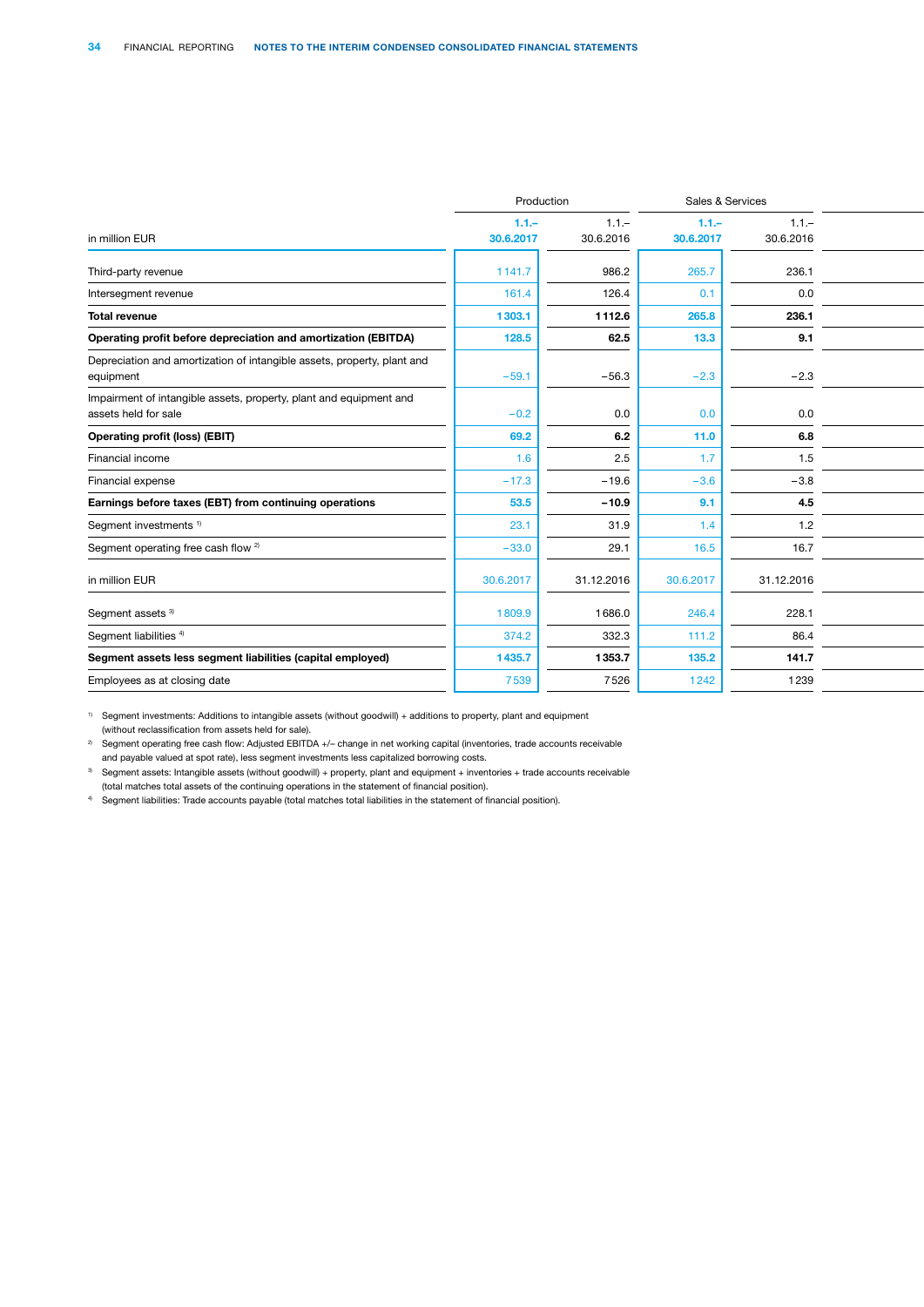|                          |  | Reconciliation |           |            |           |                          |           |            |
|--------------------------|--|----------------|-----------|------------|-----------|--------------------------|-----------|------------|
| Total operating segments |  |                |           | Holdings   |           | Eliminations/adjustments | Total     |            |
| $1.1 -$                  |  | $1.1 -$        | $1.1 -$   | $1.1 -$    | $-1.1 -$  | $1.1 -$                  | $1.1 -$   | $1.1 -$    |
| 30.6.2017                |  | 30.6.2016      | 30.6.2017 | 30.6.2016  | 30.6.2017 | 30.6.2016                | 30.6.2017 | 30.6.2016  |
| 1407.4                   |  | 1222.3         | 0.0       | 0.0        | 0.0       | 0.0                      | 1407.4    | 1222.3     |
| 161.5                    |  | 126.4          | 0.0       | 0.0        | $-161.5$  | $-126.4$                 | 0.0       | 0.0        |
| 1568.9                   |  | 1348.7         | 0.0       | 0.0        | $-161.5$  | $-126.4$                 | 1407.4    | 1222.3     |
| 141.8                    |  | 71.6           | $-7.6$    | $-14.4$    | $-0.2$    | 14.3                     | 134.0     | 71.5       |
| $-61.4$                  |  | $-58.6$        | $-1.8$    | $-1.6$     | 0.0       | $-0.2$                   | $-63.2$   | $-60.4$    |
|                          |  |                |           |            |           |                          |           |            |
| $-0.2$                   |  | 0.0            | 0.0       | 0.0        | 0.0       | 0.0                      | $-0.2$    |            |
| 80.2                     |  | 13.0           | $-9.4$    | $-16.0$    | $-0.2$    | 14.1                     | 70.6      | 11.1       |
| 3.3                      |  | 4.0            | 20.7      | 19.4       | $-20.0$   | $-23.0$                  | 4.0       | 0.4        |
| $-20.9$                  |  | $-23.4$        | $-32.4$   | $-22.8$    | 20.0      | 23.0                     | $-33.3$   | $-23.2$    |
| 62.6                     |  | $-6.4$         | $-21.1$   | $-19.4$    | $-0.2$    | 14.1                     | 41.3      | $-11.7$    |
| 24.5                     |  | 33.1           | 0.5       | 0.6        | 0.0       | 0.0                      | 25.0      | 33.7       |
| $-16.5$                  |  | 45.8           | $-7.7$    | $-10.4$    | $-2.5$    | 11.2                     | $-26.7$   | 46.6       |
| 30.6.2017                |  | 31.12.2016     | 30.6.2017 | 31.12.2016 | 30.6.2017 | 31.12.2016               | 30.6.2017 | 31.12.2016 |
| 2056.3                   |  | 1914.1         | 43.2      | 41.1       | 62.0      | 91.8                     | 2161.5    | 2047.0     |
| 485.4                    |  | 418.7          | 1.8       | 2.2        | 986.6     | 958.6                    | 1473.8    | 1379.5     |
| 1570.9                   |  | 1495.4         |           |            |           |                          |           |            |
| 8781                     |  | 8765           | 113       | 112        |           |                          | 8894      | 8877       |
|                          |  |                |           |            |           |                          |           |            |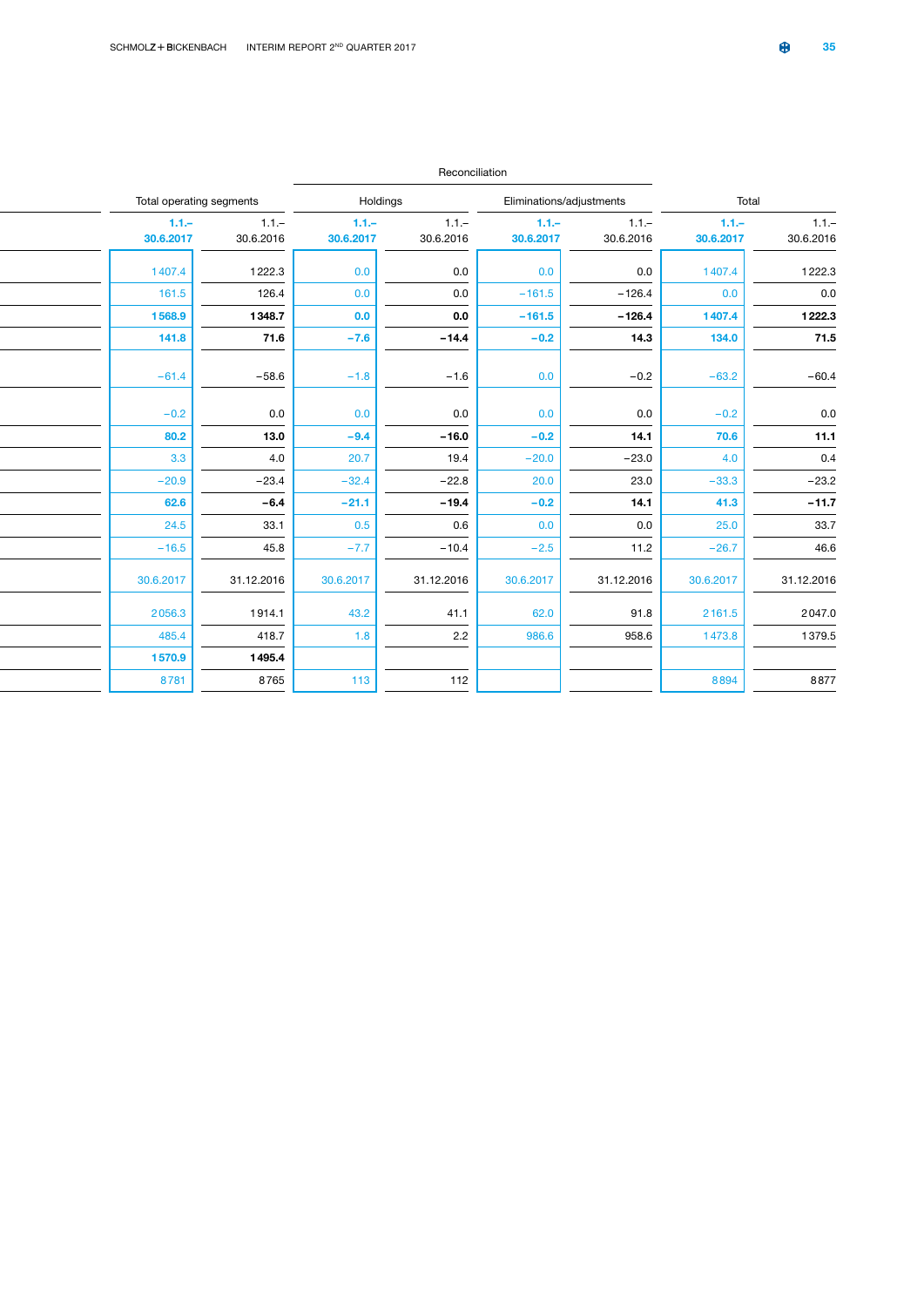<span id="page-38-0"></span>

# Additional information

 $\begin{aligned} \text{SCHMOLZ} + \text{BICKENBACH} \ \text{AG} \end{aligned}$ 

| <b>MEMBERS OF THE BOARD OF DIRECTORS</b> | -37 |
|------------------------------------------|-----|
| <b>MEMBERS OF THE EXECUTIVE BOARD.</b>   | 38  |
| <b>LEGAL INFORMATION</b>                 | 39  |

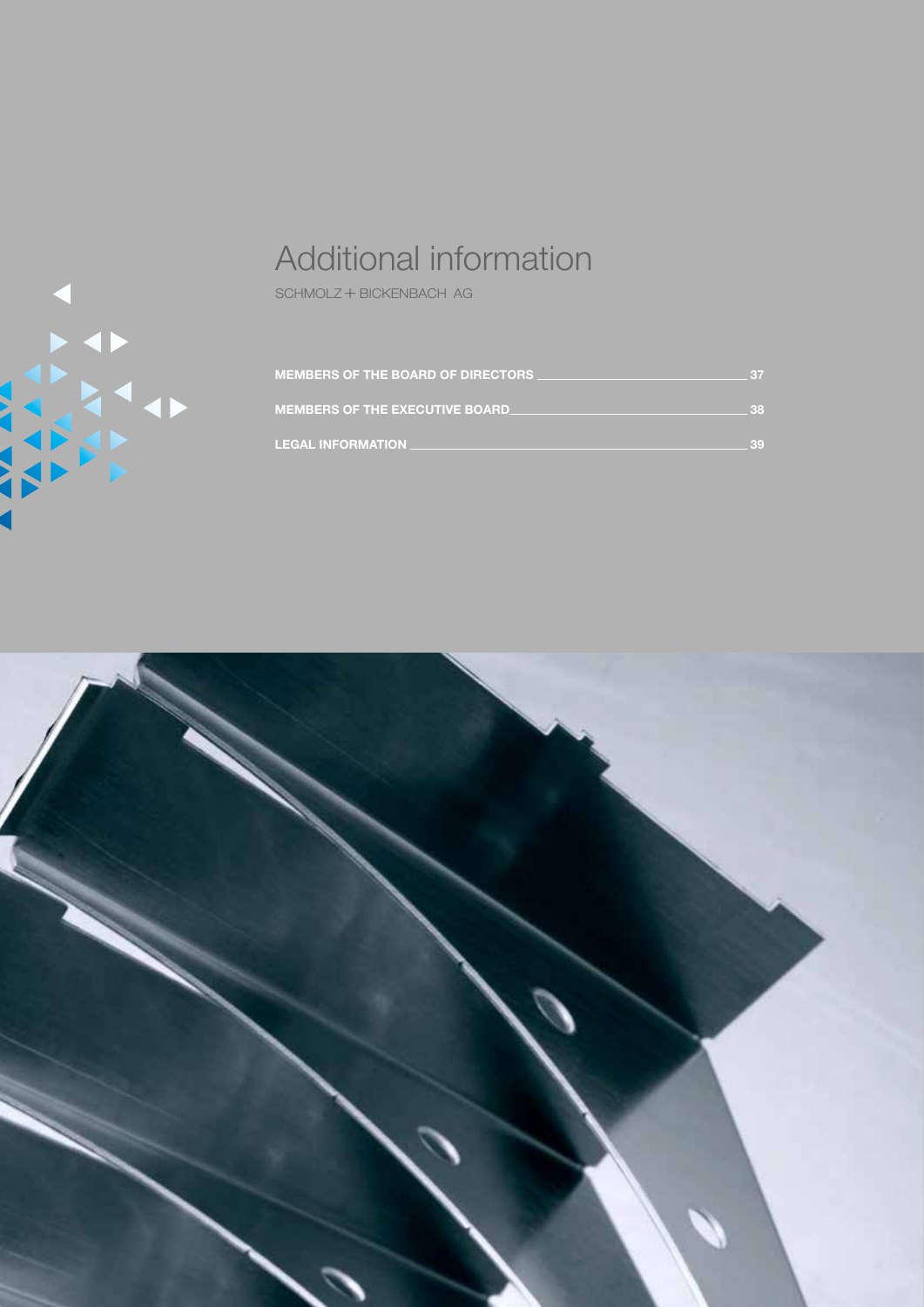### <span id="page-39-0"></span>MEMBERS OF THE BOARD OF DIRECTORS

The following overview provides details of the composition of the Board of Directors as at the reporting date.

#### **SCHMOLZ + BICKENBACH AG Board of Directors**

Edwin Eichler (DE) 1) Year of birth 1958 Chairman Compensation Committee (Chairman) Member since 2013 Elected until 2018

Martin Haefner (CH)<sup>2)</sup> Year of birth 1954 Vice Chairman Audit Committee (Member) Member since 2016 Elected until 2018

Marco Musetti (CH)<sup>1)</sup> Year of birth 1969 Compensation Committee

Member since 2013 Elected until 2018

(Member)

### Michael Büchter (DE) 2)

Year of birth 1949 Audit Committee (Chairman) Member since 2013 Elected until 2018

### Dr. Heinz Schumacher (DE)<sup>2)</sup>

Year of birth 1948 Compensation Committee (Member) Member since 2013 Elected until 2018

Dr. Oliver Thum (DE) 3) Year of birth 1971 Audit Committee (Member) Member since 2013 Elected until 2018

Vladimir Polienko (RUS) 1) Year of birth 1980 Member since 2016 Elected until 2018

1) Representative of the Renova Group.

2) Independent member.

<sup>3)</sup> Representative of SCHMOLZ + BICKENBACH GmbH & Co. KG.

Unless otherwise stated, the members of the Board have no significant business relationships with Group companies. For details of business relationships with certain companies represented by members of the Board of Directors, including, but not limited to, the Renova Group and associates of SCHMOLZ + BICKENBACH GmbH & Co. KG, see the notes to the consolidated financial statements in the annual report 2016, note 31, Related party disclosures.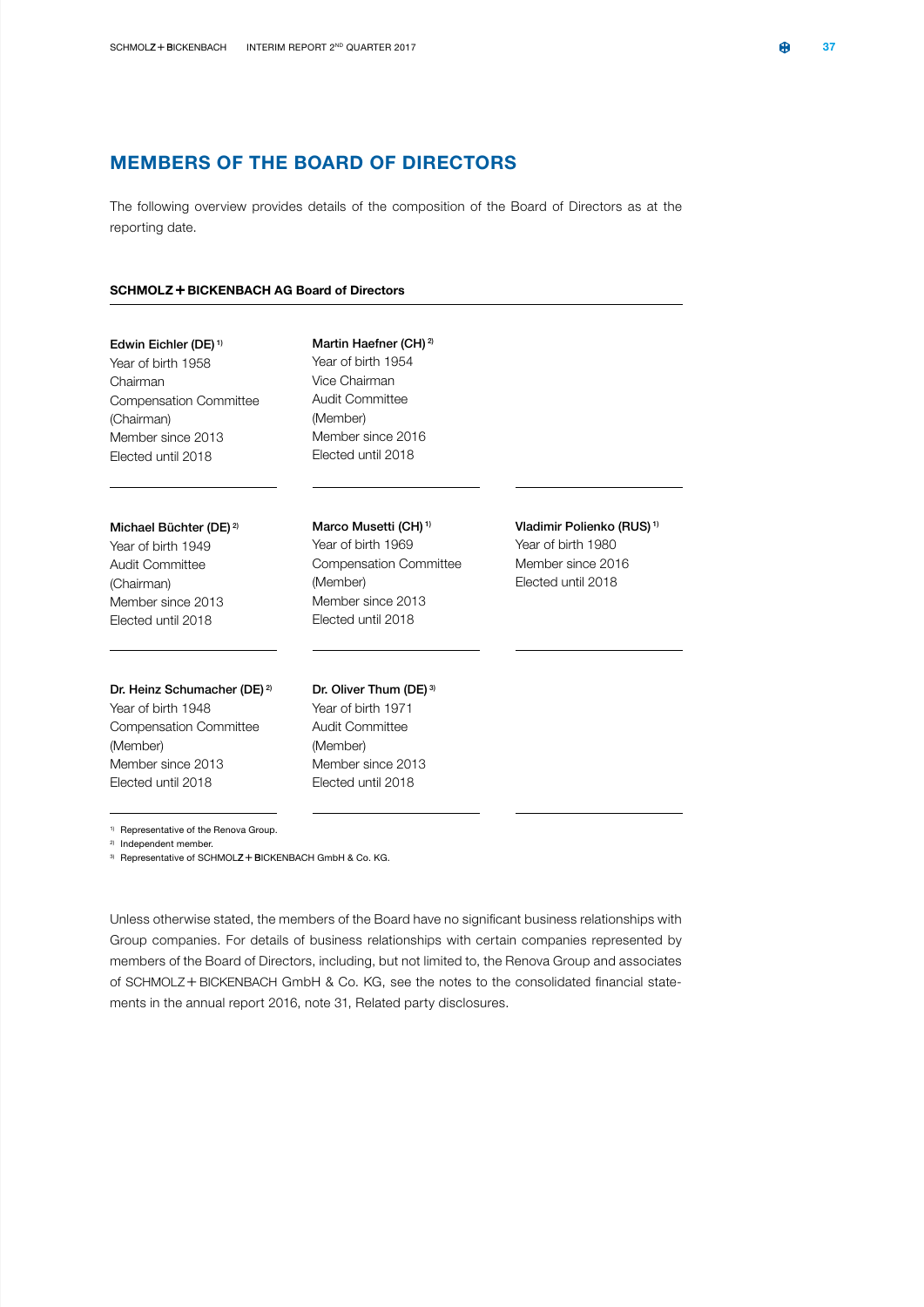### <span id="page-40-0"></span>MEMBERS OF THE EXECUTIVE BOARD

In accordance with the organizational regulations applicable as at the reporting date, the Executive Board consists of the Chief Executive Officer (CEO, Chair) and the Chief Financial Officer (CFO).

| Name                | <b>Function</b> | Period         |  |  |  |  |
|---------------------|-----------------|----------------|--|--|--|--|
| Clemens Iller       | CEO             | since 1.4.2014 |  |  |  |  |
| Matthias Wellhausen | CFO             | since 1.4.2015 |  |  |  |  |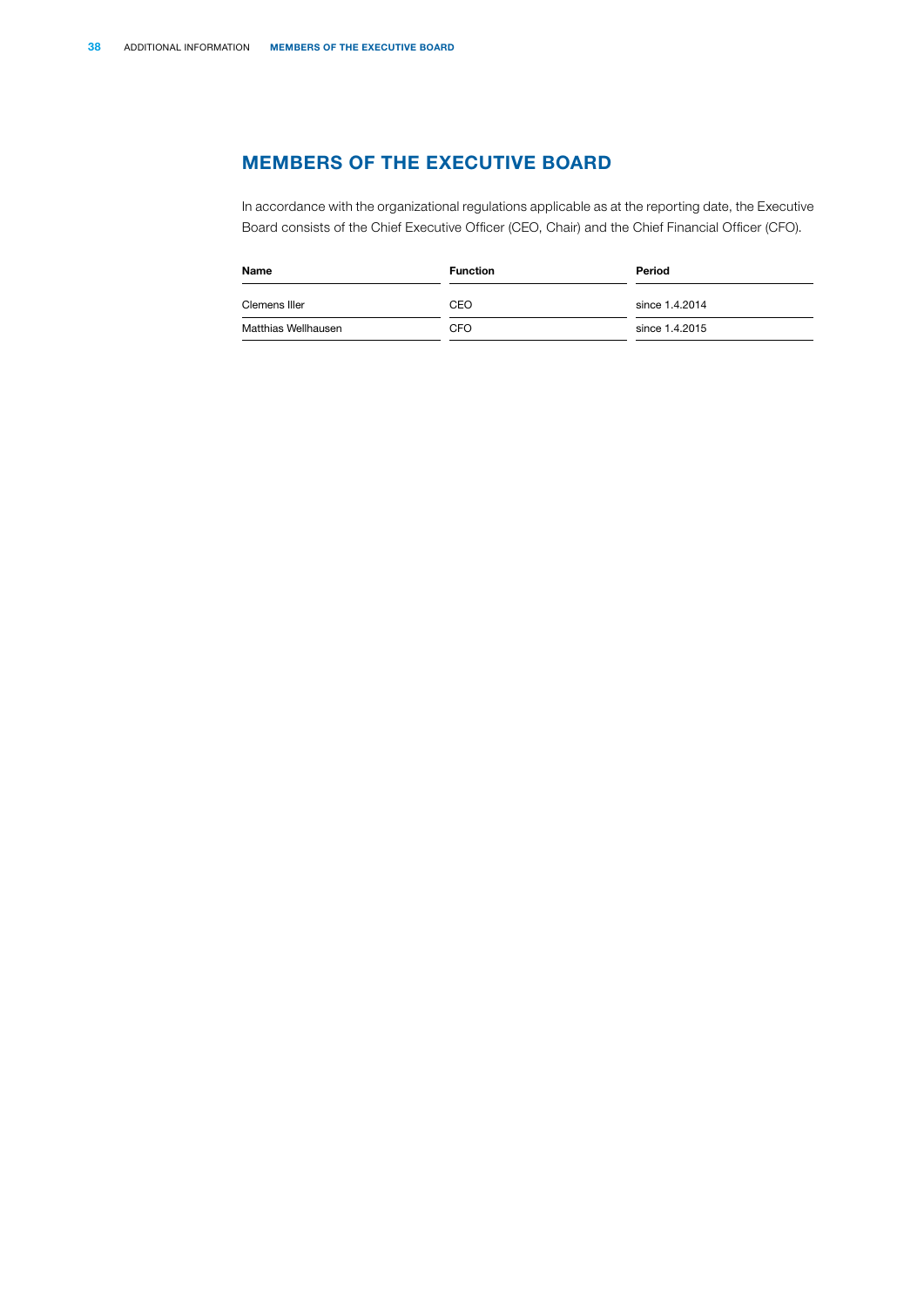### <span id="page-41-0"></span>LEGAL INFORMATION

### **SCHMOLZ + BICKENBACH AG**

Landenbergstrasse 11 CH-6005 Lucerne Phone +41 (0) 41 581 4000 Fax +41 (0) 41 581 4280

ir@schmolz-bickenbach.com www.schmolz-bickenbach.com

Every care has been taken to ensure that we do not exclude either gender in this report.

This annual report contains forward-looking statements, including presentations of developments, plans, intentions, assumptions, expectations, beliefs and potential impacts as well as descriptions of future events, income, results, situations or outlook. They are based on the Company's current expectations, beliefs and assumptions, which are subject to uncertainty and may differ materially from the current facts, situation, impact or developments.

This company brochure is also available in German. The German version is binding.

SCHMOLZ + BICKENBACH Photos

### Concept, design and production

HGB Hamburger Geschäftsberichte GmbH & Co. KG Rentzelstr. 10a | D-20146 Hamburg www.hgb.de

### Editorial system

Multimedia Solutions AG (editorial system) Dorfstrasse 29 | CH-8037 Zurich